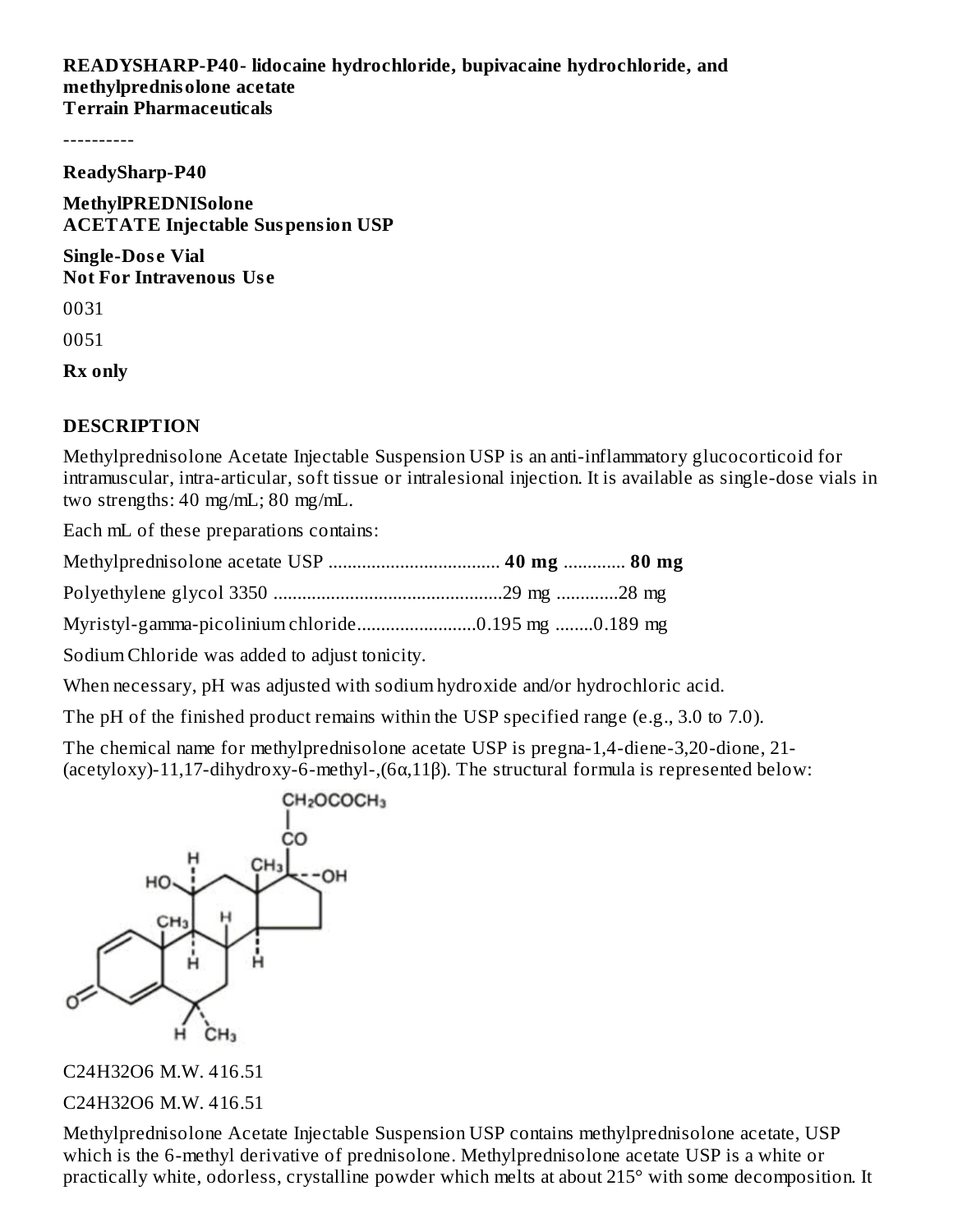is soluble in dioxane, sparingly soluble in acetone, alcohol, chloroform, and methanol, and slightly soluble in ether. It is practically insoluble in water.

### **CLINICAL PHARMACOLOGY**

Glucocorticoids, naturally occurring and synthetic, are adrenocortical steroids.

Naturally occurring glucocorticoids (hydrocortisone and cortisone), which also have salt retaining properties, are used in replacement therapy in adrenocortical deficiency states. Their synthetic analogs are used primarily for their anti-inflammatory effects in disorders of many organ systems.

### **INDICATIONS AND USAGE**

#### **A. For Intramus cular Administration**

When oral therapy is not feasible and the strength, dosage form, and route of administration of the drug reasonably lend the preparation to the treatment of the condition, the intramuscular use of Methylprednisolone Acetate Injectable Suspension USP is indicated as follows:

#### *Allergic States*

Control of severe or incapacitating allergic conditions intractable to adequate trials of conventional treatment in asthma, atopic dermatitis, contact dermatitis, drug hypersensitivity reactions, seasonal or perennial allergic rhinitis, serum sickness, transfusion reactions.

#### *Dermatologic Diseases*

Bullous dermatitis herpetiformis, exfoliative dermatitis, mycosis fungoides, pemphigus, severe erythema multiforme (Stevens-Johnson syndrome).

#### *Endocrine Disorders*

Primary or secondary adrenocortical insufficiency (hydrocortisone or cortisone is the drug of choice; synthetic analogs may be used in conjunction with mineralocorticoids where applicable; in infancy, mineralocorticoid supplementation is of particular importance), congenital adrenal hyperplasia, hypercalcemia associated with cancer, nonsupportive thyroiditis.

### *Gastrointestinal Diseases*

To tide the patient over a critical period of the disease in regional enteritis (systemic therapy) and ulcerative colitis.

#### *Hematologic Disorders*

Acquired (autoimmune) hemolytic anemia, congenital (erythroid) hypoplastic anemia (Diamond Blackfan anemia), pure red cell aplasia, select cases of secondary thrombocytopenia.

### *Miscellaneous*

Trichinosis with neurologic or myocardial involvement, tuberculous meningitis with subarachnoid block or impending block when used concurrently with appropriate antituberculous chemotherapy.

#### *Neoplastic Diseases*

For palliative management of: leukemias and lymphomas.

#### *Nervous System*

Acute exacerbations of multiple sclerosis; cerebral edema associated with primary or metastatic brain tumor or craniotomy.

### *Ophthalmic Diseases*

Sympathetic opthalmia, temporal arteritis, uveitis, ocular inflammatory conditions unresponsive to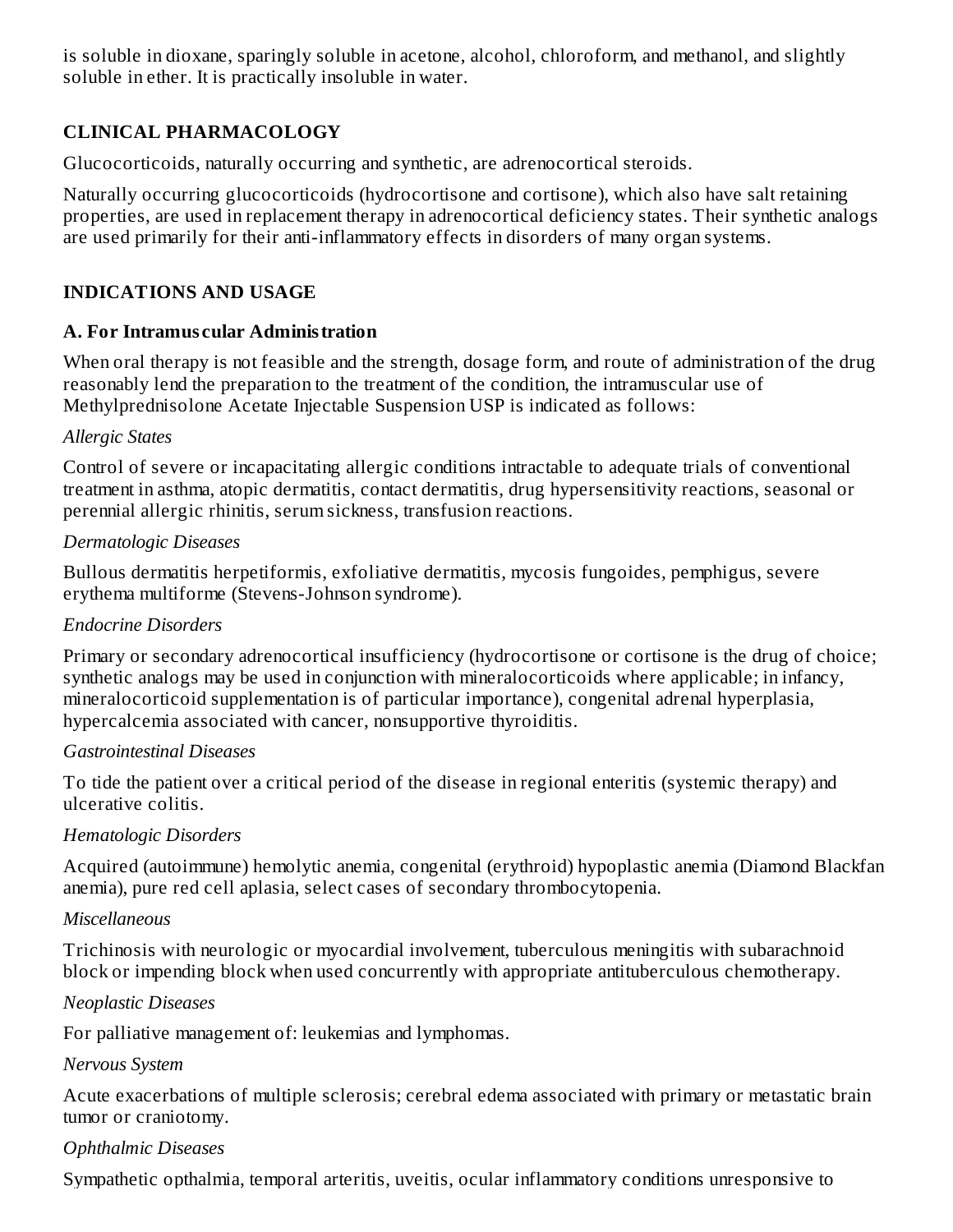#### Sympathetic opthalmia, temporal arteritis, uveitis, ocular inflammatory conditions unresponsive to topical corticosteroids.

#### *Renal Diseases*

To induce diuresis or remission of proteinuria in idiopathic nephrotic syndrome, or that due to lupus erythematosus.

#### *Respiratory Diseases*

Berylliosis, fulminating or disseminated pulmonary tuberculosis when used concurrently with appropriate antituberculous chemotherapy, idiopathic eosinophilic pneumonias, symptomatic sarcoidosis.

#### *Rheumatic Disorders*

As adjunctive therapy for short-term administration (to tide the patient over an acute episode or exacerbation) in acute gouty arthritis; acute rheumatic carditis; ankylosing spondylitis; psoriatic arthritis; rheumatoid arthritis, including juvenile rheumatoid arthritis (selected cases may require lowdose maintenance therapy). For the treatment of dermatomyositis, polymyositis, and systemic lupus erythematosus.

### **B. For Intra-articular Or Soft Tissue Administration**

### (See WARNINGS.)

Methylprednisolone Acetate Injectable Suspension USP is indicated as adjunctive therapy for short-term administration (to tide the patient over an acute episode or exacerbation) in acute gouty arthritis, acute and subacute bursitis, acute nonspecific tenosynovitis, epicondylitis, rheumatoid arthritis, synovitis of osteoarthritis.

### **C. For Intralesional Administration**

Methylprednisolone Acetate Injectable Suspension USP is indicated for intralesional use in alopecia areata, discoid lupus erythematosus; keloids, localized hypertrophic, infiltrated inflammatory lesions of granuloma annulare, lichen planus, lichen simplex chronicus (neurodermatitis) and psoriatic plaques; necrobiosis lipoidica diabeticorum.

Methylprednisolone Acetate Injectable Suspension USP also may be useful in cystic tumors of an aponeurosis or tendon (ganglia).

### **CONTRAINDICATIONS**

Methylprednisolone acetate injectable suspension is contraindicated in patients with known hypersensitivity to the product and its constituents.

Intramuscular corticosteroid preparations are contraindicated for idiopathic thrombocytopenic purpura.

Methylprednisolone acetate injectable suspension is contraindicated for intrathecal administration. This formulation of methylprednisolone acetate has been associated with reports of severe medical events when administered by this route.

Methylprednisolone acetate injectable suspension is contraindicated in systemic fungal infections, except when administered as an intra-articular injection for localized joint conditions (see **WARNINGS, Infections**, *Fungal Infections*).

### **WARNINGS**

## **Serious Neurologic Advers e Reactions with Epidural Administration**

Serious neurologic events, some resulting in death, have been reported with epidural injection of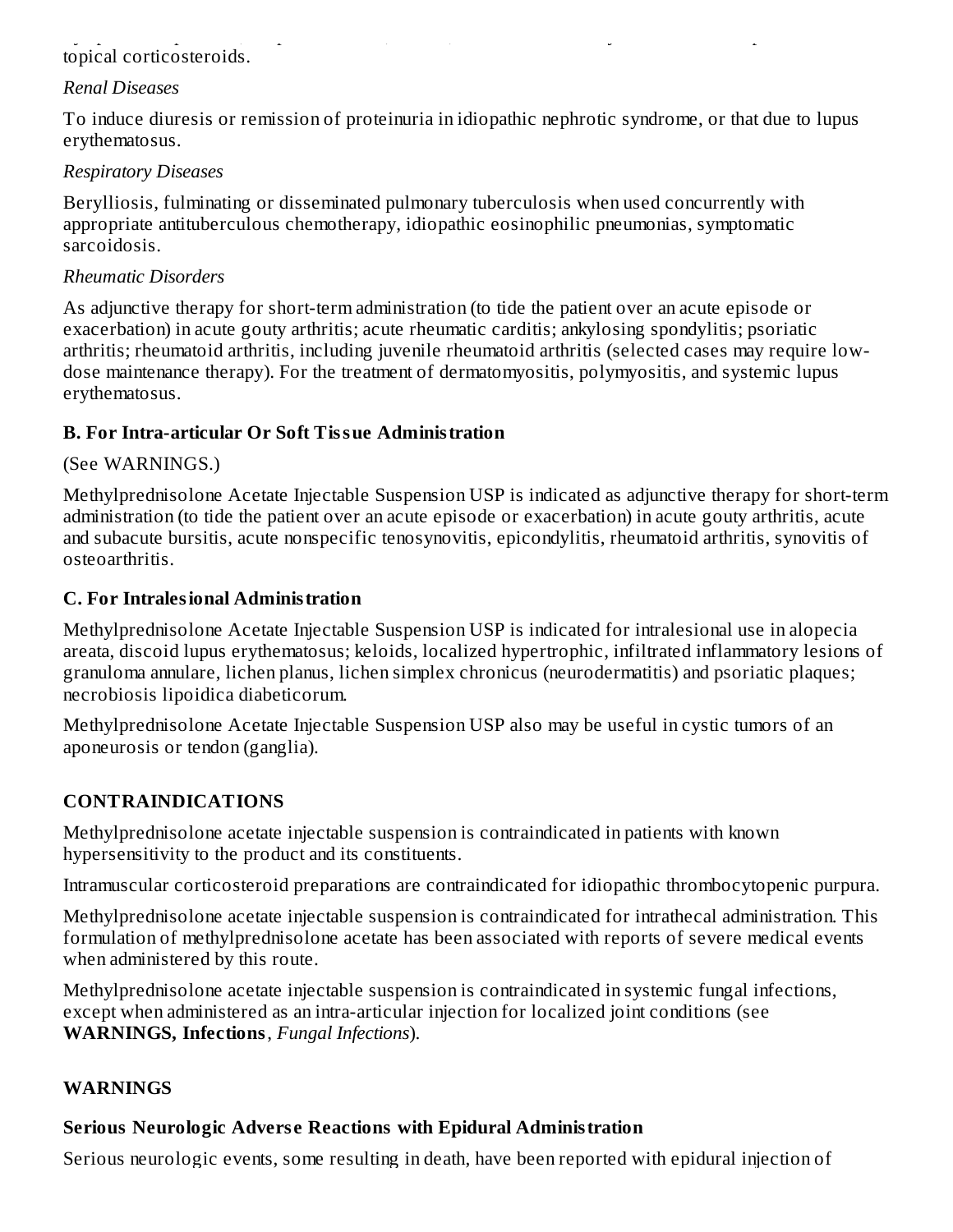corticosteroids. Specific events reported include, but are not limited to, spinal cord infarction, paraplegia, quadriplegia, cortical blindness, and stroke. These serious neurologic events have been reported with and without use of fluoroscopy. The safety and effectiveness of epidural administration of corticosteroids have not been established, and corticosteroids are not approved for this use.

### **General**

This product is not suitable for multi-dose use. Following administration of the desired dose, any **remaining suspension should be dis carded.**

**Injection of methylprednisolone acetate injectable suspension may result in dermal and/or subdermal changes forming depressions in the skin at the injection site.**

**In order to minimize the incidence of dermal and subdermal atrophy, care must be exercis ed not to exceed recommended dos es in injections. Multiple small injections into the area of the lesion should be made whenever possible. The technique of intra-articular and intramus cular injection should include precautions against injection or leakage into the dermis. Injection into the deltoid mus cle should be avoided becaus e of a high incidence of subcutaneous atrophy.**

#### **It is critical that, during administration of methylprednisolone acetate injectable suspension, appropriate technique be us ed and care taken to ensure proper placement of drug.**

Rare instances of anaphylactoid reactions have occurred in patients receiving corticosteroid therapy (see ADVERSE REACTIONS).

Increased dosage of rapidly acting corticosteroids is indicated in patients on corticosteroid therapy subjected to any unusual stress before, during, and after the stressful situation.

Results from one multicenter, randomized, placebo-controlled study with methylprednisolone hemisuccinate, an IV corticosteroid, showed an increase in early (at 2 weeks) and late (at 6 months) mortality in patients with cranial trauma who were determined not to have other clear indications for corticosteroid treatment. High doses of systemic corticosteroids, including methylprednisolone acetate injectable suspension, should not be used for the treatment of traumatic brain injury.

### **Cardio-Renal**

Average and large doses of corticosteroids can cause elevation of blood pressure, salt and water retention, and increased excretion of potassium. These effects are less likely to occur with synthetic derivatives when used in large doses. Dietary salt restriction and potassium supplementation may be necessary. All corticosteroids increase calcium excretion.

Literature reports suggest an apparent association between use of corticosteroids and left ventricular free wall rupture after a recent myocardial infarction; therefore, therapy with corticosteroids should be used with great caution in these patients.

## **Endocrine**

Hypothalamic-pituitary adrenal (HPA) axis suppression. Cushing's syndrome, and Hyperglycemia: Monitor patients for these conditions with chronic use.

Corticosteroids can produce reversible HPA axis suppression with the potential for glucocorticosteroid insufficiency after withdrawal of treatment. Drug induced secondary adrenocortical insufficiency may be minimized by gradual reduction of dosage. This type of relative insufficiency may persist for months after discontinuation of therapy; therefore, in any situation of stress occurring during that period, hormone therapy should be reinstituted.

### **Infections**

General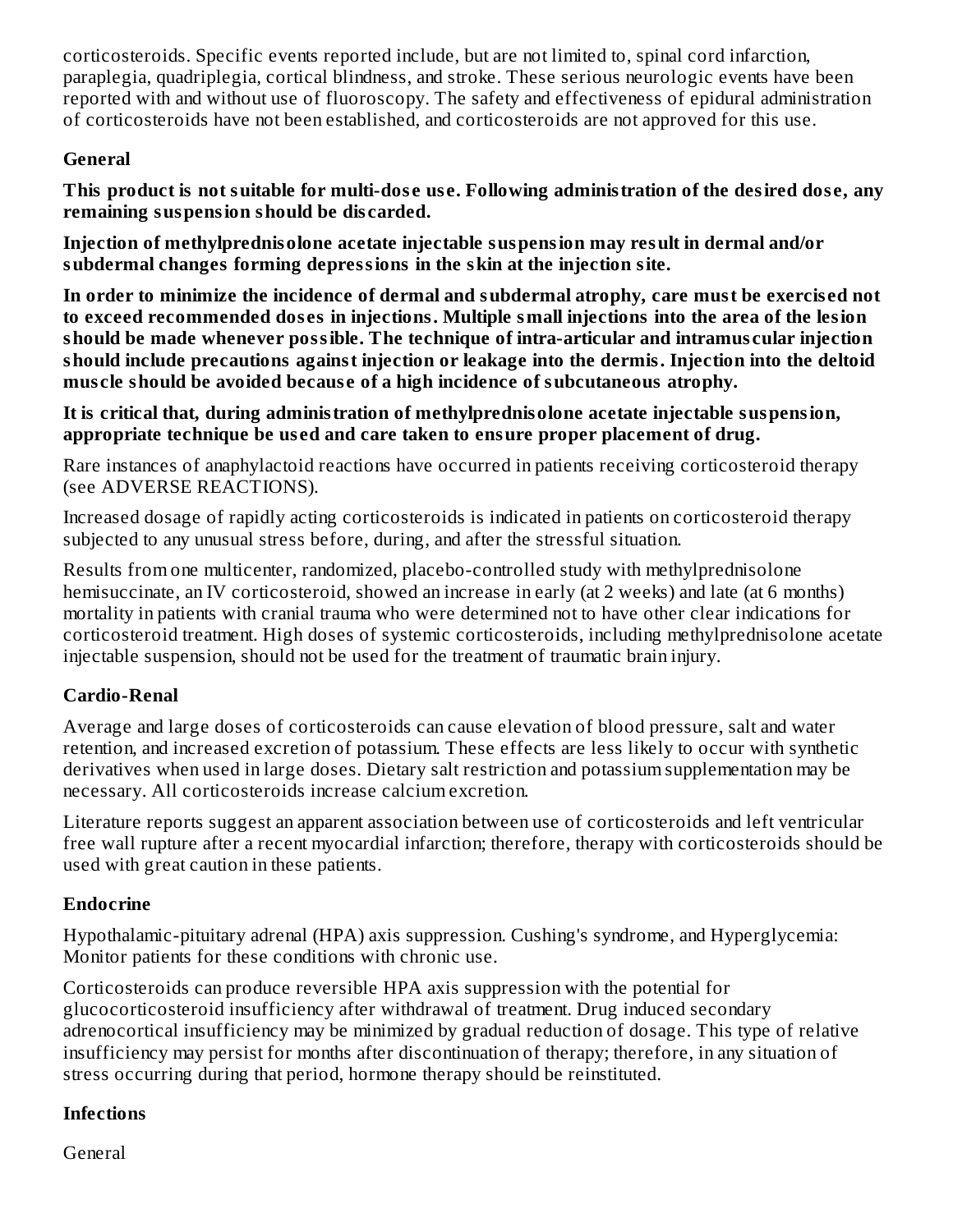Persons who are on corticosteroids are more susceptible to infections than are healthy individuals. There may be decreased resistance and inability to localize infection when corticosteroids are used. Infections with any pathogen (viral, bacterial, fungal, protozoan, or helminthic) in any location of the body, may be associated with the use of corticosteroids alone or in combination with other immunosuppressive agents.

These infections may be mild, but can be severe and at times fatal. With increasing doses of corticosteroids, the rate of occurrence of infectious complications increases. Do not use intraarticularly, intrabursally, or for intratendinous administration for local effect in the presence of an acute infection. Corticosteroids may mask some signs of infection and new infections may appear during their use.

### Fungal Infections

Corticosteroids may exacerbate systemic fungal infections and therefore should not be used in the presence of such infections unless they are needed to control drug interactions. There have been cases reported in which concomitant use of amphotericin B and hydrocortisone was followed by cardiac enlargement and congestive heart failure (see **CONTRAINDICATIONS** and **PRECAUTIONS, Drug Interactions**, *Amphotericin B Injection and Potassium-Depleting Agents*).

### Special Pathogens

Latent disease may be activated or there may be an exacerbation of intercurrent infections due to pathogens, including those caused by *Amoeba, Candida, Cryptococcus, Mycobacterium, Nocardia, Pneumocystis, and Toxoplasma.*

It is recommended that latent amebiasis or active amebiasis be ruled out before initiating corticosteroid therapy in any patient who has spent time in the tropics or in any patient with unexplained diarrhea.

Similarly, corticosteroids should be used with great care in patients with known or suspected *Strongyloides* (threadworm) infestation. In such patients, corticosteroid-induced immunosuppression may lead to *Strongyloides* hyperinfection and dissemination with widespread larval migration, often accompanied by severe enterocolitis and potentially fatal gram-negative septicemia.

Corticosteroids should not be used in cerebral malaria. There is currently no evidence of benefit from steroids in this condition.

### Tuberculosis

The use of corticosteroids in active tuberculosis should be restricted to those cases of fulminating or disseminated tuberculosis in which the corticosteroid is used for the management of the disease in conjunction with an appropriate antituberculous regimen.

If corticosteroids are indicated in patients with latent tuberculosis or tuberculin reactivity, close observation is necessary, as reactivation of the disease may occur. During prolonged corticosteroid therapy, these patients should receive chemoprophylaxis.

### Vaccination

**Administration of live or live, attenuated vaccines is contraindicated in patients receiving immunosuppressive dos es of corticosteroids. Killed or inactivated vaccines may be administered. However, the respons e to such vaccines cannot be predicted.**

Immunization procedures may be undertaken in patients who are receiving corticosteroids as replacement therapy (e.g., for Addison's disease).

### Viral Infections

Chicken pox and measles can have a more serious or even fatal course in pediatric and adult patients on corticosteroids. In pediatric and adult patients who have not had these diseases, particular care should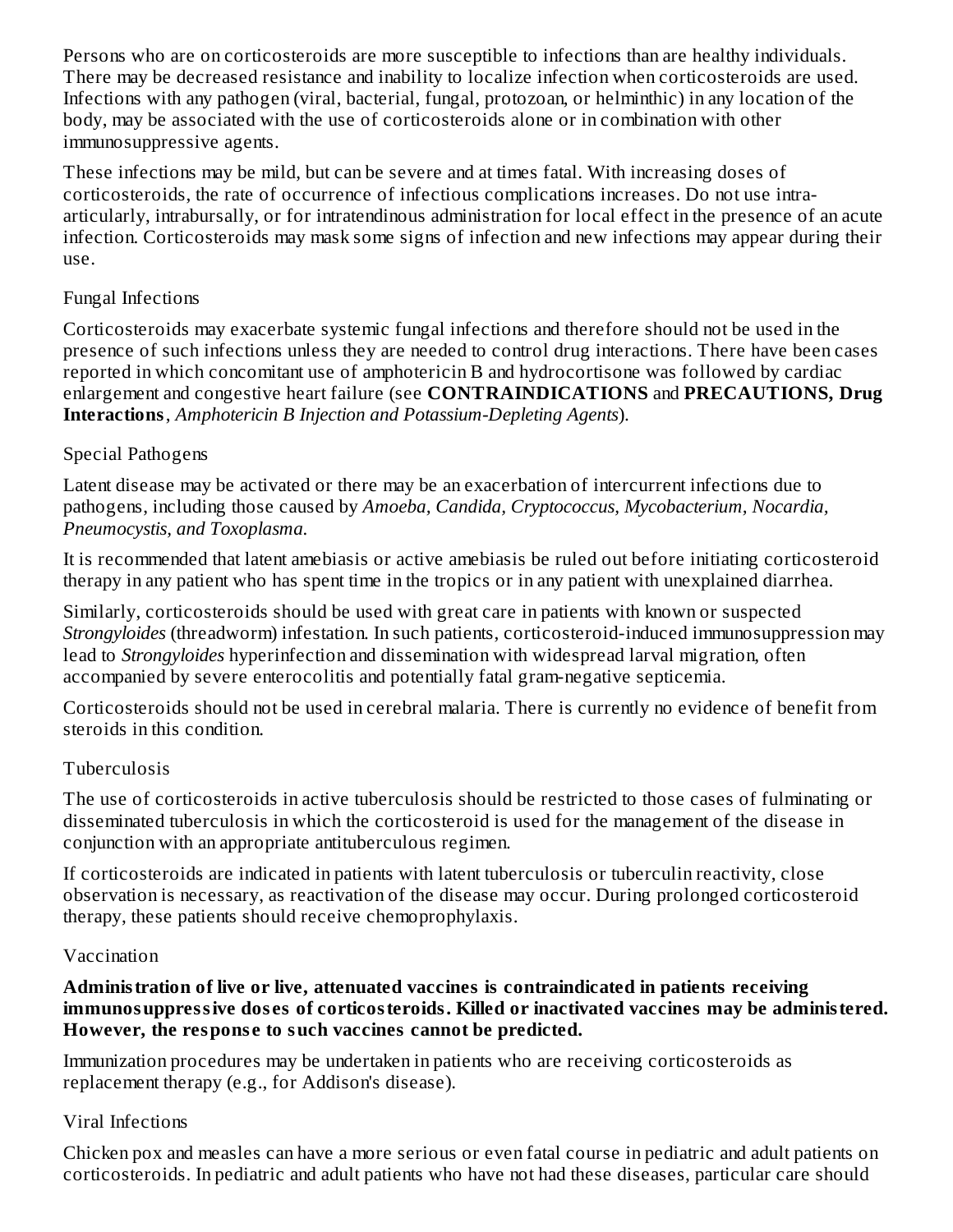be taken to avoid exposure. The contribution of the underlying disease and/or prior corticosteroid treatment to the risk is also not known. If exposed to chicken pox, prophylaxis with varicella zoster immune globulin (VZIG) may be indicated. If exposed to measles, prophylaxis with immunoglobulin (IG) may be indicated (see the respective package inserts for complete VZIG and IG prescribing information). If chicken pox develops, treatment with antiviral agents should be considered.

### **Ophthalmic**

Use of corticosteroids may produce posterior subcapsular cataracts, glaucoma with possible damage to the optic nerves, and may enhance the establishment of secondary ocular infections due to bacteria, fungi, or viruses. The use of systemic corticosteroids is not recommended in the treatment of optic neuritis and may lead to an increase in the risk of new episodes. Corticosteroids should be used cautiously in patients with ocular herpes simplex because of corneal perforation. Corticosteroids should not be used in active ocular herpes simplex.

## **PRECAUTIONS**

### **General**

This product, like many other corticosteroids, is sensitive to heat. Therefore, it should not be autoclaved when it is desirable to sterilize the exterior of the vial.

The lowest possible dose of corticosteroid should be used to control the condition under treatment. When reduction in dosage is possible, the reduction should be gradual.

Since complications of treatment with glucocorticosteroids are dependent on the size of the dose and the duration of treatment, a risk/benefit decision must be made in each individual case as to dose and duration of treatment as to whether daily or intermittent therapy should be used.

Karposi's sarcoma has been reported to occur in patients receiving corticosteroid therapy, most often for chronic conditions. Discontinuation of corticosteroids may result in clinical improvement.

### **Cardio-renal**

As sodium retention with resultant edema and potassium loss may occur in patients receiving corticosteroids, these agents should be used with caution in patients with congestive heart failure or renal insufficiency.

### **Endocrine**

Drug-induced secondary adrenocortical insufficiency may be minimized by gradual reduction of dosage. This type of relative insufficiency may persist for months after discontinuation of therapy; therefore, in any situation of stress occurring during that period, hormone therapy should be reinstituted. Since mineralocorticoid secretion may be impaired, salt and/or a mineralocorticoid should be administered concurrently.

Metabolic clearance of corticosteroids is decreased in hypothyroid patients and increased in hyperthyroid patients. Changes in thyroid status of the patient may necessitate adjustment in dosage.

### **Gastrointestinal**

Steroids should be used with caution in active or latent peptic ulcers, diverticulitis, fresh intestinal anastomoses, and nonspecific ulcerative colitis, since they may increase the risk of perforation.

Signs of peritoneal irritation following gastrointestinal perforation in patients receiving corticosteroids may be minimal or absent.

There is an enhanced effect due to decreased metabolism of corticosteroids in patients with cirrhosis.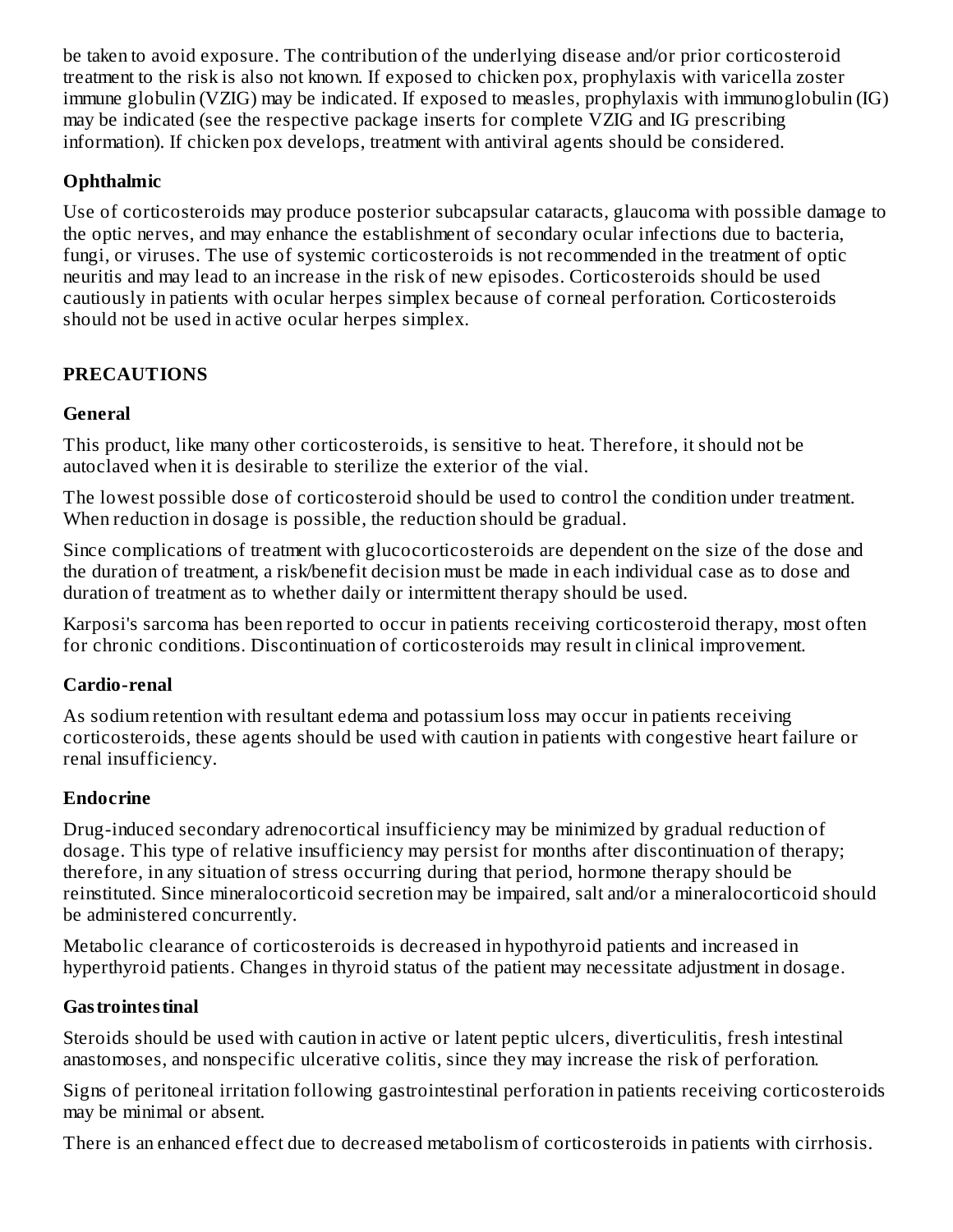### **Parenteral Administration**

Intra-articularly injected corticosteroids may be systemically absorbed.

Appropriate examination of any joint fluid present is necessary to exclude a septic process.

A marked increase in pain accompanied by local swelling, further restriction of joint motion, fever, and malaise are suggestive of septic arthritis. If this complication occurs and diagnosis of sepsis is confirmed, appropriate antimicrobial therapy should be instituted.

Injection of a steroid into an infected site is to be avoided. Local injection of a steroid into a previously infected joint is not usually recommended.

### **Mus culoskeletal**

Corticosteroids decrease bone formation and increase bone resorption both through their effect on calcium regulation (e.g., decreasing absorption and increasing excretion) and inhibition of osteoblast function. This, together with a decrease in the protein matrix of the bone secondary to an increase in protein catabolism, and reduced sex hormone production, may lead to an inhibition of bone growth in pediatric patients and the development of osteoporosis at any age. Special consideration should be given to patients at increased risk of osteoporosis (i.e., postmenopausal women) before initiating corticosteroid therapy.

#### **Neuro-psychiatric**

Although controlled clinical trials have shown corticosteroids to be effective in speeding the resolution of acute exacerbations of multiple sclerosis, they do not show that corticosteroids affect the ultimate outcome or natural history of the disease. The studies do show that relatively high doses of corticosteroids are necessary to demonstrate a significant effect (see **DOSAGE AND ADMINISTRATION**).

An acute myopathy has been observed with the use of high doses of corticosteroids, most often occurring in patients with disorders of neuromuscular transmission (e.g., myasthenia gravis), or in patients receiving concomitant therapy with neuromuscular blocking drugs (e.g., pancuronium). This acute myopathy is generalized, may involve ocular and respiratory muscles, and may result in quadriparesis. Elevation of creatine kinase may occur. Clinical improvement or recovery after stopping corticosteroids may require weeks to years.

Psychic derangements may appear when corticosteroids are used, ranging from euphoria, insomnia, mood swings, personality changes, and severe depression to frank psychotic manifestations. Also, existing emotional instability or psychotic tendencies may be aggravated by corticosteroids.

### **Ophthalmic**

Intraocular pressure may become elevated in some individuals. If steroid therapy is continued longterm, intraocular pressure should be monitored.

Corticosteroids should be used cautiously in patients with ocular herpes simplex for fear of corneal perforation.

#### **Information for the Patient**

Patients should be warned not to discontinue the use of corticosteroids abruptly or without medical supervision, to advise any medical attendants that they are taking corticosteroids and to seek medical advice at once should they develop a fever or other signs of infection.

Persons who are on corticosteroids should be warned to avoid exposure to chicken pox or measles. Patients should also be advised that if they are exposed, medical advice should be sought without delay.

### **Drug Interactions**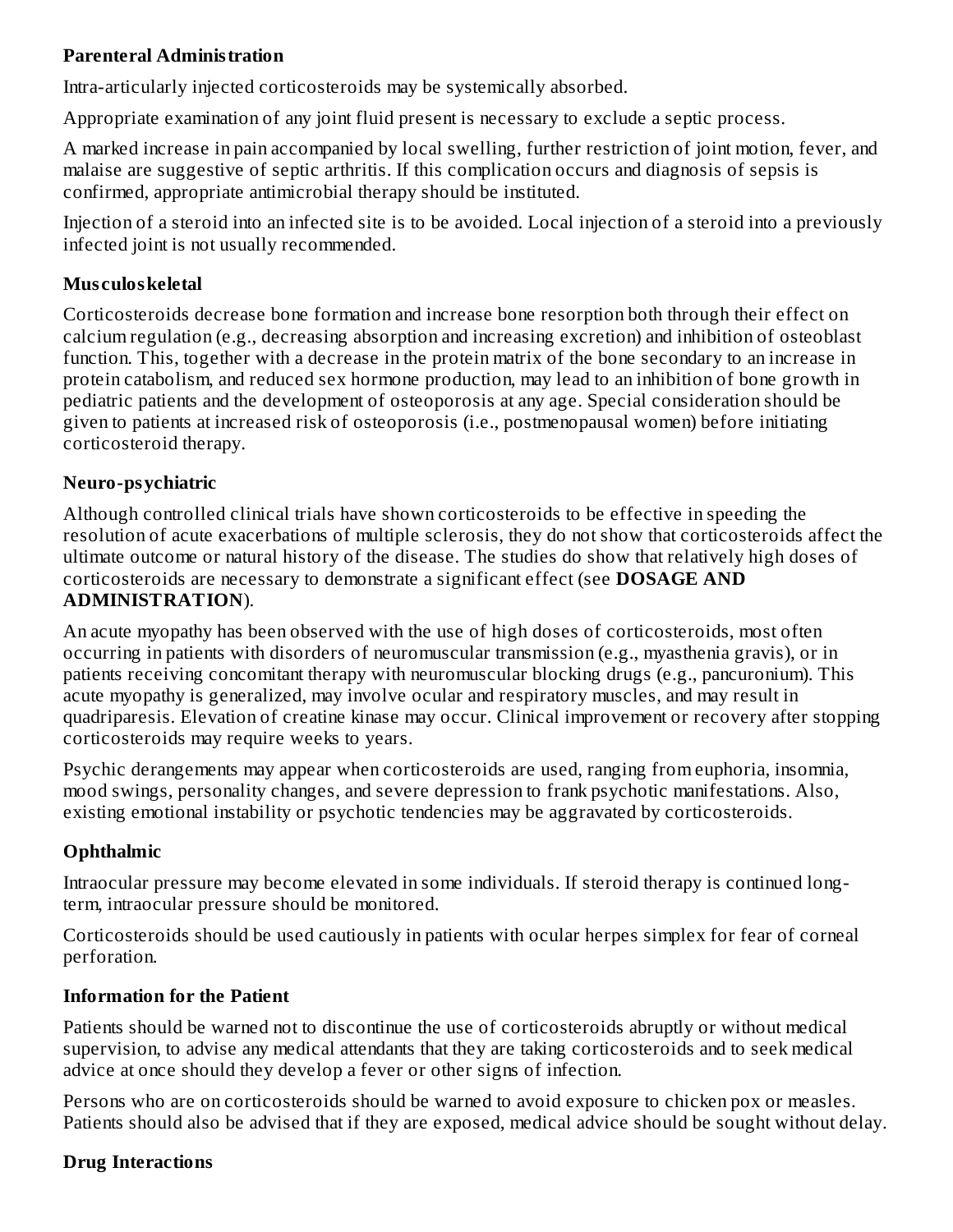### *Aminoglutethimide*

Aminoglutethimide may lead to a loss of corticosteroid-induced adrenal suppression.

### *Amphotericin B Injection and Potassium-Depleting Agents*

When corticosteroids are administered concomitantly with potassium depleting agents (e.g., amphotericin B, diuretics), patients should be observed closely for development of hypokalemia. There have been cases reported in which concomitant use of amphotericin B and hydrocortisone was followed by cardiac enlargement and congestive heart failure.

#### *Antibiotics*

Macrolide antibiotics have been reported to cause a significant decrease in corticosteroid clearance (see **PRECAUTIONS, Drug Interactions,** *Hepatic Enzyme Inhibitors*).

#### *Anticholinesterases*

Concomitant use of anticholinesterase agents and corticosteroids may produce severe weakness in patients with myasthenia gravis. If possible, anticholinesterase agents should be withdrawn at least 24 hours before initiating corticosteroid therapy.

#### *Anticoagulants, Oral*

Coadministration of corticosteroids and warfarin usually results in inhibition of response to warfarin, although there have been some conflicting reports. Therefore, coagulation indices should be monitored frequently to maintain the desired anticoagulant effect.

#### *Antidiabetics*

Because corticosteroids may increase blood glucose concentration, dosage adjustments of antidiabetic agents may be required.

*Antitubercular Drugs*

Serum concentrations of isoniazid may be decreased.

*Cholestyramine*

Cholestyramine may increase the clearance of oral corticosteroids.

### *Cyclosporine*

Increased activity of both cyclosporine and corticosteroids may occur when the two are used concurrently. Convulsions have been reported with this concurrent use.

### *Digitalis Glycosides*

Patients on digitalis glycosides may be at risk of arrhythmias due to hypokalemia.

*Estrogens, Including Oral Contraceptives*

Estrogens may decrease the hepatic metabolism of certain corticosteroids, thereby increasing their effect.

*Hepatic Enzyme Inducers (e.g., Barbiturates, Phenytoin, Carbamazepine, Rifampin)*

Drugs which induce cytochrome P450 3A4 enzyme activity may enhance the metabolism of corticosteroids and require that the dosage of the corticosteroid be increased.

*Hepatic Enzyme Inhibitors (e.g., Ketoconazole, Macrolide Antibiotics such as Erythromycin and Troleandomycin)*

Drugs which inhibit cytochrome P450 3A4 have the potential to result in increased plasma concentrations of corticosteroids.

*Ketoconazole*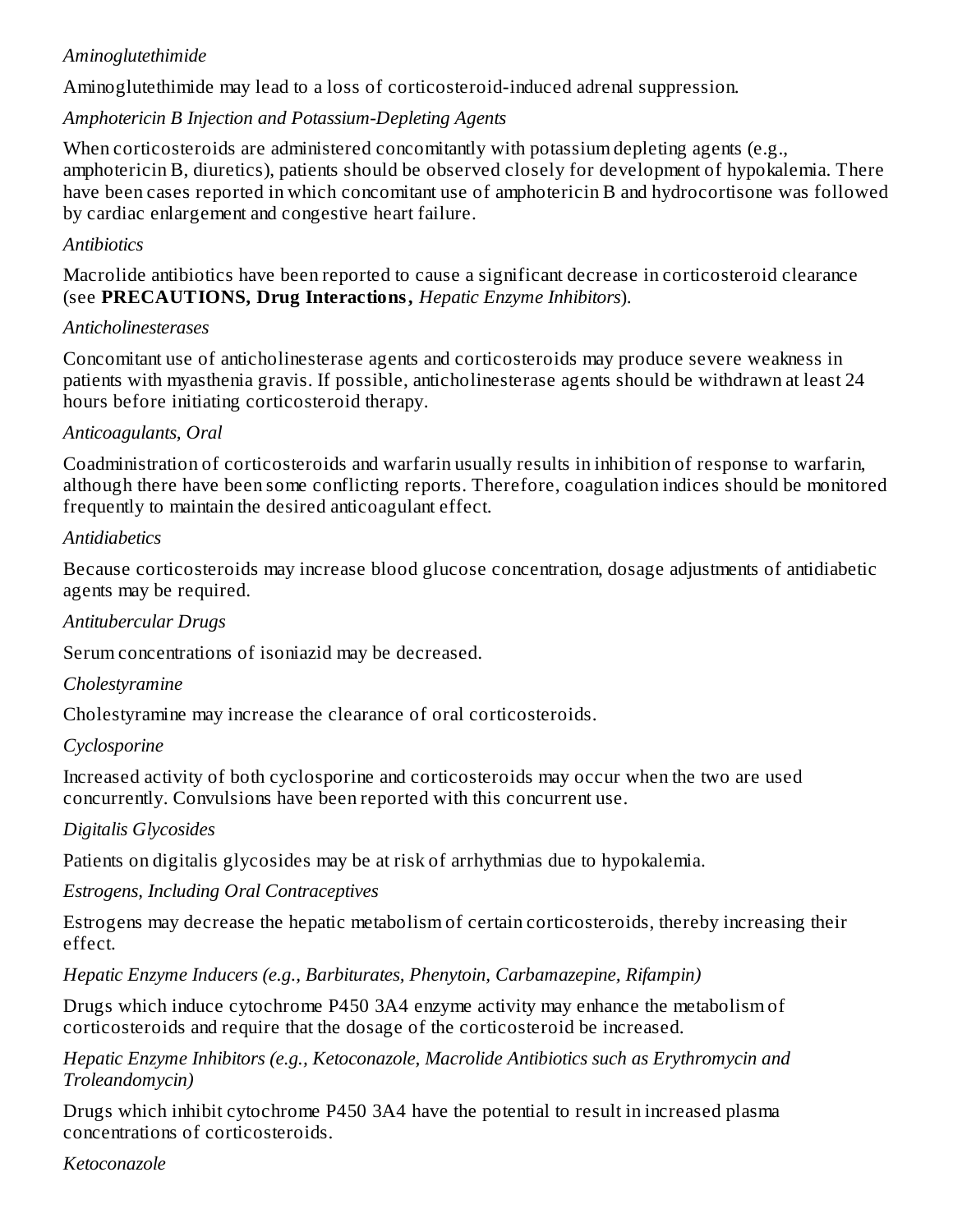Ketoconazole has been reported to significantly decrease the metabolism of certain corticosteroids by up to 60%, leading to an increased risk of corticosteroid side effects.

*Non-Steroidal Anti-Inflammatory Drugs (NSAIDs)*

Concomitant use of aspirin (or other non-steroidal anti-inflammatory agents) and corticosteroids increases the risk of gastrointestinal side effects. Aspirin should be used cautiously in conjunction with corticosteroids in hypoprothrombinemia. The clearance of salicylates may be increased with concurrent use of corticosteroids.

*Skin Tests*

*Corticosteroids may suppress reactions to skin tests.*

*Vaccines*

Patients on prolonged corticosteroid therapy may exhibit a diminished response to toxoids and live or inactivated vaccines due to inhibition of antibody response. Corticosteroids may also potentiate the replication of some organisms contained in live attenuated vaccines. Routine administration of vaccines or toxoids should be deferred until corticosteroid therapy is discontinued if possible (see **WARNINGS, Infections,** *Vaccinations*).

### **Carcinogenesis, Mutagenesis, Impairment of Fertility**

No adequate studies have been conducted in animals to determine whether corticosteroids have a potential for carcinogenesis or mutagenesis.

Steroids may increase or decrease motility and number of spermatozoa in some patients.

### **Pregnancy**

Teratogenic Effects Pregnancy Category C

Corticosteroids have been shown to be teratogenic in many species when given in doses equivalent to the human dose. Animal studies in which corticosteroids have been given to pregnant mice, rats, and rabbits have yielded an increased incidence of cleft palate in the offspring. There are no adequate and well-controlled studies in pregnant women. Corticosteroids should be used during pregnancy only if the potential benefit justifies the potential risk to the fetus. Infants born to mothers who have received corticosteroids during pregnancy should be carefully observed for signs of hypoadrenalism.

### **Nursing Mothers**

Systemically administered corticosteroids appear in human milk and could suppress growth, interfere with endogenous corticosteroid production, or cause other untoward effects. Because of the potential for serious adverse reactions in nursing infants from corticosteroids, a decision should be made whether to discontinue nursing or discontinue the drug, taking into account the importance of the drug to the mother.

### **Pediatric Us e**

The efficacy and safety of corticosteroids in the pediatric population are based on the well-established course of effect of corticosteroids which is similar in pediatric and adult populations. Published studies provide evidence of efficacy and safety in pediatric patients for the treatment of nephritic syndrome (patients > 2 years of age), and aggressive lymphomas and leukemias (patients > 1 month of age). Other indications for pediatric use of corticosteroids (e.g., severe asthma and wheezing) are based on adequate and well-controlled clinical trials conducted in adults, on the premises that the course of the diseases and their pathophysiology are considered to be substantially similar in both populations.

The adverse effects of corticosteroids in pediatric patients are similar to those in adults (see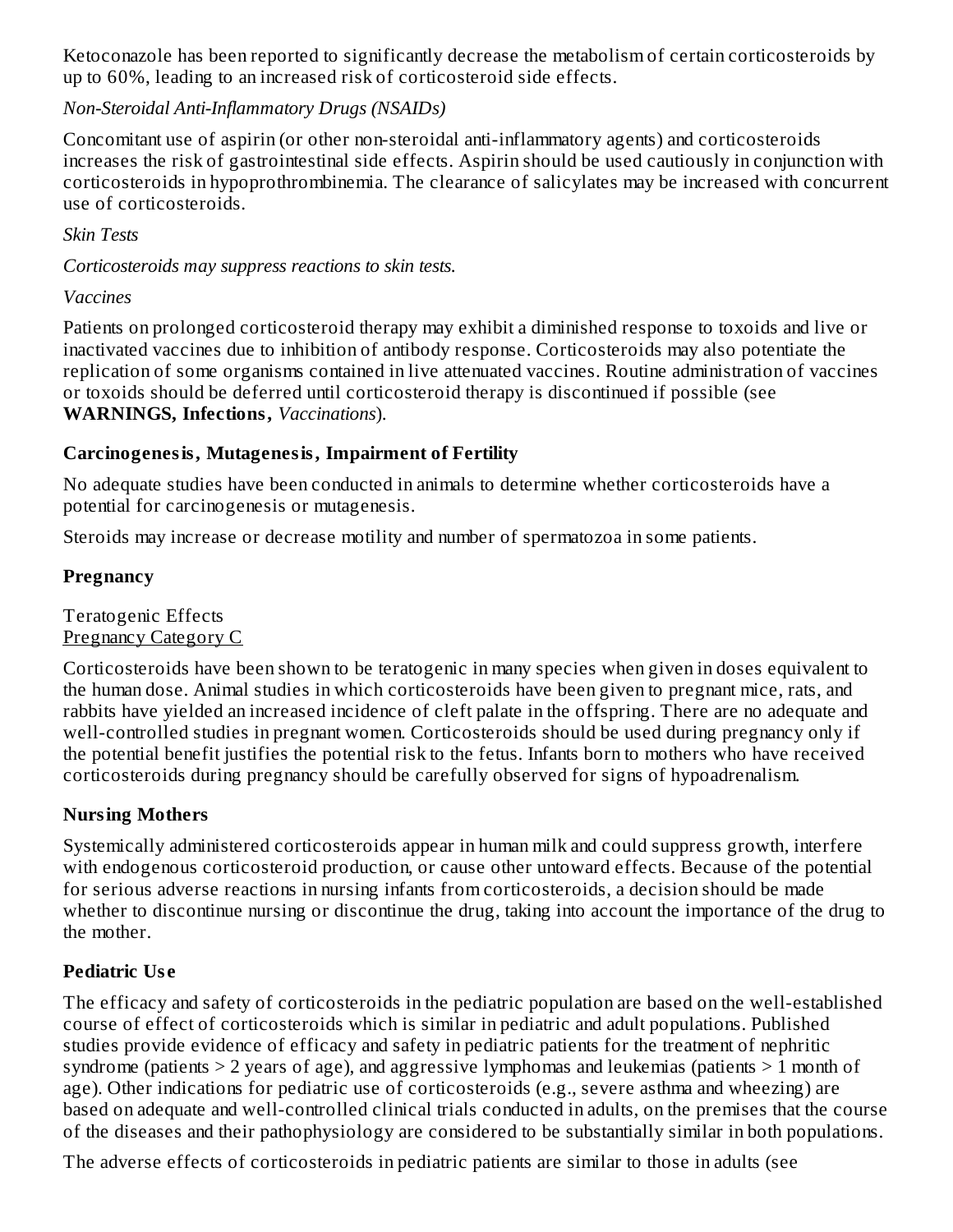**ADVERSE REACTIONS**). Like adults, pediatric patients should be carefully observed with frequent measurements of blood pressure, weight, height, intraocular pressure, and clinical evaluation for the presence of infection, psychosocial disturbances, thromboembolism, peptic ulcers, cataracts, and osteoporosis. Pediatric patients who are treated with corticosteroids by any route, including systemically administered corticosteroids, may experience a decrease in their growth velocity. This negative impact of corticosteroids on growth has been observed at low systemic doses and in the absence of laboratory evidence of HPA axis suppression (i.e., cosyntropin stimulation and basal cortisol plasma levels). Growth velocity may therefore be a more sensitive indicator of systemic corticosteroid exposure in pediatric patients than some commonly used tests of HPA axis function. The linear growth of pediatric patients treated with corticosteroids should be monitored, and the potential growth effects of prolonged treatment should be weighed against clinical benefits obtained and the availability of treatment alternatives. In order to minimize the potential growth effects of corticosteroids, pediatric patients should be *titrated* to the lowest effective dose.

### **Geriatric Us e**

Clinical studies did not include sufficient numbers of subjects aged 65 and over to determine whether they respond differently from younger subjects. Other reported clinical experience has not identified differences in responses between the elderly and younger patients. In general, dose selection for an elderly patient should be cautious, usually starting at the low end of the dosing range, reflecting the greater frequency of decreased hepatic, renal, or cardiac function, and of concomitant disease or other drug therapy.

## **ADVERSE REACTIONS**

The following adverse reactions have been reported with methylprednisolone acetate injectable suspension USP or other corticosteroids:

## **Allergic Reactions**

Allergic or hypersensitivity reactions, anaphylactoid reaction, anaphylaxis, angioedema.

## **Cardiovas cular**

Bradycardia, cardiac arrest, cardiac arrhythmias, cardiac enlargement, circulatory collapse, congestive heart failure, fat embolism, hypertension, hypertrophic cardiomyopathy in premature infants, myocardial rupture following recent myocardial infarction (see **WARNINGS**), pulmonary edema, syncope, tachycardia, thromboembolism, thrombophlebitis, vasculitis.

## **Dermatologic**

Acne, allergic dermatitis, cutaneous and subcutaneous atrophy, dry scaly skin, ecchymoses and petechiae, edema, erythema, hyperpigmentation, hypopigmentation, impaired wound healing, increased sweating, rash, sterile abscess, striae, suppressed reactions to skin tests, thin fragile skin, thinning scalp hair, urticaria.

## **Endocrine**

Decreased carbohydrate and glucose tolerance, development of cushingoid state, glycosuria, hirsutism, hypertrichosis, increased requirements for insulin or oral hypoglycemic agents in diabetes, manifestations of latent diabetes mellitus, menstrual irregularities, secondary adrenocortical and pituitary unresponsiveness (particularly in times of stress, as in trauma, surgery, or illness), suppression of growth in pediatric patients.

## **Fluid and Electrolyte Disturbances**

Congestive heart failure in susceptible patients, fluid retention, hypokalemic alkalosis, potassium loss, sodium retention.

### **Gastrointestinal**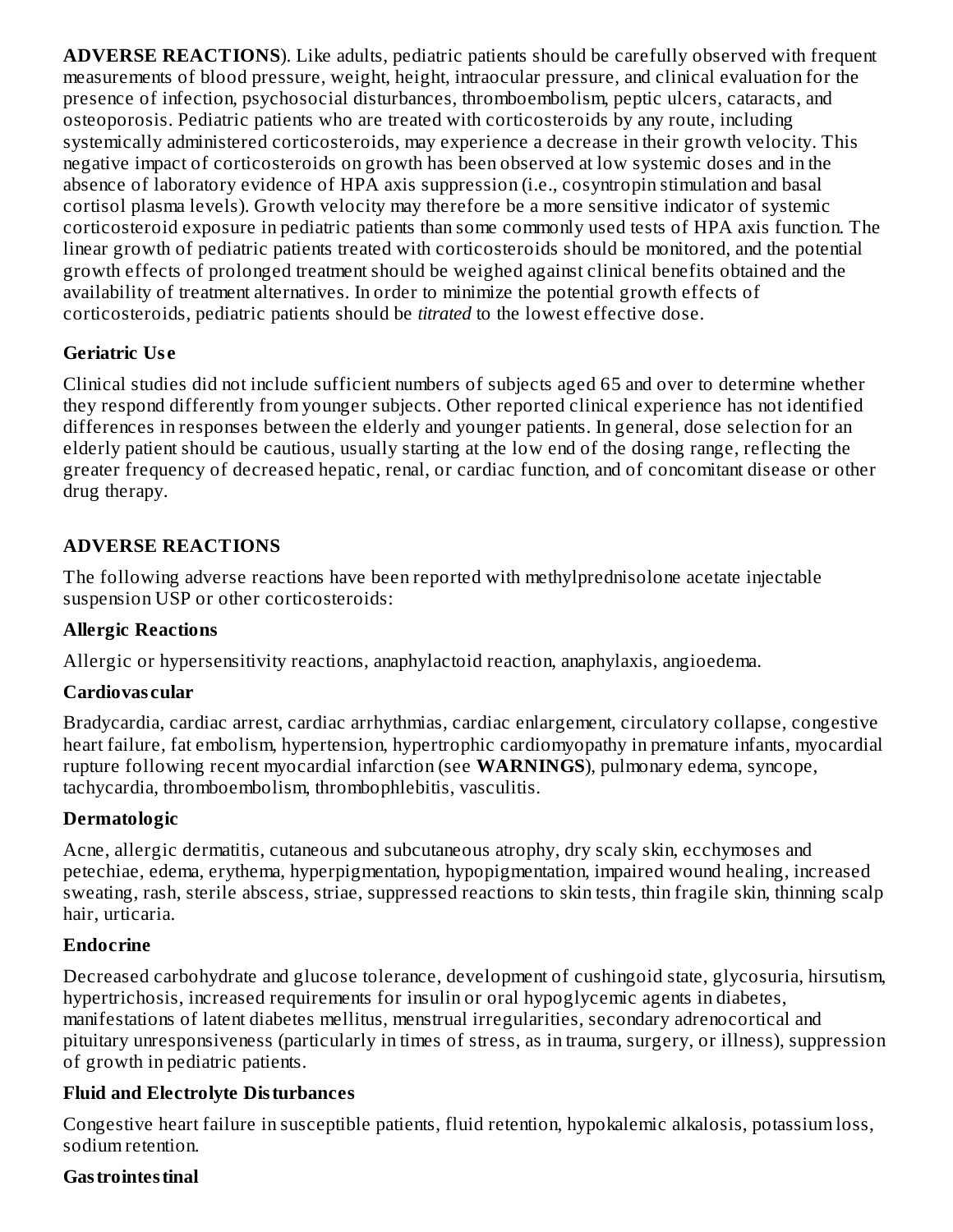Abdominal distention, bowel/bladder dysfunction (after intrathecal administration), elevation in serum liver enzyme levels (usually reversible upon discontinuation), hepatomegaly, increased appetite, nausea, pancreatitis, peptic ulcer with possible subsequent perforation and hemorrhage, perforation of the small and large intestine (particularly in patients with inflammatory bowel disease), ulcerative esophagitis.

### **Metabolic**

Negative nitrogen balance due to protein catabolism.

## **Mus culoskeletal**

Aseptic necrosis of femoral and humeral heads, calcinosis (following intra-articular or intra-lesional use), Charcot-like arthropathy, loss of muscle mass, muscle weakness, osteoporosis, pathologic fracture of long bones, postinjection flare (following intra-articular use), steroid myopathy, tendon rupture, vertebral compression fractures.

### **Neurologic/Psychiatric**

Convulsions, depression, emotional instability, euphoria, headache, increased intracranial pressure with papilledema (pseudotumor cerebri) usually following discontinuation of treatment, insomnia, mood swings, neuritis, neuropathy, paresthesia, personality changes, psychic disorders, vertigo.

## **Ophthalmic**

Exophthalmoses, glaucoma, increased intraocular pressure, posterior subcapsular cataracts.

## **Other**

Abnormal fat deposits, decreased resistance to infection, hiccups, increased or decreased motility and number of spermatozoa, injection site infections following non-sterile administration (see **WARNINGS**), malaise, moon face, weight gain.

## **The following advers e reactions have been reported with the following routes of administration:**

## **Intrathecal/Epidural**

Arachnoiditis, bowel/bladder dysfunction, headache, meningitis, parapareisis/paraplegia, seizures, sensory disturbances.

### **Intranasal**

Allergic reactions, rhinitis, temporary/permanent visual impairment including blindness.

## **Ophthalmic**

Increased intraocular pressure, infection, ocular and periocular inflammation including allergic reactions, residue or slough at injection site, temporary/permanent visual impairment including blindness.

### **Mis cellaneous Injection Sites**

(scalp, tonsillar fauces, sphenopalatine ganglion): blindness

## **OVERDOSAGE**

Treatment of acute overdosage is by supportive and symptomatic therapy. For chronic overdosage in the face of severe disease requiring continuous steroid therapy, the dosage of the corticosteroid may be reduced only temporarily, or alternate day treatment may be introduced.

## **DOSAGE AND ADMINISTRATION**

**Becaus e of possible physical incompatibilities, methylprednisolone acetate injectable suspension should not be diluted or mixed with other solutions.**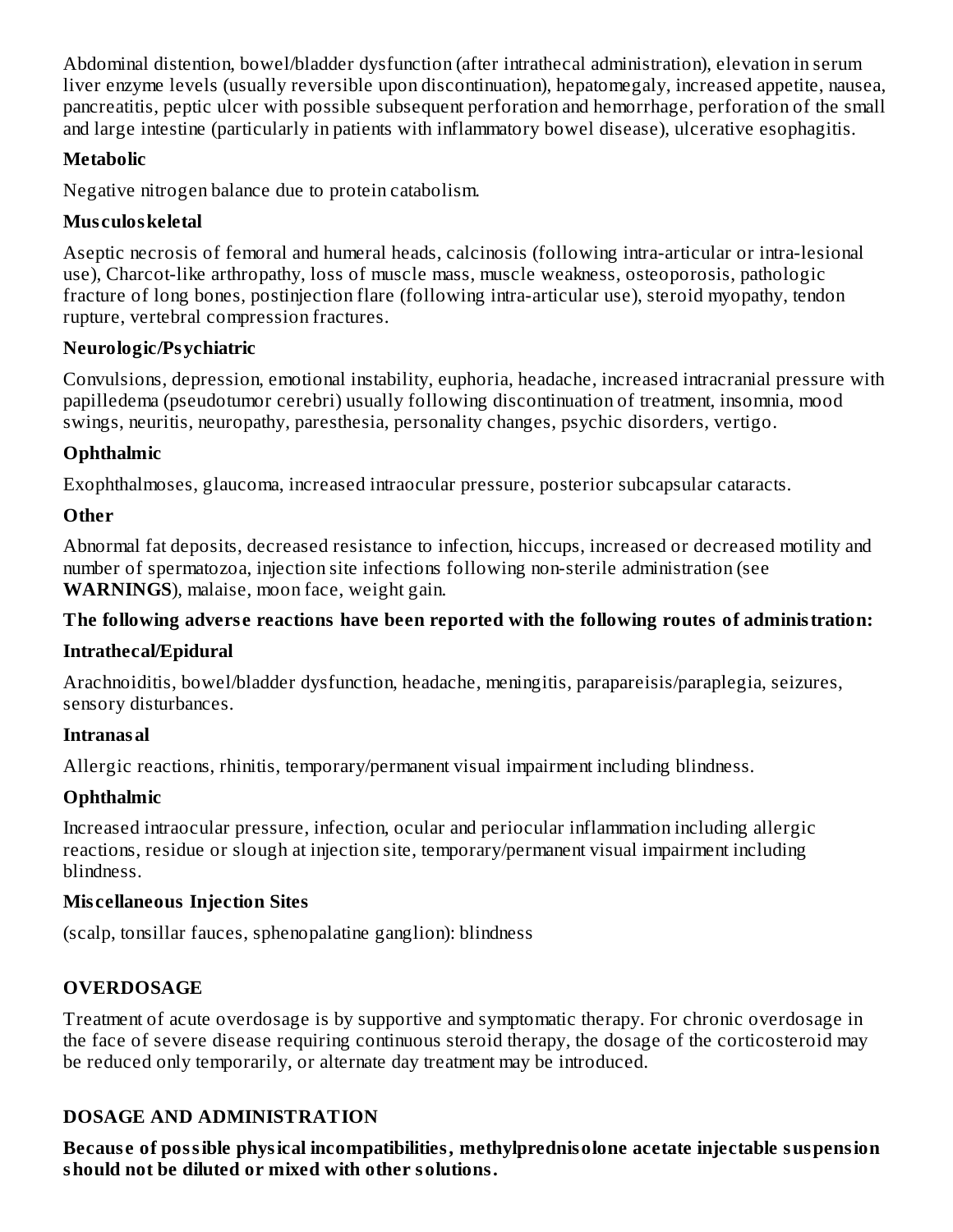The initial dosage of parenterally administered methylprednisolone acetate injectable suspension will vary from 4 to 120 mg, depending on the specific disease entity being treated. However, in certain overwhelming, acute, life-threatening situations, administration in dosages exceeding the usual dosages may be justified and may be in multiples of the oral dosages.

*It Should Be Emphasized that Dosage Requirements Are Variable and Must Be Individualized on the Basis of the Disease Under Treatment and the Response of the Patient.* After a favorable response is noted, the proper maintenance dosage should be determined by decreasing the initial drug dosage in small decrements at appropriate time intervals until the lowest dosage which will maintain an adequate clinical response is reached. Situations which may make dosage adjustments necessary are changes in clinical status secondary to remissions or exacerbations in the disease process, the patient's individual drug responsiveness, and the effect of patient exposure to stressful situations not directly related to the disease entity under treatment. In this latter situation, it may be necessary to increase the dosage of the corticosteroid for a period of time consistent with the patient's condition. If after long-term therapy the drug is to be stopped, it is recommended that it be withdrawn gradually rather than abruptly.

### **A. Administration for Local Effect**

Therapy with methylprednisolone acetate injectable suspension does not obviate the need for the conventional measures usually employed. Although this method of treatment will ameliorate symptoms, it is in no sense a cure and the hormone has no effect on the cause of the inflammation.

### *1. Rheumatoid Arthritis and Osteoarthritis*

The dose for intra-articular administration depends upon the size of the joint and varies with the severity of the condition in the individual patient. In chronic cases, injections may be repeated at intervals ranging from one to five or more weeks, depending upon the degree of relief obtained from the initial injection. The doses in the following table are given as a general guide:

| Size of Joint | Examples                                                                        | Range of Dosage |  |
|---------------|---------------------------------------------------------------------------------|-----------------|--|
| Large         | Knees<br>Ankles<br>Shoulders                                                    | $20$ to $80$ mg |  |
| Medium        | Elbows<br>Wrists                                                                | 10 to 40 mg     |  |
| Small         | Metacarpophalangeal<br>Interphalangeal<br>Sternoclavicular<br>Acromioclavicular | 4 to 10 mg      |  |

Procedure: It is recommended that the anatomy of the joint involved be reviewed before attempting intraarticular injection. In order to obtain the full anti-inflammatory effect, it is important that the injection be made into the synovial space. Employing the same sterile technique as for a lumbar puncture, a sterile 20 to 24 gauge needle (on a dry syringe) is quickly inserted into the synovial cavity. Procaine infiltration is elective. The aspiration of only a few drops of joint fluid proves the joint space has been entered by the needle. The injection site for each joint is determined by that location where the synovial cavity is most superficial and most free of large vessels and nerves. With the needle in place, the aspirating syringe is removed and replaced by a second syringe containing the desired amount of methylprednisolone acetate injectable suspension. The plunger is then pulled outward slightly to aspirate synovial fluid and to make sure the needle is still in the synovial space. After injection, the joint is moved gently a few times to aid mixing of the synovial fluid and the suspension. The site is covered with a small sterile dressing.

Suitable sites for intra-articular injection are the knee, ankle, wrist, elbow, shoulder, phalangeal, and hip joints. Since difficulty is not infrequently encountered in entering the hip joint, precautions should be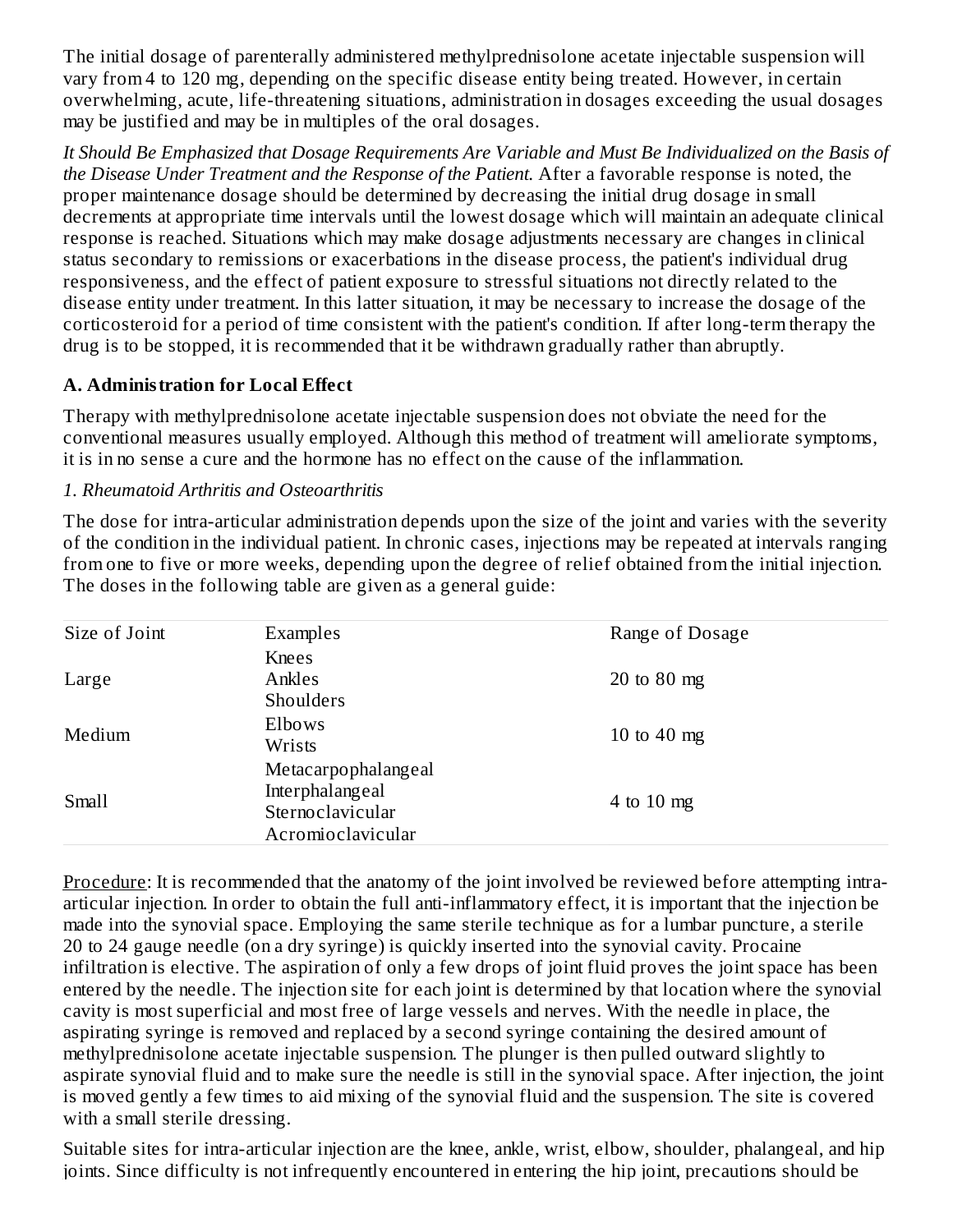taken to avoid any large blood vessels in the area. Joints not suitable for injection are those that are anatomically inaccessible such as the spinal joints and those like the sacroiliac joints that are devoid of synovial space. Treatment failures are most frequently the result of failure to enter the joint space. Little or no benefit follows injection into surrounding tissue. If failures occur when injections into the synovial spaces are certain, as determined by aspiration of fluid, repeated injections are usually futile.

If a local anesthetic is used prior to injection of methylprednisolone acetate injectable suspension, the anesthetic package insert should be read carefully and all the precautions observed.

#### *2. Bursitis*

The area around the injection site is prepared in a sterile way and a wheal at the site made with 1 percent procaine hydrochloride solution. A 20 to 24 gauge needle attached to a dry syringe is inserted into the bursa and the fluid aspirated. The needle is left in place and the aspirating syringe changed for a small syringe containing the desired dose. After injection, the needle is withdrawn and a small dressing applied.

### *3. Miscellaneous: Ganglion, Tendinitis, Epicondylitis*

In the treatment of conditions such as tendinitis or tenosynovitis, care should be taken, following application of a suitable antiseptic to the overlying skin, to inject the suspension into the tendon sheath rather than into the substance of the tendon. The tendon may be readily palpated when placed on a stretch. When treating conditions such as epicondylitis, the area of greatest tenderness should be outlined carefully and the suspension infiltrated into the area. For ganglia of the tendon sheaths, the suspension is injected directly into the cyst. In many cases, a single injection causes a marked decrease in the size of the cystic tumor and may effect disappearance. The usual sterile precautions should be observed, of course, with each injection.

The dose in the treatment of the various conditions of the tendinous or bursal structures listed above varies with the condition being treated and ranges from 4 to 30 mg. In recurrent or chronic conditions, repeated injections may be necessary.

### *4. Injections for Local Effect in Dermatologic Conditions*

Following cleansing with an appropriate antiseptic such as 70% alcohol, 20 to 60 mg of the suspension is injected into the lesion. It may be necessary to distribute doses ranging from 20 to 40 mg by repeated local injections in the case of large lesions. Care should be taken to avoid injection of sufficient material to cause blanching since this may be followed by a small slough. One to four injections are usually employed, the intervals between injections varying with the type of lesion being treated and the duration of improvement produced by the initial injection.

### **B. Administration for Systemic Effect**

The intramuscular dosage will vary with the condition being treated. When employed as a temporary substitute for oral therapy, a single injection during each 24 hour period of a dose of the suspension equal to the total daily oral dose of methylprednisolone tablets is usually sufficient. When a prolonged effect is desired, the weekly dose may be calculated by multiplying the daily oral dose by 7 and given as a single intramuscular injection.

In pediatric patients, the initial dose of methylprednisolone may vary depending on the specific disease entity being treated. Dosage must be individualized according to the severity of the disease and response of the patient. The recommended dosage may be reduced for pediatric patients, but dosage should be governed by the severity of the condition rather than by strict adherence to the ratio indicated by age or body weight.

In patients with the **adrenogenital syndrome**, a single intramuscular injection of 40 mg every two weeks may be adequate. For maintenance of patients with **rheumatoid arthritis**, the weekly intramuscular dose will vary from 40 to 120 mg. The usual dosage for patients with **dermatologic lesions** benefited by systemic corticoid therapy is 40 to 120 mg of methylprednisolone acetate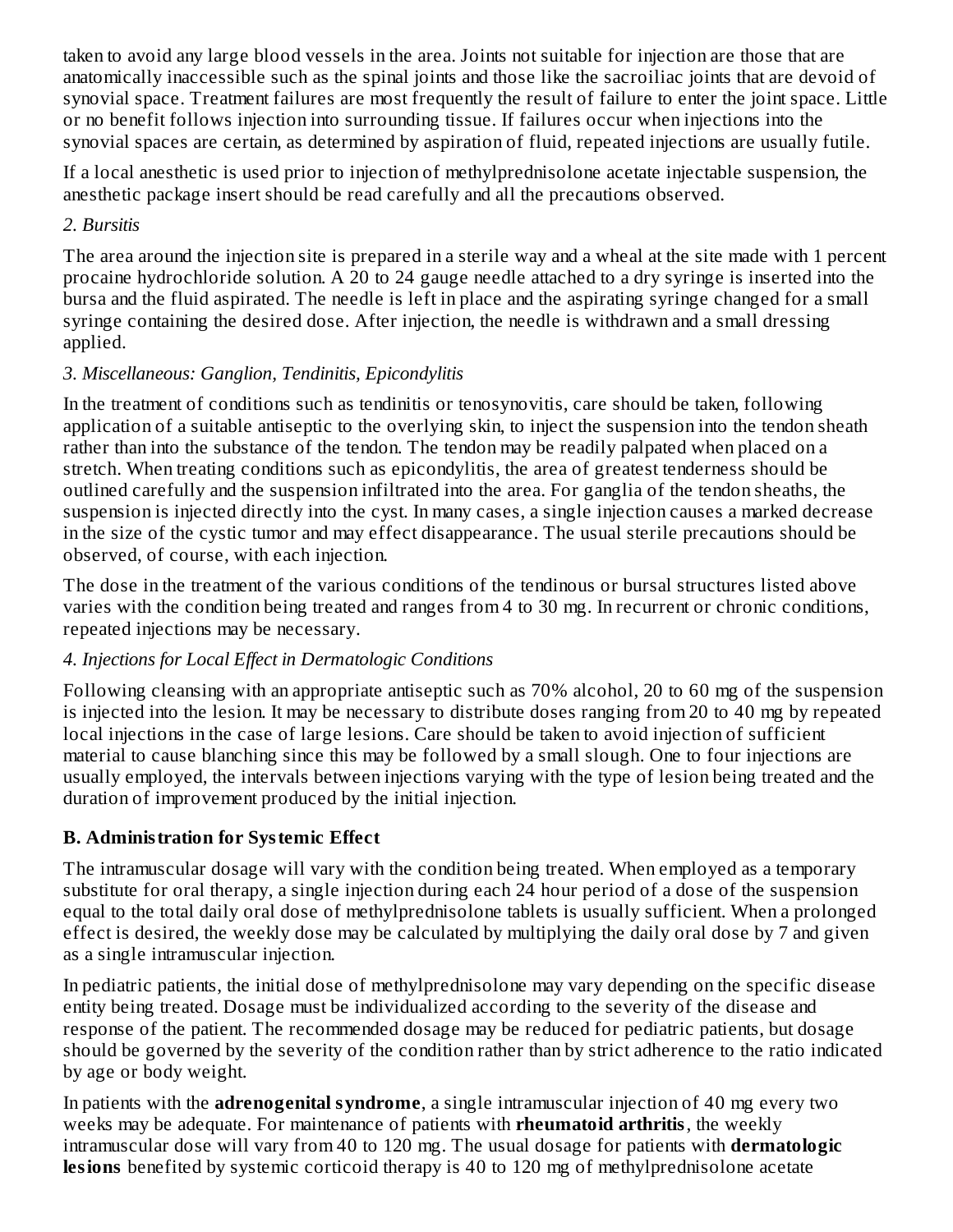administered intramuscularly at weekly intervals for one to four weeks. In acute severe dermatitis due to poison ivy, relief may result within 8 to 12 hours following intramuscular administration of a single dose of 80 to 120 mg. In chronic contact dermatitis, repeated injections at 5 to 10 day intervals may be necessary. In seborrheic dermatitis, a weekly dose of 80 mg may be adequate to control the condition.

Following intramuscular administration of 80 to 120 mg to asthmatic patients, relief may result within 6 to 48 hours and persist for several days to two weeks. Similarly, in patients with allergic rhinitis (hay fever), an intramuscular dose of 80 to 120 mg may be followed by relief of coryzal symptoms within six hours persisting for several days to three weeks.

If signs of stress are associated with the condition being treated, the dosage of the suspension should be increased. If a rapid hormonal effect of maximum intensity is required, the intravenous administration of highly soluble methylprednisolone sodium succinate is indicated.

In treatment of acute exacerbations of multiple sclerosis, daily doses of 160 mg of methylprednisolone for a week followed by 64 mg every other day for 1 month have been shown to be effective.

For the purpose of comparison, the following is the equivalent milligram dose of the various glucocorticoids:

| Cortisone, 25         | Triamcinolone, 4    |
|-----------------------|---------------------|
| Hydrocortisone, 20    | Paramethasone, 2    |
| Prednisolone, 5       | Netamethasone, 0.75 |
| Prednisone, 5         | Dexamethasone, 0.75 |
| Methylprednisolone, 4 |                     |

These dose relationships apply only to oral or intravenous administration of these compounds. When these substances or their derivatives are injected intramuscularly or into joint spaces, their relative properties may be greatly altered.

### **HOW SUPPLIED**

Methylprednisolone Acetate Injectable Suspension USP is available as single-dose vials in the following strengths and package sizes:

### **40 mg per mL**

NDC 0703-0031-01 1 mL vials

NDC 0703-0031-04 25 x 1 mL vials

### **80 mg per mL**

NDC 0703-0051-01 1 mL vials

NDC 0703-0051-04 25 x 1 mL vials

Store at 20° to 25°C (68° to 77°F) [See USP Controlled Room Temperature].

### **Teva Pharmaceuticals USA**

Sellersville, PA 18960

Rev. B 7/2014

### **Lidocaine Hydrochloride Injection, USP**

**AQUEOUS SOLUTIONS FOR INFILTRATION**

### **AND NERVE BLOCK**

**Ampul**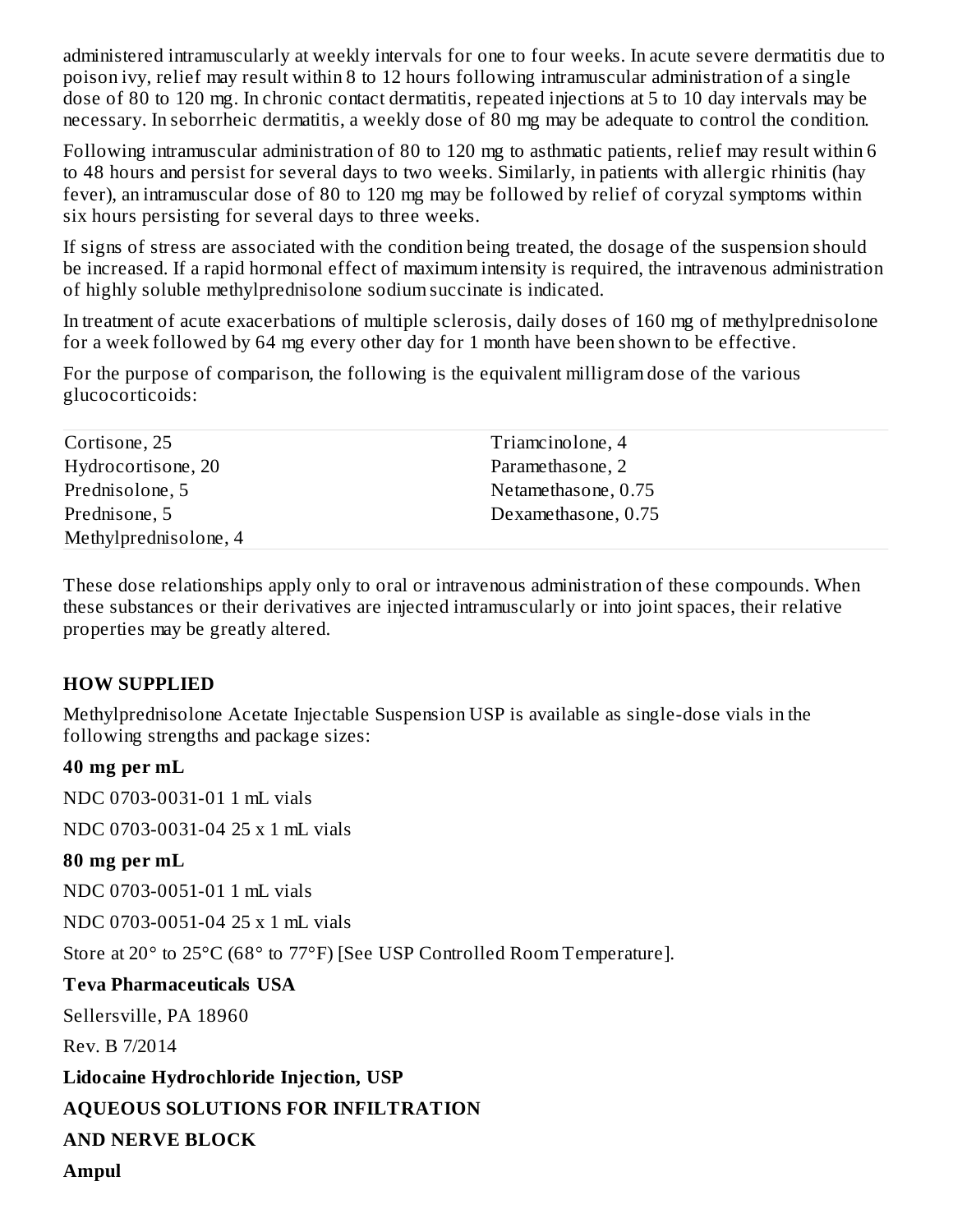### **Plastic Multiple-dos e Fliptop Vial**

#### **Glass Teartop Vial**

Rx only

### **DESCRIPTION**

Lidocaine Hydrochloride Injection, USP is a sterile, nonpyrogenic solution of lidocaine hydrochloride in water for injection for parenteral administration in various concentrations with characteristics as follows:

| Concentration                           | 0.5% 1% 1.5% 2% |           |  |
|-----------------------------------------|-----------------|-----------|--|
| mg/mL lidocaine HCl (anhyd.) 5 10 15 20 |                 |           |  |
| mg/mL sodium chloride                   |                 | 8 7 6.5 6 |  |

Multiple-dose vials contain 0.1% of methylparaben added as preservative. May contain sodium hydroxide and/or hydrochloric acid for pH adjustment. The pH is 6.5 (5.0 to 7.0). See *HOW* **SUPPLIED** section for various sizes and strengths.

Lidocaine is a local anesthetic of the amide type.

Lidocaine Hydrochloride, USP is chemically designated 2-(diethylamino)-N-(2,6-dimethylphenyl) acetamide monohydrochloride monohydrate, a white powder freely soluble in water. The molecular weight is 288.82. It has the following structural formula:



The semi-rigid vial used for the plastic vials is fabricated from a specially formulated polyolefin. It is a copolymer of ethylene and propylene. The safety of the plastic has been confirmed by tests in animals according to USP biological standards for plastic containers. The container requires no vapor barrier to maintain the proper drug concentration.

### **CLINICAL PHARMACOLOGY**

**Mechanism of action:** Lidocaine stabilizes the neuronal membrane by inhibiting the ionic fluxes required for the initiation and conduction of impulses, thereby effecting local anesthetic action.

**Hemodynamics:** Excessive blood levels may cause changes in cardiac output, total peripheral resistance, and mean arterial pressure. With central neural blockade these changes may be attributable to block of autonomic fibers, a direct depressant effect of the local anesthetic agent on various components of the cardiovascular system and/or the beta-adrenergic receptor stimulating action of epinephrine when present. The net effect is normally a modest hypotension when the recommended dosages are not exceeded.

**Pharmacokinetics and metabolism:** Information derived from diverse formulations, concentrations and usages reveals that lidocaine is completely absorbed following parenteral administration, its rate of absorption depending, for example, upon various factors such as the site of administration and the presence or absence of a vasoconstrictor agent. Except for intravascular administration, the highest blood levels are obtained following intercostal nerve block and the lowest after subcutaneous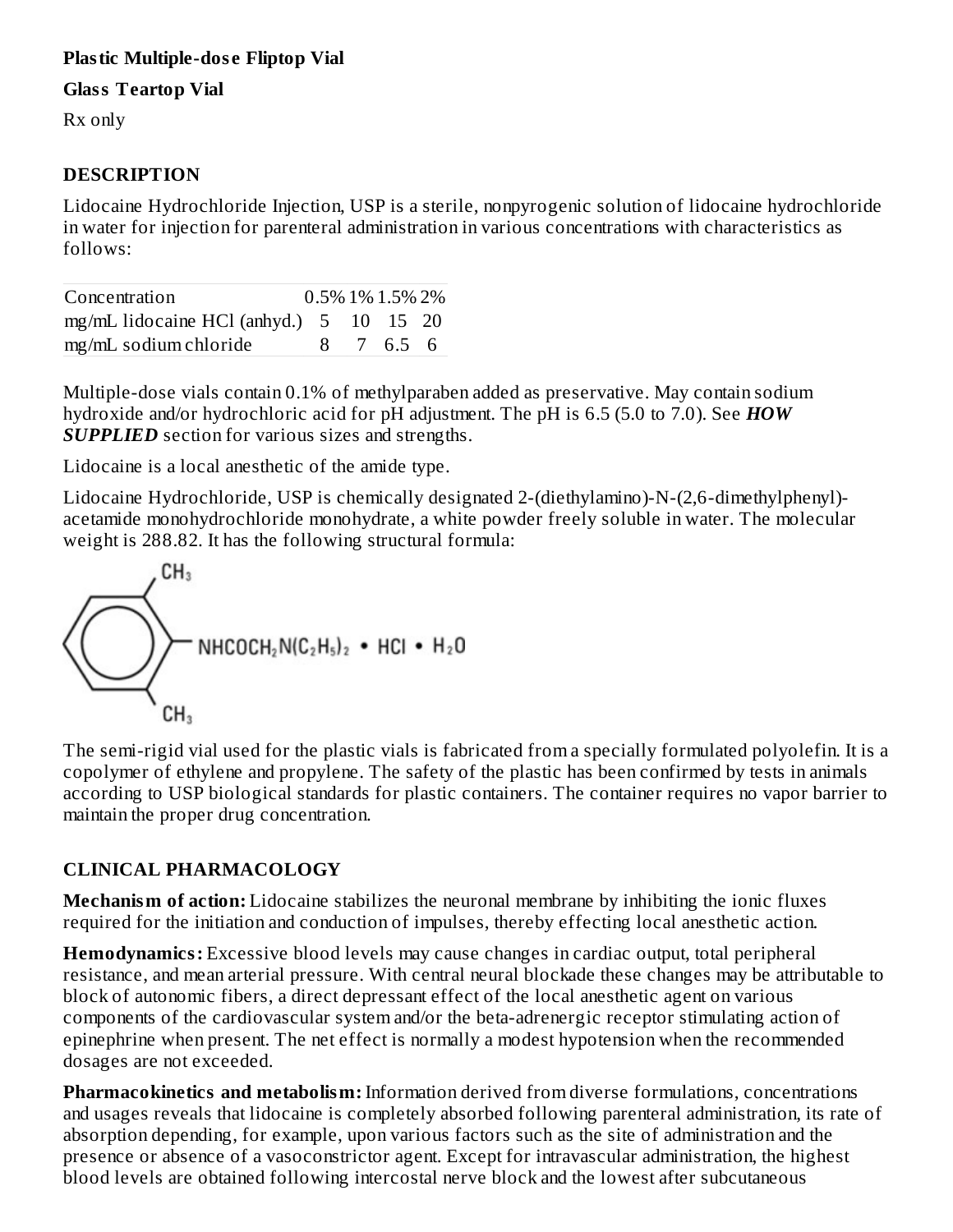administration.

The plasma binding of lidocaine is dependent on drug concentration, and the fraction bound decreases with increasing concentration. At concentrations of 1 to 4 mcg of free base per mL, 60 to 80 percent of lidocaine is protein bound. Binding is also dependent on the plasma concentration of the alpha-1-acid glycoprotein.

Lidocaine crosses the blood-brain and placental barriers, presumably by passive diffusion.

Lidocaine is metabolized rapidly by the liver, and metabolites and unchanged drug are excreted by the kidneys. Biotransformation includes oxidative N-dealkylation, ring hydroxylation, cleavage of the amide linkage, and conjugation. N-dealkylation, a major pathway of biotransformation, yields the metabolites monoethylglycinexylidide and glycinexylidide. The pharmacological/toxicological actions of these metabolites are similar to, but less potent than, those of lidocaine. Approximately 90% of lidocaine administered is excreted in the form of various metabolites, and less than 10% is excreted unchanged. The primary metabolite in urine is a conjugate of 4-hydroxy-2, 6-dimethylaniline.

The elimination half-life of lidocaine following an intravenous bolus injection is typically 1.5 to 2.0 hours. Because of the rapid rate at which lidocaine is metabolized, any condition that affects liver function may alter lidocaine kinetics. The half-life may be prolonged two-fold or more in patients with liver dysfunction. Renal dysfunction does not affect lidocaine kinetics but may increase the accumulation of metabolites.

Factors such as acidosis and the use of CNS stimulants and depressants affect the CNS levels of lidocaine required to produce overt systemic effects. Objective adverse manifestations become increasingly apparent with increasing venous plasma levels above 6.0 mcg free base per mL. In the rhesus monkey arterial blood levels of 18-21 mcg/mL have been shown to be threshold for convulsive activity.

### **INDICATIONS AND USAGE**

Lidocaine Hydrochloride Injection, USP is indicated for production of local or regional anesthesia by infiltration techniques such as percutaneous injection and intravenous regional anesthesia by peripheral nerve block techniques such as brachial plexus and intercostal and by central neural techniques such as lumbar and caudal epidural blocks, when the accepted procedures for these techniques as described in standard textbooks are observed.

### **CONTRAINDICATIONS**

Lidocaine is contraindicated in patients with a known history of hypersensitivity to local anesthetics of the amide type.

### **WARNINGS**

LIDOCAINE HYDROCHLORIDE INJECTION, FOR INFILTRATION AND NERVE BLOCK, SHOULD BE EMPLOYED ONLY BY CLINICIANS WHO ARE WELL VERSED IN DIAGNOSIS AND MANAGEMENT OF DOSE-RELATED TOXICITY AND OTHER ACUTE EMERGENCIES THAT MIGHT ARISE FROM THE BLOCK TO BE EMPLOYED AND THEN ONLY AFTER ENSURING THE **IMMEDIATE** AVAILABILITY OF OXYGEN, OTHER RESUSCITATIVE DRUGS, CARDIOPULMONARY EQUIPMENT, AND THE PERSONNEL NEEDED FOR PROPER MANAGEMENT OF TOXIC REACTIONS AND RELATED EMERGENCIES (See also *ADVERSE REACTIONS* and *PRECAUTIONS*). DELAY IN PROPER MANAGEMENT OF DOSE-RELATED TOXICITY, UNDERVENTILATION FROM ANY CAUSE AND/OR ALTERED SENSITIVITY MAY LEAD TO THE DEVELOPMENT OF ACIDOSIS, CARDIAC ARREST AND, POSSIBLY, DEATH.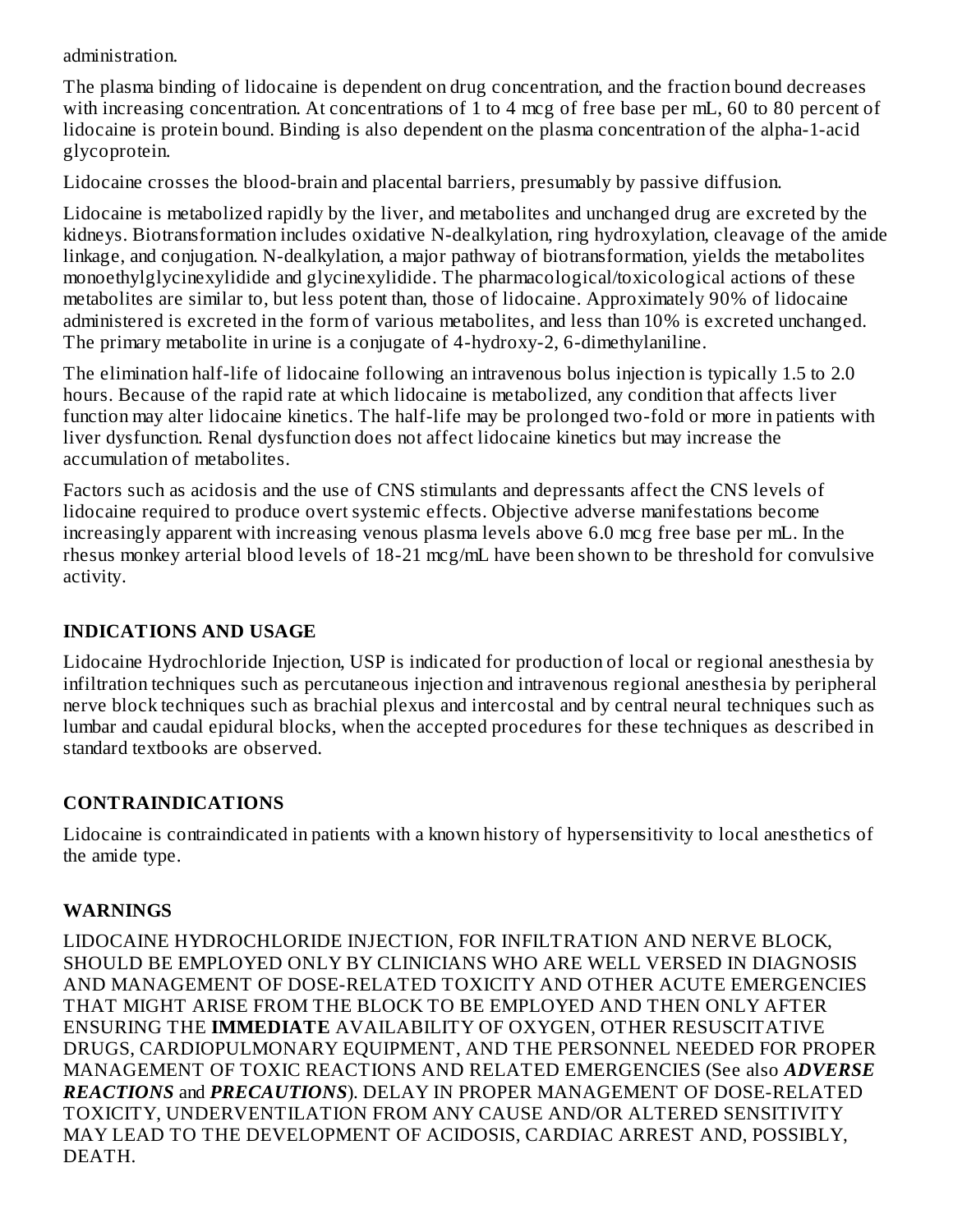Intra-articular infusions of local anesthetics following arthroscopic and other surgical procedures is an unapproved use, and there have been post-marketing reports of chondrolysis in patients receiving such infusions. The majority of reported cases of chondrolysis have involved the shoulder joint; cases of gleno-humeral chondrolysis have been described in pediatric and adult patients following intra-articular infusions of local anesthetics with and without epinephrine for periods of 48 to 72 hours. There is insufficient information to determine whether shorter infusion periods are not associated with these findings. The time of onset of symptoms, such as joint pain, stiffness and loss of motion can be variable, but may begin as early as the 2nd month after surgery. Currently, there is no effective treatment for chondrolysis; patients who experienced chondrolysis have required additional diagnostic and therapeutic procedures and some required arthroplasty or shoulder replacement.

To avoid intravascular injection, aspiration should be performed before the local anesthetic solution is injected. The needle must be repositioned until no return of blood can be elicited by aspiration. Note, however, that the absence of blood in the syringe does not guarantee that intravascular injection has been avoided.

Local anesthetic solutions containing antimicrobial preservatives (e.g., methylparaben) should not be used for epidural or spinal anesthesia because the safety of these agents has not been established with regard to intrathecal injection, either intentional or accidental.

### **PRECAUTIONS**

### **General:**

The safety and effectiveness of lidocaine depend on proper dosage, correct technique, adequate precautions, and readiness for emergencies. Standard textbooks should be consulted for specific techniques and precautions for various regional anesthetic procedures.

Resuscitative equipment, oxygen, and other resuscitative drugs should be available for immediate use. (See *WARNINGS* and *ADVERSE REACTIONS*). The lowest dosage that results in effective anesthesia should be used to avoid high plasma levels and serious adverse effects. Syringe aspirations should also be performed before and during each supplemental injection when using indwelling catheter techniques. During the administration of epidural anesthesia, it is recommended that a test dose be administered initially and that the patient be monitored for central nervous system toxicity and cardiovascular toxicity, as well as for signs of unintended intrathecal administration before proceeding. When clinical conditions permit, consideration should be given to employing local anesthetic solutions that contain epinephrine for the test dose because circulatory changes compatible with epinephrine may also serve as a warning sign of unintended intravascular injection. An intravascular injection is still possible even if aspirations for blood are negative. Repeated doses of lidocaine may cause significant increases in blood levels with each repeated dose because of slow accumulation of the drug or its metabolites. Tolerance to elevated blood levels varies with the status of the patient. Debilitated, elderly patients, acutely ill patients and children should be given reduced doses commensurate with their age and physical condition. Lidocaine should also be used with caution in patients with severe shock or heart block. Lumbar and caudal epidural anesthesia should be used with extreme caution in persons with the following conditions: existing neurological disease, spinal deformities, septicemia and severe hypertension.

Local anesthetic solutions containing a vasoconstrictor should be used cautiously and in carefully circumscribed quantities in areas of the body supplied by end arteries or having otherwise compromised blood supply. Patients with peripheral vascular disease and those with hypertensive vascular disease may exhibit exaggerated vasoconstrictor response. Ischemic injury or necrosis may result. Preparations containing a vasoconstrictor should be used with caution in patients during or following the administration of potent general anesthetic agents, since cardiac arrhythmias may occur under such conditions.

Careful and constant monitoring of cardiovascular and respiratory (adequacy of ventilation) vital signs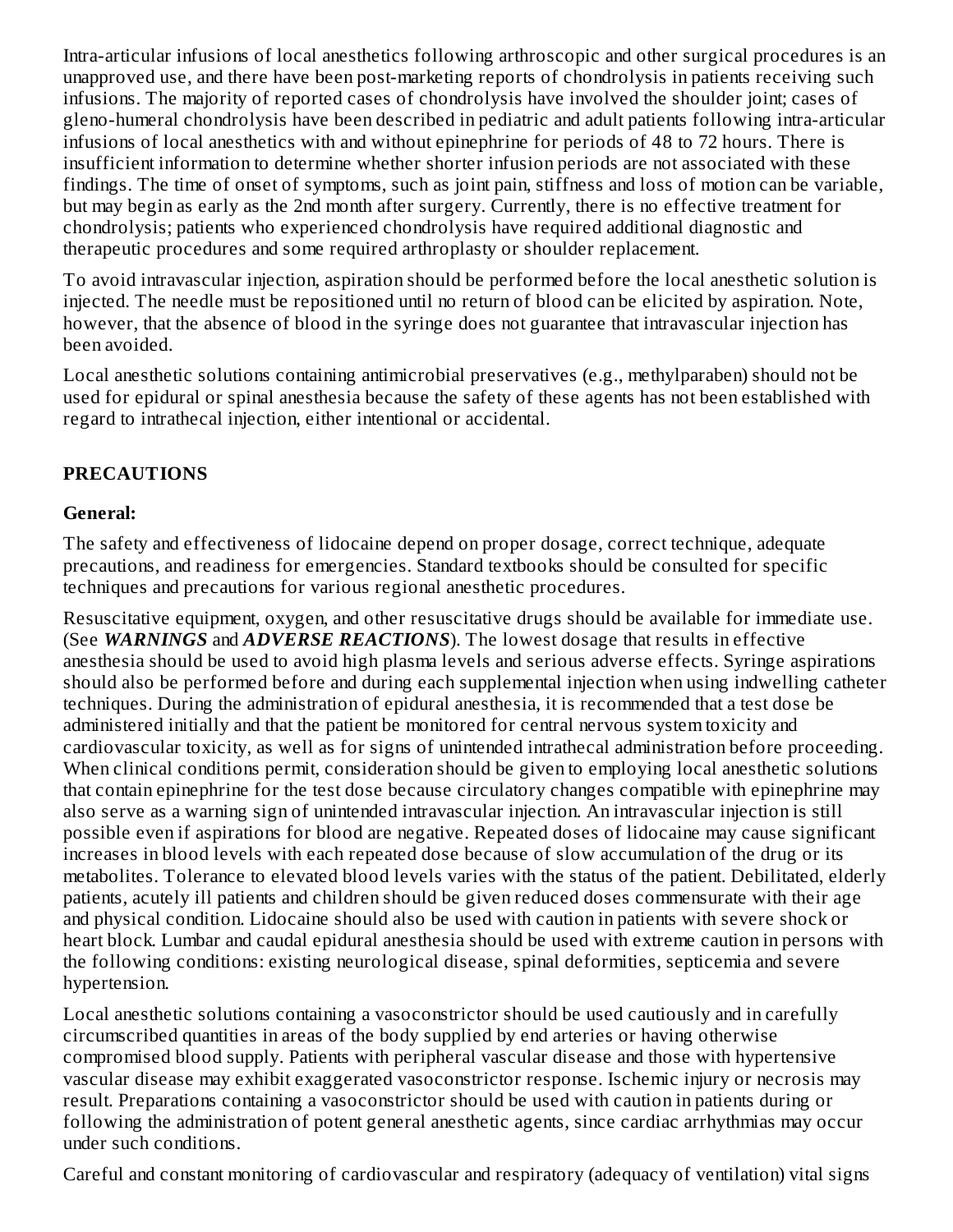and the patient's state of consciousness should be accomplished after each local anesthetic injection. It should be kept in mind at such times that restlessness, anxiety, tinnitus, dizziness, blurred vision, tremors, depression or drowsiness may be early warning signs of central nervous system toxicity.

Since amide-type local anesthetics are metabolized by the liver, lidocaine should be used with caution in patients with hepatic disease. Patients with severe hepatic disease, because of their inability to metabolize local anesthetics normally, are at greater risk of developing toxic plasma concentrations. Lidocaine should also be used with caution in patients with impaired cardiovascular function since they may be less able to compensate for functional changes associated with the prolongation of A-V conduction produced by these drugs. Many drugs used during the conduct of anesthesia are considered potential triggering agents for familial malignant hyperthermia. Since it is not known whether amide-type local anesthetics may trigger this reaction and since the need for supplemental general anesthesia cannot be predicted in advance, it is suggested that a standard protocol for the management of malignant hyperthermia should be available. Early unexplained signs of tachycardia, tachypnea, labile blood pressure and metabolic acidosis may precede temperature elevation. Successful outcome is dependent on early diagnosis, prompt discontinuance of the suspect triggering agent(s) and institution of treatment, including oxygen therapy, indicated supportive measures and dantrolene (consult dantrolene sodium intravenous package insert before using).

Proper tourniquet technique, as described in publications and standard textbooks, is essential in the performance of intravenous regional anesthesia. Solutions containing epinephrine or other vasoconstrictors should not be used for this technique.

Lidocaine should be used with caution in persons with known drug sensitivities. Patients allergic to para-aminobenzoic acid derivatives (procaine, tetracaine, benzocaine, etc.) have not shown cross sensitivity to lidocaine.

**Us e in the Head and Neck Area:** Small doses of local anesthetics injected into the head and neck area, including retrobulbar, dental and stellate ganglion blocks, may produce adverse reactions similar to systemic toxicity seen with unintentional intravascular injections of larger doses. Confusion, convulsions, respiratory depression and/or respiratory arrest and cardiovascular stimulation or depression have been reported. These reactions may be due to intra-arterial injections of the local anesthetic with retrograde flow to the cerebral circulation. Patients receiving these blocks should have their circulation and respiration monitored and be constantly observed. Resuscitative equipment and personnel for treating adverse reactions should be immediately available. Dosage recommendations should not be exceeded. (See *DOSAGE AND ADMINISTRATION*).

### **Information for Patients:**

When appropriate, patients should be informed in advance that they may experience temporary loss of sensation and motor activity, usually in the lower half of the body following proper administration of epidural anesthesia.

### **Clinically Significant Drug Interactions:**

The administration of local anesthetic solutions containing epinephrine or norepinephrine to patients receiving monoamine oxidase inhibitors or tricyclic antidepressants may produce severe prolonged hypertension.

Phenothiazines and butyrophenones may reduce or reverse the pressor effect of epinephrine.

Concurrent use of these agents should generally be avoided. In situations when concurrent therapy is necessary, careful patient monitoring is essential.

Concurrent administration of vasopressor drugs (for the treatment of hypotension related to obstetric blocks) and ergot-type oxytoxic drugs may cause severe persistent hypertension or cerebrovascular accidents.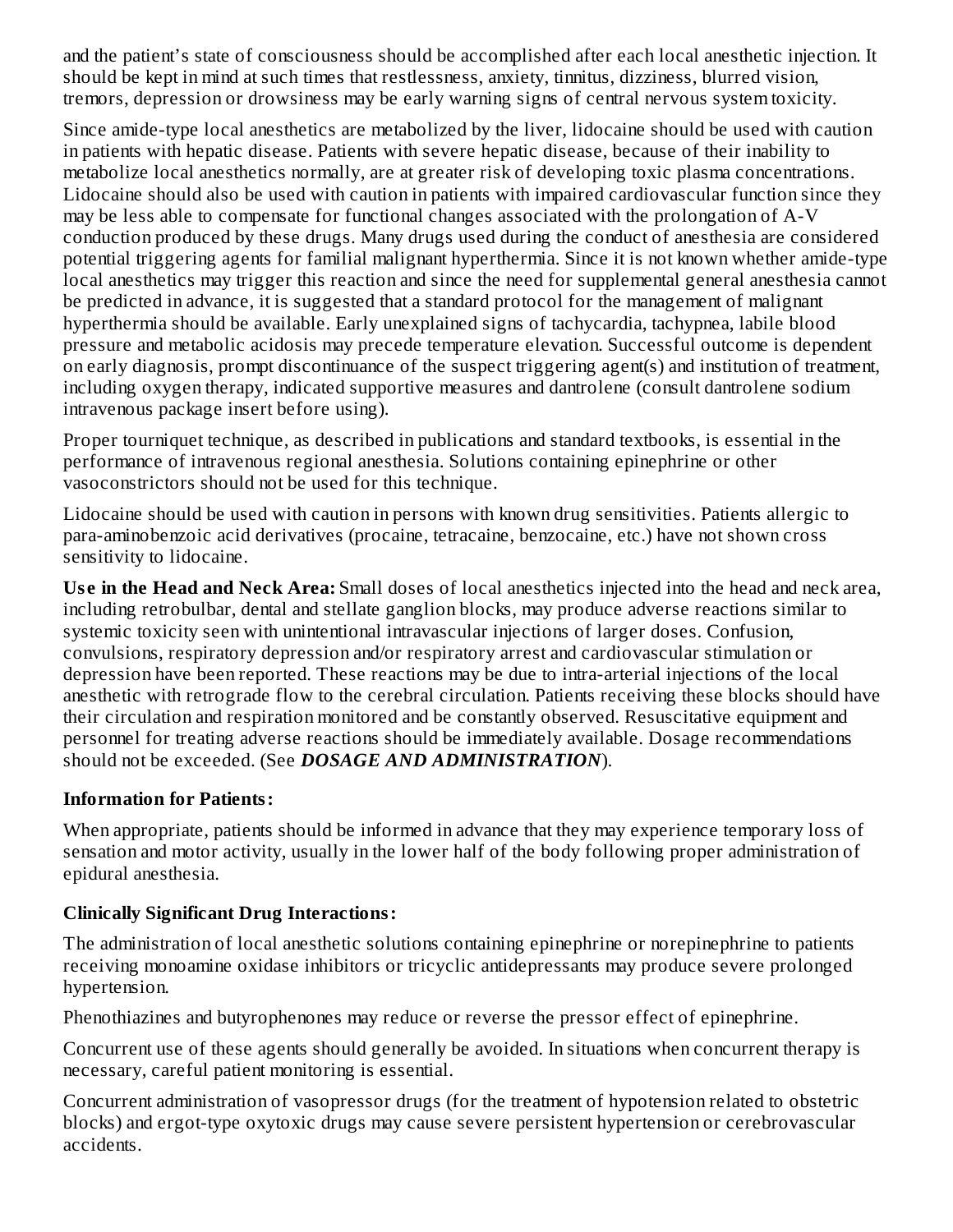### **Drug Laboratory Test Interactions:**

The intramuscular injection of lidocaine may result in an increase in creatine phosphokinase levels. Thus, the use of this enzyme determination without isoenzyme separation as a diagnostic test for the presence of acute myocardial infarction may be compromised by the intramuscular injection of lidocaine.

### **Carcinogenesis, Mutagenesis, Impairment of Fertility:**

Studies of lidocaine in animals to evaluate the carcinogenic and mutagenic potential or the effect on fertility have not been conducted.

### **Pregnancy:**

*Teratogenic Effects. Pregnancy Category B.* Reproduction studies have been performed in rats at doses up to 6.6 times the human dose and have revealed no evidence of harm to the fetus caused by lidocaine. There are, however, no adequate and well-controlled studies in pregnant women. Animal reproduction studies are not always predictive of human response. General consideration should be given to this fact before administering lidocaine to women of childbearing potential, especially during early pregnancy when maximum organogenesis takes place.

### **Labor and Delivery:**

Local anesthetics rapidly cross the placenta and when used for epidural, paracervical, pudendal or caudal block anesthesia, can cause varying degrees of maternal, fetal and neonatal toxicity (See *CLINICAL PHARMACOLOGY*— **Pharmacokinetics**). The potential for toxicity depends upon the procedure performed, the type and amount of drug used, and the technique of drug administration. Adverse reactions in the parturient, fetus and neonate involve alterations of the central nervous system peripheral vascular tone and cardiac function.

Maternal hypotension has resulted from regional anesthesia. Local anesthetics produce vasodilation by blocking sympathetic nerves. Elevating the patient's legs and positioning her on her left side will help prevent decreases in blood pressure. The fetal heart rate also should be monitored continuously, and electronic fetal monitoring is highly advisable.

Epidural, spinal, paracervical, or pudendal anesthesia may alter the forces of parturition through changes in uterine contractility or maternal expulsive efforts. In one study, paracervical block anesthesia was associated with a decrease in the mean duration of first stage labor and facilitation of cervical dilation. However, spinal and epidural anesthesia have also been reported to prolong the second stage of labor by removing the parturient's reflex urge to bear down or by interfering with motor function. The use of obstetrical anesthesia may increase the need for forceps assistance.

The use of some local anesthetic drug products during labor and delivery may be followed by diminished muscle strength and tone for the first day or two of life. The long-term significance of these observations is unknown. Fetal bradycardia may occur in 20 to 30 percent of patients receiving paracervical nerve block anesthesia with the amide-type local anesthetics and may be associated with fetal acidosis. Fetal heart rate should always be monitored during paracervical anesthesia. The physician should weigh the possible advantages against risks when considering paracervical block in prematurity, toxemia of pregnancy and fetal distress. Careful adherence to recommended dosage is of the utmost importance in obstetrical paracervical block. Failure to achieve adequate analgesia with recommended doses should arouse suspicion of intravascular or fetal intracranial injection. Cases compatible with unintended fetal intracranial injection of local anesthetic solution have been reported following intended paracervical or pudendal block or both. Babies so affected present with unexplained neonatal depression at birth, which correlates with high local anesthetic serum levels, and often manifest seizures within six hours. Prompt use of supportive measures combined with forced urinary excretion of the local anesthetic has been used successfully to manage this complication.

Case reports of maternal convulsions and cardiovascular collapse following use of some local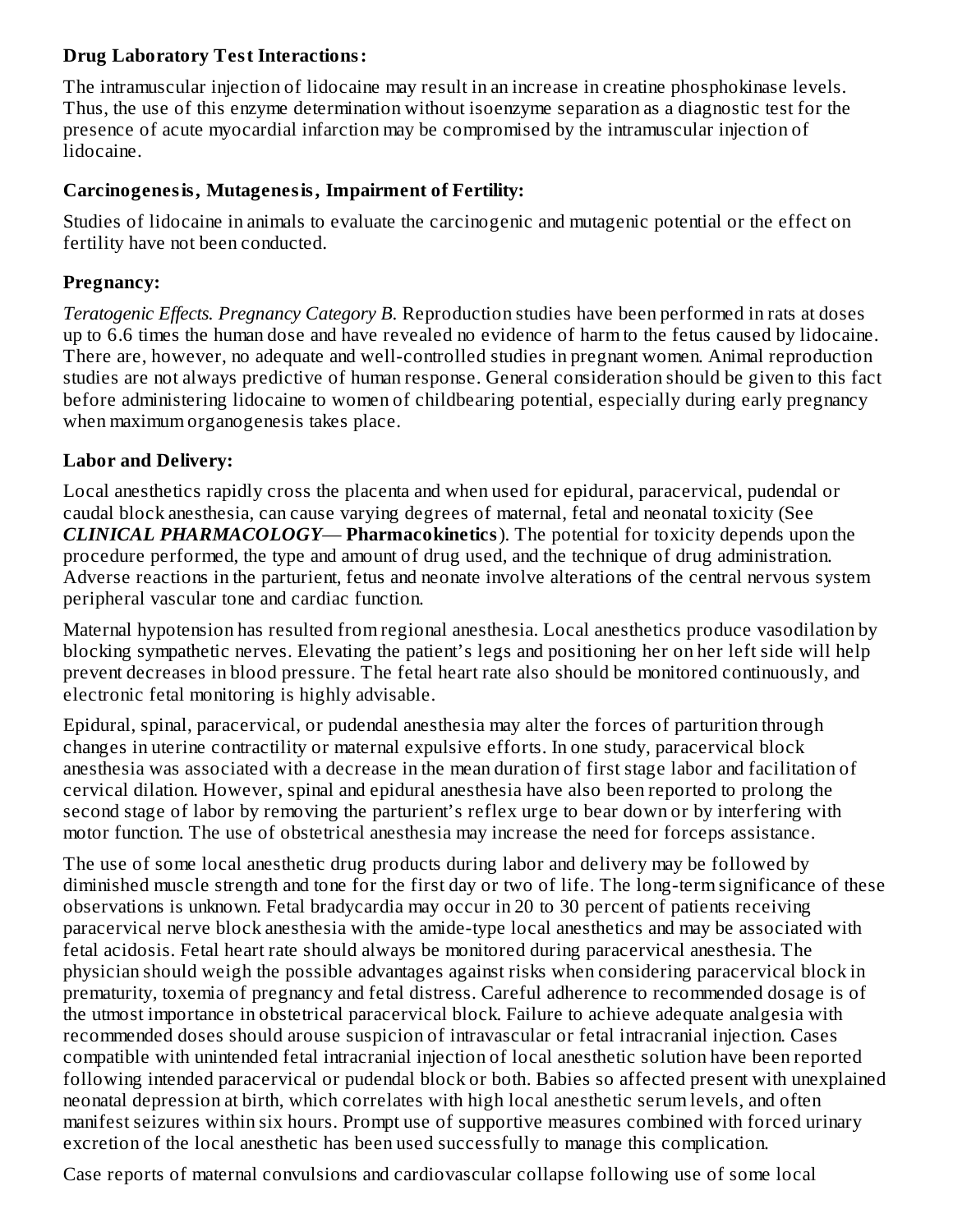anesthetics for paracervical block in early pregnancy (as anesthesia for elective abortion) suggest that systemic absorption under these circumstances may be rapid. The recommended maximum dose of each drug should not be exceeded. Injection should be made slowly and with frequent aspiration. Allow a 5 minute interval between sides.

### **Nursing Mothers:**

It is not known whether this drug is excreted in human milk. Because many drugs are excreted in human milk, caution should be exercised when lidocaine is administered to a nursing woman.

## **Pediatric Us e:**

Dosages in pediatric patients should be reduced, commensurate with age, body weight and physical condition. See *DOSAGE AND ADMINISTRATION.*

## **ADVERSE REACTIONS**

**Systemic:** Adverse experiences following the administration of lidocaine are similar in nature to those observed with other amide local anesthetic agents. These adverse experiences are, in general, doserelated and may result from high plasma levels caused by excessive dosage, rapid absorption or inadvertent intravascular injection, or may result from a hypersensitivity, idiosyncrasy or diminished tolerance on the part of the patient. Serious adverse experiences are generally systemic in nature. The following types are those most commonly reported:

**Central Nervous System:** CNS manifestations are excitatory and/or depressant and may be characterized by lightheadedness, nervousness, apprehension, euphoria, confusion, dizziness, drowsiness, tinnitus, blurred or double vision, vomiting, sensations of heat, cold or numbness, twitching, tremors, convulsions, unconsciousness, respiratory depression and arrest. The excitatory manifestations may be very brief or may not occur at all, in which case the first manifestation of toxicity may be drowsiness merging into unconsciousness and respiratory arrest.

Drowsiness following the administration of lidocaine is usually an early sign of a high blood level of the drug and may occur as a consequence of rapid absorption.

**Cardiovas cular System:** Cardiovascular manifestations are usually depressant and are characterized by bradycardia, hypotension, and cardiovascular collapse, which may lead to cardiac arrest.

**Allergic:** Allergic reactions are characterized by cutaneous lesions, urticaria, edema or anaphylactoid reactions. Allergic reactions may occur as a result of sensitivity either to local anesthetic agents or to the methylparaben used as a preservative in multiple dose vials. Allergic reactions as a result of sensitivity to lidocaine are extremely rare and, if they occur, should be managed by conventional means. The detection of sensitivity by skin testing is of doubtful value.

**Neurologic:** The incidences of adverse reactions associated with the use of local anesthetics may be related to the total dose of local anesthetic administered and are also dependent upon the particular drug used, the route of administration and the physical status of the patient. In a prospective review of 10,440 patients who received lidocaine for spinal anesthesia, the incidences of adverse reactions were reported to be about 3 percent each for positional headaches, hypotension and backache; 2 percent for shivering; and less than 1 percent each for peripheral nerve symptoms, nausea, respiratory inadequacy and double vision. Many of these observations may be related to local anesthetic techniques, with or without a contribution from the local anesthetic.

In the practice of caudal or lumbar epidural block, occasional unintentional penetration of the subarachnoid space by the catheter may occur. Subsequent adverse effects may depend partially on the amount of drug administered subdurally.

These may include spinal block of varying magnitude (including total spinal block), hypotension secondary to spinal block, loss of bladder and bowel control, and loss of perineal sensation and sexual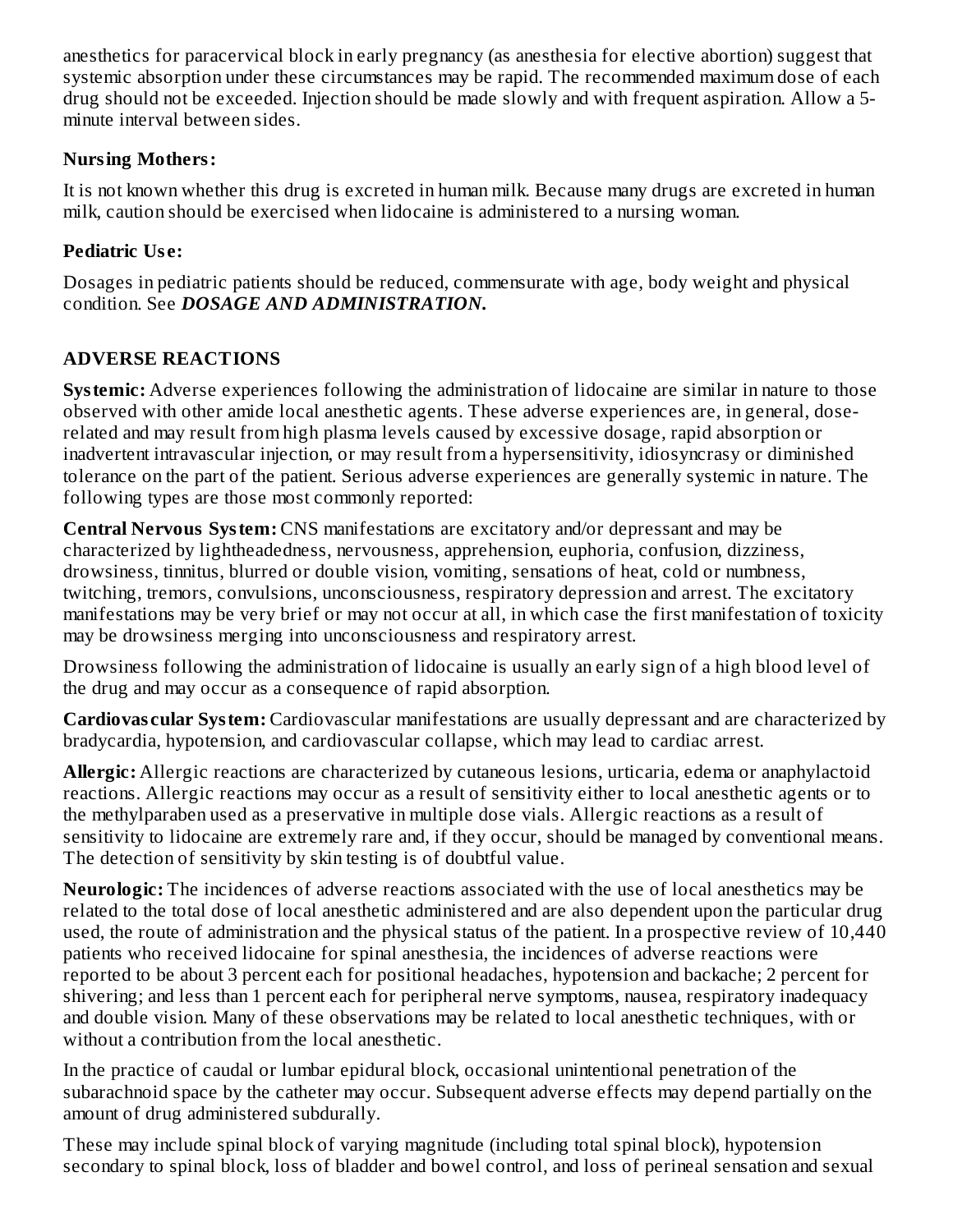function. Persistent motor, sensory and/or autonomic (sphincter control) deficit of some lower spinal segments with slow recovery (several months) or incomplete recovery have been reported in rare instances when caudal or lumbar epidural block has been attempted. Backache and headache have also been noted following use of these anesthetic procedures.

There have been reported cases of permanent injury to extraocular muscles requiring surgical repair following retrobulbar administration.

## **OVERDOSAGE**

Acute emergencies from local anesthetics are generally related to high plasma levels encountered during therapeutic use of local anesthetics or to unintended subarachnoid injection of local anesthetic solution (see *ADVERSE REACTIONS, WARNINGS* and *PRECAUTIONS*).

**Management of Local Anesthetic Emergencies:** The first consideration is prevention, best accomplished by careful monitoring of cardiovascular and respiratory vital signs and the patient's state of consciousness after each local anesthetic injection. At the first sign of change, oxygen should be administered.

The first step in the management of convulsions, as well as underventilation or apnea due to unintended subarachnoid injection of drug solution, consists of immediate attention to the maintenance of a patent airway and assisted or controlled ventilation with oxygen and a delivery system capable of permitting immediate positive airway pressure by mask. Immediately after the institution of these ventilatory measures, the adequacy of the circulation should be evaluated, keeping in mind that drugs used to treat convulsions sometimes depress the circulation when administered intravenously. Should convulsions persist despite adequate respiratory support, and if the status of the circulation permits, small increments of an ultra-short acting barbiturate (such as thiopental or thiamylal) or a benzodiazepine (such as diazepam) may be administered intravenously. The clinician should be familiar, prior to use of local anesthetics, with these anticonvulsant drugs. Supportive treatment of circulatory depression may require administration of intravenous fluids and, when appropriate, a vasopressor as directed by the clinical situation (e.g., ephedrine).

If not treated immediately, both convulsions and cardiovascular depression can result in hypoxia, acidosis, bradycardia, arrhythmias and cardiac arrest. Underventilation or apnea due to unintentional subarachnoid injection of local anesthetic solution may produce these same signs and also lead to cardiac arrest if ventilatory support is not instituted. If cardiac arrest should occur standard cardiopulmonary resuscitative measures should be instituted.

Endotracheal intubation, employing drugs and techniques familiar to the clinician, may be indicated, after initial administration of oxygen by mask, if difficulty is encountered in the maintenance of a patent airway or if prolonged ventilatory support (assisted or controlled) is indicated.

Dialysis is of negligible value in the treatment of acute overdosage with lidocaine.

The oral LD  $_{50}$  of lidocaine HCl in non-fasted female rats is 459 (346–773) mg/kg (as the salt) and 214 (159−324) mg/kg (as the salt) in fasted female rats.

### **DOSAGE AND ADMINISTRATION**

Table 1 (Recommended Dosages) summarizes the recommended volumes and concentrations of Lidocaine Hydrochloride Injection, USP for various types of anesthetic procedures. The dosages suggested in this table are for normal healthy adults and refer to the use of epinephrine-free solutions. When larger volumes are required only solutions containing epinephrine should be used, except in those cases where vasopressor drugs may be contraindicated.

There have been adverse event reports of chondrolysis in patients receiving intra-articular infusions of local anesthetics following arthroscopic and other surgical procedures. Lidocaine is not approved for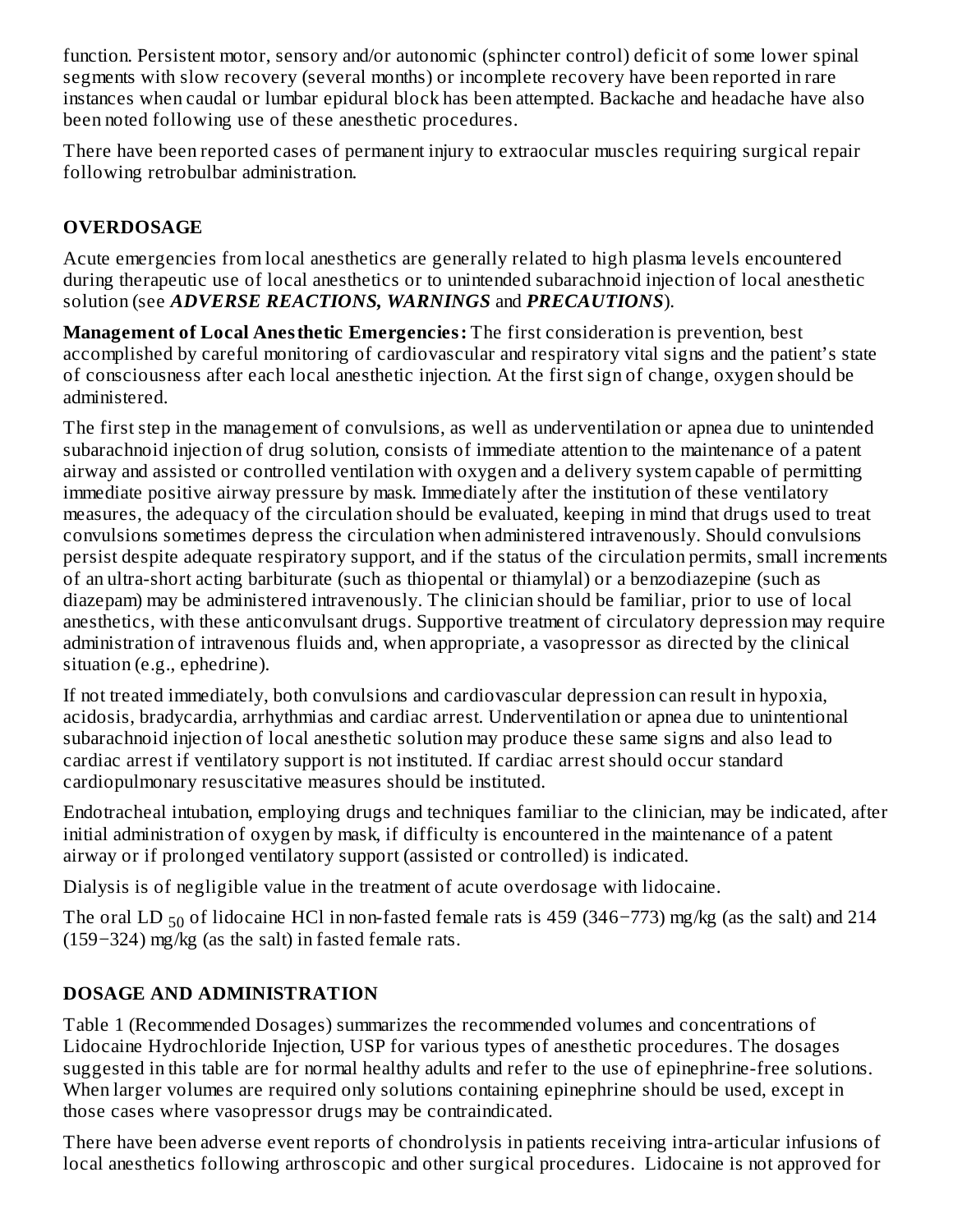### this use (see *WARNINGS* and *DOSAGE AND ADMINISTRATION*).

These recommended doses serve only as a guide to the amount of anesthetic required for most routine procedures. The actual volumes and concentrations to be used depend on a number of factors such as type and extent of surgical procedure, depth of anesthesia and degree of muscular relaxation required, duration of anesthesia required, and the physical condition of the patient. In all cases the lowest concentration and smallest dose that will produce the desired result should be given. Dosages should be reduced for children and for elderly and debilitated patients and patients with cardiac and/or liver disease.

The onset of anesthesia, the duration of anesthesia and the degree of muscular relaxation are proportional to the volume and concentration (i.e., total dose) of local anesthetic used. Thus, an increase in volume and concentration of Lidocaine Hydrochloride Injection will decrease the onset of anesthesia, prolong the duration of anesthesia, provide a greater degree of muscular relaxation and increase the segmental spread of anesthesia. However, increasing the volume and concentration of Lidocaine Hydrochloride Injection may result in a more profound fall in blood pressure when used in epidural anesthesia. Although the incidence of side effects with lidocaine is quite low, caution should be exercised when employing large volumes and concentrations, since the incidence of side effects is directly proportional to the total dose of local anesthetic agent injected.

For intravenous regional anesthesia, only the 50 mL single-dose vial containing 0.5% Lidocaine Hydrochloride Injection, USP should be used.

### **Epidural Anesthesia**

For epidural anesthesia, only the following available specific products of Lidocaine Hydrochloride Injection by Hospira are recommended:

Although these solutions are intended specifically for epidural anesthesia, they may also be used for infiltration and peripheral nerve block provided they are employed as single dose units. These solutions contain no bacteriostatic agent. In epidural anesthesia, the dosage varies with the number of dermatomes to be anesthetized (generally 2−3 mL of the indicated concentration per dermatome).

**Caudal and Lumbar Epidural Block:** As a precaution against the adverse experiences sometimes observed following unintentional penetration of the subarachnoid space, a test dose such as 2−3 mL of 1.5% lidocaine hydrochloride should be administered at least 5 minutes prior to injecting the total volume required for a lumbar or caudal epidural block. The test dose should be repeated if the patient is moved in a manner that may have displaced the catheter. Epinephrine, if contained in the test dose (10−15 mcg have been suggested), may serve as a warning of unintentional intravascular injection. If injected into a blood vessel, this amount of epinephrine is likely to produce a transient "epinephrine response" within 45 seconds, consisting of an increase in heart rate and systolic blood pressure, circumoral pallor, palpitations and nervousness in the unsedated patient. The sedated patient may exhibit only a pulse rate increase of 20 or more beats per minute for 15 or more seconds. Patients on beta-blockers may not manifest changes in heart rate, but blood pressure monitoring can detect an evanescent rise in systolic blood pressure. Adequate time should be allowed for onset of anesthesia after administration of each test dose. The rapid injection of a large volume of Lidocaine Hydrochloride Injection through the catheter should be avoided, and, when feasible, fractional doses should be administered.

In the event of the known injection of a large volume of local anesthetic solutions into the subarachnoid space, after suitable resuscitation and if the catheter is in place, consider attempting the recovery of drug by draining a moderate amount of cerebrospinal fluid (such as 10 mL) through the epidural catheter.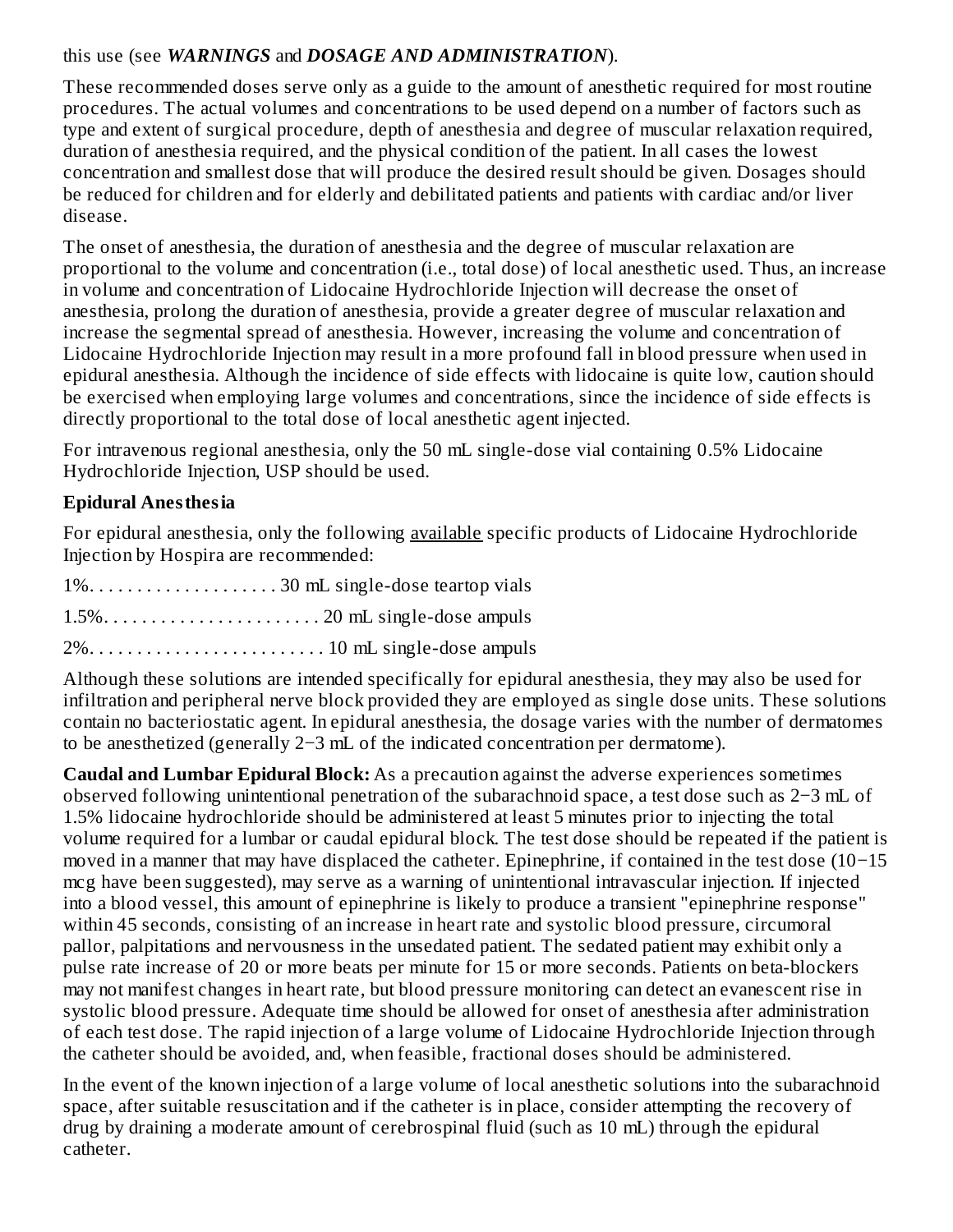### **Maximum Recommended Dosages**

## **NOTE: The products accompanying this ins ert do not contain epinephrine.**

**Adults:** For normal healthy adults, the individual maximum recommended dose of lidocaine HCl with epinephrine should not exceed 7 mg/kg (3.5 mg/lb) of body weight and in general it is recommended that the maximum total dose not exceed 500 mg. When used without epinephrine, the maximum individual dose should not exceed 4.5 mg/kg (2 mg/lb) of body weight and in general it is recommended that the maximum total dose does not exceed 300 mg. For continuous epidural or caudal anesthesia, the maximum recommended dosage should not be administered at intervals of less than 90 minutes. When continuous lumbar or caudal epidural anesthesia is used for non-obstetrical procedures, more drug may be administered if required to produce adequate anesthesia.

The maximum recommended dose per 90 minute period of lidocaine hydrochloride for paracervical block in obstetrical patients and non-obstetrical patients is 200 mg total. One-half of the total dose is usually administered to each side. Inject slowly five minutes between sides. (See also discussion of paracervical block in *PRECAUTIONS*).

For intravenous regional anesthesia, the dose administered should not exceed 4 mg/kg in adults.

**Children:** It is difficult to recommend a maximum dose of any drug for children, since this varies as a function of age and weight. For children over 3 years of age who have a normal lean body mass and normal body development, the maximum dose is determined by the child's age and weight. For example, in a child of 5 years weighing 50 lbs., the dose of lidocaine HCl should not exceed 75 — 100 mg (1.5  $-2$  mg/lb). The use of even more dilute solutions (i.e., 0.25  $-$  0.5%) and total dosages not to exceed 3 mg/kg (1.4 mg/lb) are recommended for induction of intravenous regional anesthesia in children.

In order to guard against systemic toxicity, the lowest effective concentration and lowest effective dose should be used at all times. In some cases it will be necessary to dilute available concentrations with 0.9% sodium chloride injection in order to obtain the required final concentration.

Parenteral drug products should be inspected visually for particulate matter and discoloration prior to administration whenever the solution and container permit. Solutions that are discolored and/or contain particulate matter should not be used.

| Table 1                                                                              |               |           |                                                              |  |  |  |  |
|--------------------------------------------------------------------------------------|---------------|-----------|--------------------------------------------------------------|--|--|--|--|
| Recommended Dosages of Lidocaine Hydrochloride Injection, USP for Various Anesthetic |               |           |                                                              |  |  |  |  |
| <b>Procedures in Normal Healthy Adults</b>                                           |               |           |                                                              |  |  |  |  |
|                                                                                      |               |           | Lidocaine Hydrochloride Injection, USP (without Epinephrine) |  |  |  |  |
| Procedure                                                                            | Conc. $(\% )$ | Vol. (mL) | <b>Total Dose (mg)</b>                                       |  |  |  |  |
| Infiltration                                                                         |               |           |                                                              |  |  |  |  |
| Percutaneous                                                                         | 0.5 or 1.0    | $1 - 60$  | $5 - 300$                                                    |  |  |  |  |
| Intravenous Regional                                                                 | 0.5           | $10 - 60$ | $50 - 300$                                                   |  |  |  |  |
| Peripheral Nerve Blocks, e.g.                                                        |               |           |                                                              |  |  |  |  |
| <b>Brachial</b>                                                                      | 1.5           | $15 - 20$ | $225 - 300$                                                  |  |  |  |  |
| Dental                                                                               | 2.0           | $1 - 5$   | $20 - 100$                                                   |  |  |  |  |
| Intercostal                                                                          | 1.0           | 3         | 30                                                           |  |  |  |  |
| Paravertebral                                                                        | 1.0           | $3 - 5$   | $30 - 50$                                                    |  |  |  |  |
| Pudendal (each side)                                                                 | 1.0           | 10        | 100                                                          |  |  |  |  |
| Paracervical                                                                         |               |           |                                                              |  |  |  |  |
| Obstetrical Analgesia                                                                |               |           |                                                              |  |  |  |  |
| (each side)                                                                          | 1.0           | 10        | 100                                                          |  |  |  |  |
| Sympathetic Nerve Blocks, e.g.                                                       |               |           |                                                              |  |  |  |  |
| Cervical (stellate ganglion)                                                         | 1.0           | 5         | 50                                                           |  |  |  |  |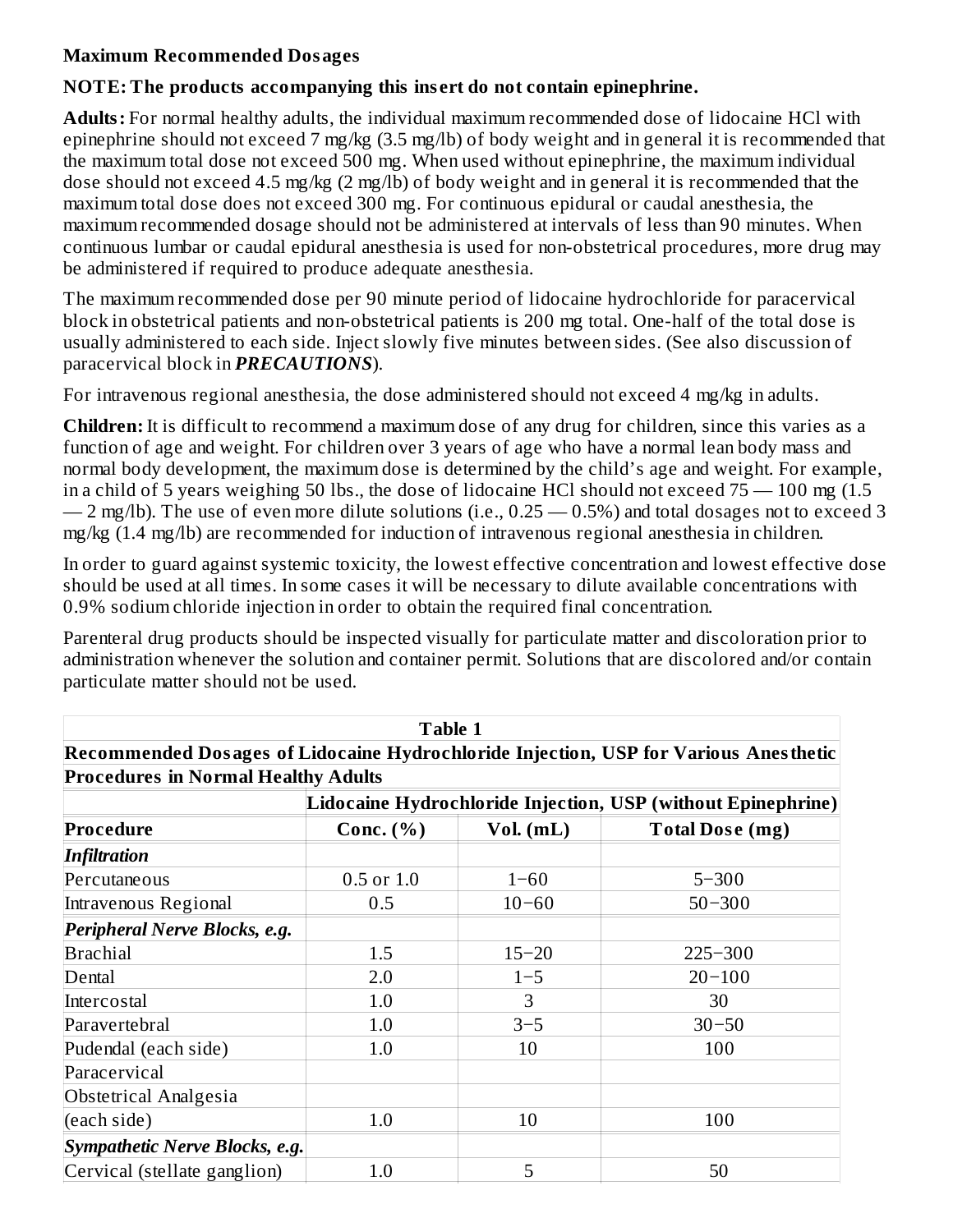| Lumbar                                                                                                | 1.0 | $5 - 10$  | $50 - 100$  |  |
|-------------------------------------------------------------------------------------------------------|-----|-----------|-------------|--|
| <b>Central Neural Blocks</b>                                                                          |     |           |             |  |
| Epidural*                                                                                             |     |           |             |  |
| Thoracic                                                                                              | 1.0 | $20 - 30$ | $200 - 300$ |  |
| Lumbar                                                                                                |     |           |             |  |
| Analgesia                                                                                             | 1.0 | $25 - 30$ | $250 - 300$ |  |
| Anesthesia                                                                                            | 1.5 | $15 - 20$ | $225 - 300$ |  |
|                                                                                                       | 2.0 | $10 - 15$ | $200 - 300$ |  |
| Caudal                                                                                                |     |           |             |  |
| Obstetrical Analgesia                                                                                 | 1.0 | $20 - 30$ | $200 - 300$ |  |
| Surgical Anesthesia                                                                                   | 1.5 | $15 - 20$ | $225 - 300$ |  |
| *Dose determined by number of dermatomes to be anesthetized $(2 \text{ to } 3 \text{ mL/dermatome}).$ |     |           |             |  |

THE ABOVE SUGGESTED CONCENTRATIONS AND VOLUMES SERVE ONLY AS A GUIDE. OTHER VOLUMES AND CONCENTRATIONS MAY BE USED PROVIDED THE TOTAL MAXIMUM RECOMMENDED DOSE IS NOT EXCEEDED.

**Sterilization, Storage and Technical Procedures:** Disinfecting agents containing heavy metals, which cause release of respective ions (mercury, zinc, copper, etc.) should not be used for skin or mucous membrane disinfection as they have been related to incidence of swelling and edema. When chemical disinfection of multi-dose vials is desired, either isopropyl alcohol (91%) or 70% ethyl alcohol is recommended. Many commercially available brands of rubbing alcohol, as well as solutions of ethyl alcohol not of USP grade, contain denaturants which are injurious to rubber and, therefore, are not to be used. It is recommended that chemical disinfection be accomplished by wiping the vial stopper thoroughly with cotton or gauze that has been moistened with the recommended alcohol just prior to use.

### **HOW SUPPLIED**

Lidocaine Hydrochloride Injection, USP is supplied as follows:

| <b>NDC</b>               | <b>Container</b>                        | <b>Concentration</b> | <b>Size</b>                                      | Total (mg) |
|--------------------------|-----------------------------------------|----------------------|--------------------------------------------------|------------|
| Single-dose:             |                                         |                      |                                                  |            |
|                          | $0409 - 4278 - 01$ Glass Teartop Vial   | $0.5\%$ (5 mg/mL)    | $50$ mL                                          | 250        |
| 0409-4713-01 Glass Ampul |                                         | $1\%$ (10 mg/mL)     | $2$ mL (bulk – 400 units)                        | 20         |
| 0409-4713-02 Glass Ampul |                                         | $1\%$ (10 mg/mL)     | 5 <sub>mL</sub>                                  | 50         |
| 0409-4713-05 Glass Ampul |                                         |                      | 1% (10 mg/mL) $ 5 \text{ mL}$ (bulk – 400 units) | 50         |
| 0409-4713-20 Glass Ampul |                                         | $1\%$ (10 mg/mL)     | $20$ mL                                          | 200        |
| 0409-4713-32 Glass Ampul |                                         | $1\%$ (10 mg/mL)     | 2 mL                                             | 20         |
| 0409-4713-62 Glass Ampul |                                         | $1\%$ (10 mg/mL)     | $\vert 2$ mL (bulk – 800 units)                  | 20         |
| 0409-4713-65 Glass Ampul |                                         |                      | 1% (10 mg/mL) $ 5 \text{ mL}$ (bulk – 800 units) | 50         |
|                          | $0409 - 4279 - 02$ Glass Teartop Vial   | $1\%$ (10 mg/mL)     | $30$ mL                                          | 300        |
|                          | 0409-4270-01 Sterile Glass Teartop Vial | $1\%$ (10 mg/mL)     | $30$ mL                                          | 300        |
| 0409-4776-01 Glass Ampul |                                         | $1.5\%$ (15 mg/mL)   | $20$ mL                                          | 300        |
|                          | $0409 - 4056 - 01$ Sterile Glass Ampul  | $1.5\%$ (15 mg/mL)   | $20 \text{ mL}$                                  | 300        |
| 0409-4282-01 Glass Ampul |                                         | 2% (20 mg/mL)        | 2 mL                                             | 40         |
| 0409-4282-02 Glass Ampul |                                         | $2\%$ (20 mg/mL)     | $10$ mL                                          | 200        |
| Multiple-dose:           |                                         |                      |                                                  |            |
|                          | 0409-4275-01 Plastic Fliptop Vial       | $0.5\%$ (5 mg/mL)    | $50$ mL                                          | 250        |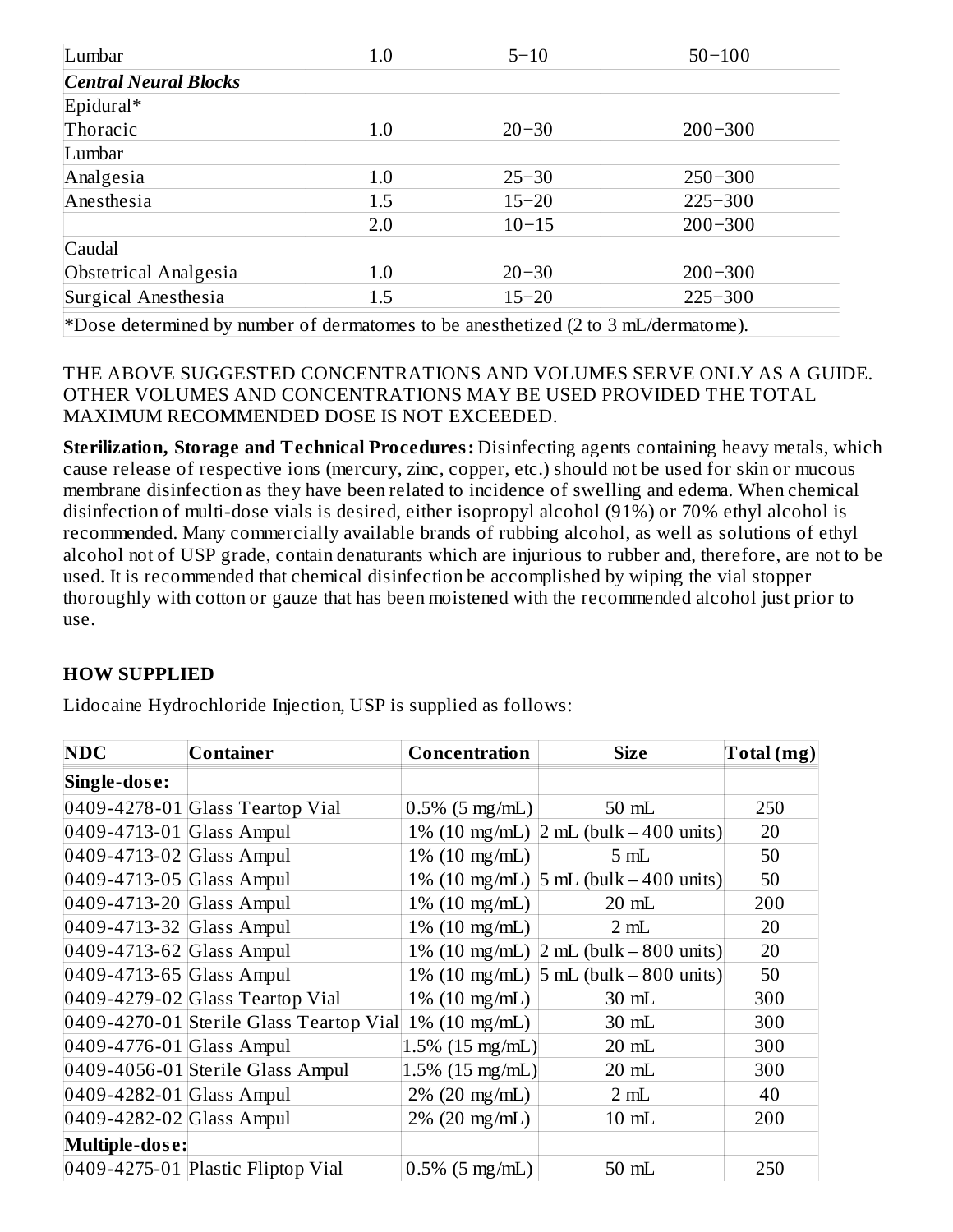| 0409-4276-01 Plastic Fliptop Vial     | $1\%$ (10 mg/mL) | $20 \text{ mL}$ | 200  |
|---------------------------------------|------------------|-----------------|------|
| $[0409-4276-02]$ Plastic Fliptop Vial | $1\%$ (10 mg/mL) | 50 mL           | 500  |
| $[0409-4277-01]$ Plastic Fliptop Vial | $2\%$ (20 mg/mL) | $20 \text{ mL}$ | 400  |
| $[0409-4277-02]$ Plastic Fliptop Vial | $2\%$ (20 mg/mL) | .50 mL          | 1000 |

Single-dose products are preservative-free.

Store at 20 to 25°C (68 to 77°F). [See USP Controlled Room Temperature.]

Lidocaine Hydrochloride Injection, USP solutions packaged in ampuls and glass teartop vials may be autoclaved one time only. Autoclave at 15 pounds pressure, 121°C (250°F) for 15 minutes. **DO NOT AUTOCLAVE PRODUCT IN PLASTIC VIALS.**

Revised: February, 2010

Printed in USA EN-2421

Hospira, Inc., Lake Forest, IL 60045 USA

### **Marcaine™**

Bupivacaine Hydrochloride Injection, USP

### **Marcaine™**

With Epinephrine 1:200,000 (as bitartrate)

Bupivacaine Hydrochloride and Epinephrine Injection, USP Rx only

## **DESCRIPTION**

Bupivacaine hydrochloride is 2-Piperidinecarboxamide, 1-butyl- *N*-(2,6-dimethylphenyl)-, monohydrochloride, monohydrate, a white crystalline powder that is freely soluble in 95 percent ethanol, soluble in water, and slightly soluble in chloroform or acetone. It has the following structural formula:



Epinephrine is  $(-)$ -3,4-Dihydroxy- $\alpha$ -[(methylamino)methyl] benzyl alcohol. It has the following structural formula:



MARCAINE is available in sterile isotonic solutions with and without epinephrine (as bitartrate) 1:200,000 for injection via local infiltration, peripheral nerve block, and caudal and lumbar epidural blocks. Solutions of MARCAINE may be autoclaved if they do not contain epinephrine. Solutions are clear and colorless.

Bupivacaine is related chemically and pharmacologically to the aminoacyl local anesthetics. It is a homologue of mepivacaine and is chemically related to lidocaine. All three of these anesthetics contain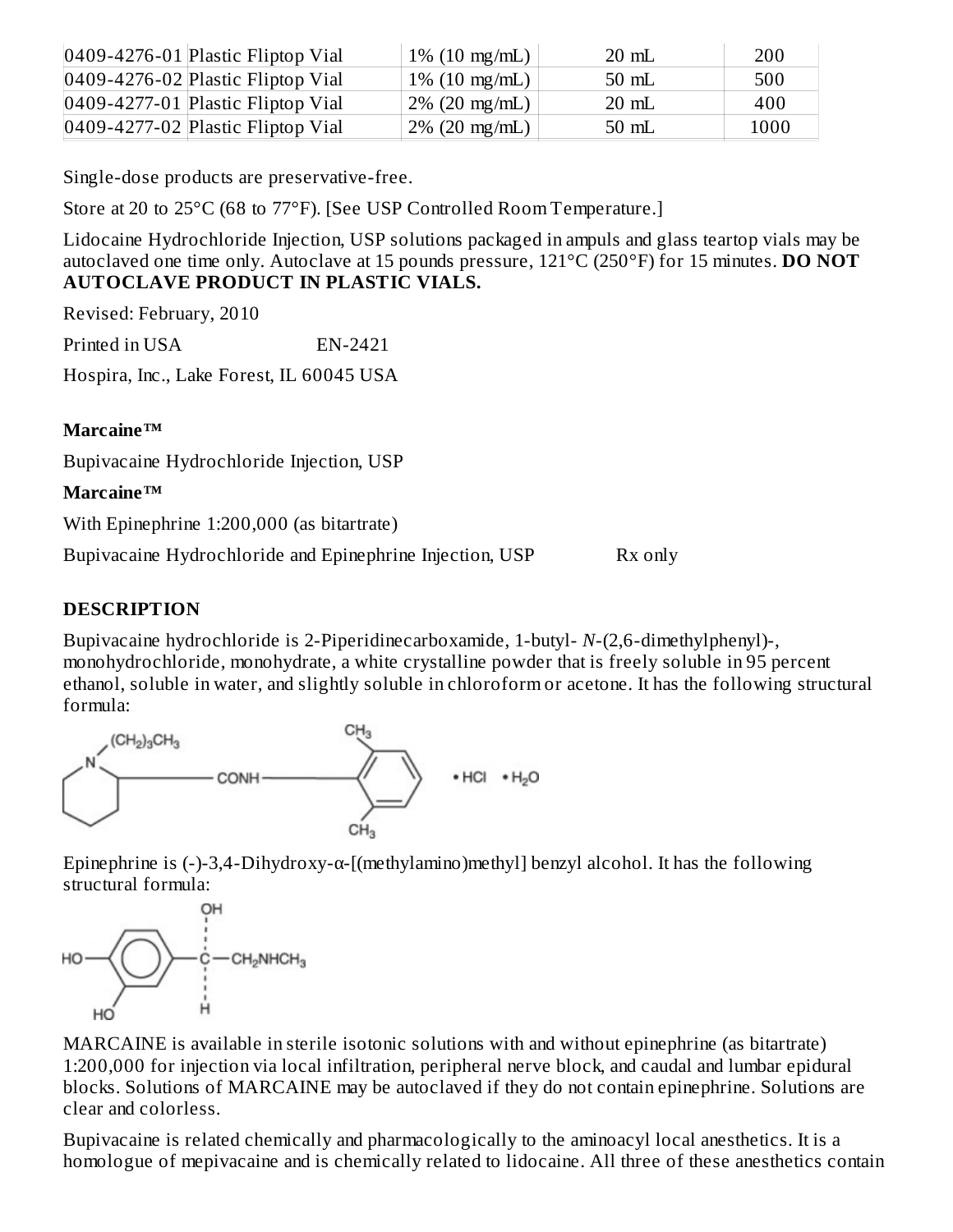an amide linkage between the aromatic nucleus and the amino, or piperidine group. They differ in this respect from the procaine-type local anesthetics, which have an ester linkage.

*MARCAINE* — Sterile isotonic solutions containing sodium chloride. In multiple-dose vials, each mL also contains 1 mg methylparaben as antiseptic preservative. The pH of these solutions is adjusted to between 4 and 6.5 with sodium hydroxide or hydrochloric acid.

*MARCAINE with epinephrine 1:200,000* (as bitartrate)—Sterile isotonic solutions containing sodium chloride. Each mL contains bupivacaine hydrochloride and 0.0091 mg epinephrine bitartrate, with 0.5 mg sodium metabisulfite, 0.001 mL monothioglycerol, and 2 mg ascorbic acid as antioxidants, 0.0017 mL 60% sodium lactate buffer, and 0.1 mg edetate calcium disodium as stabilizer. In multiple-dose vials, each mL also contains 1 mg methylparaben as antiseptic preservative. The pH of these solutions is adjusted to between 3.4 and 4.5 with sodium hydroxide or hydrochloric acid. The specific gravity of MARCAINE 0.5% with epinephrine 1:200,000 (as bitartrate) at 25°C is 1.008 and at 37°C is 1.008.

### **CLINICAL PHARMACOLOGY**

Local anesthetics block the generation and the conduction of nerve impulses, presumably by increasing the threshold for electrical excitation in the nerve, by slowing the propagation of the nerve impulse, and by reducing the rate of rise of the action potential. In general, the progression of anesthesia is related to the diameter, myelination, and conduction velocity of affected nerve fibers. Clinically, the order of loss of nerve function is as follows: (1) pain, (2) temperature, (3) touch, (4) proprioception, and (5) skeletal muscle tone.

Systemic absorption of local anesthetics produces effects on the cardiovascular and central nervous systems (CNS). At blood concentrations achieved with normal therapeutic doses, changes in cardiac conduction, excitability, refractoriness, contractility, and peripheral vascular resistance are minimal. However, toxic blood concentrations depress cardiac conduction and excitability, which may lead to atrioventricular block, ventricular arrhythmias, and cardiac arrest, sometimes resulting in fatalities. In addition, myocardial contractility is depressed and peripheral vasodilation occurs, leading to decreased cardiac output and arterial blood pressure. Recent clinical reports and animal research suggest that these cardiovascular changes are more likely to occur after unintended intravascular injection of bupivacaine. Therefore, incremental dosing is necessary.

Following systemic absorption, local anesthetics can produce central nervous system stimulation, depression, or both. Apparent central stimulation is manifested as restlessness, tremors and shivering progressing to convulsions, followed by depression and coma progressing ultimately to respiratory arrest. However, the local anesthetics have a primary depressant effect on the medulla and on higher centers. The depressed stage may occur without a prior excited state.

**Pharmacokinetics:** The rate of systemic absorption of local anesthetics is dependent upon the total dose and concentration of drug administered, the route of administration, the vascularity of the administration site, and the presence or absence of epinephrine in the anesthetic solution. A dilute concentration of epinephrine (1:200,000 or 5 mcg/mL) usually reduces the rate of absorption and peak plasma concentration of MARCAINE, permitting the use of moderately larger total doses and sometimes prolonging the duration of action.

The onset of action with MARCAINE is rapid and anesthesia is long lasting. The duration of anesthesia is significantly longer with MARCAINE than with any other commonly used local anesthetic. It has also been noted that there is a period of analgesia that persists after the return of sensation, during which time the need for strong analgesics is reduced.

The onset of action following dental injections is usually 2 to 10 minutes and anesthesia may last two or three times longer than lidocaine and mepivacaine for dental use, in many patients up to 7 hours. The duration of anesthetic effect is prolonged by the addition of epinephrine 1:200,000.

Local anesthetics are bound to plasma proteins in varying degrees. Generally, the lower the plasma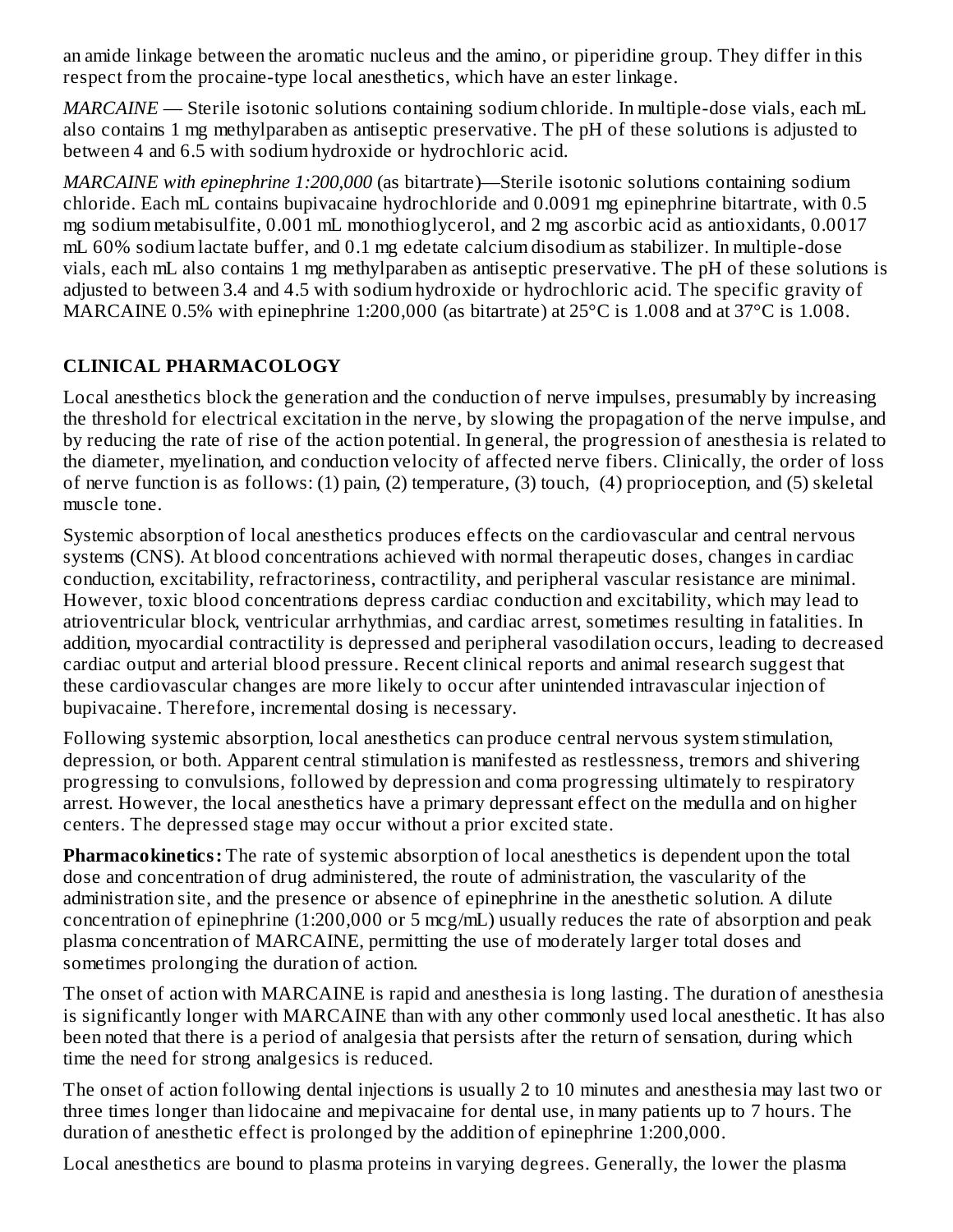concentration of drug the higher the percentage of drug bound to plasma proteins.

Local anesthetics appear to cross the placenta by passive diffusion. The rate and degree of diffusion is governed by (1) the degree of plasma protein binding, (2) the degree of ionization, and (3) the degree of lipid solubility. Fetal/ maternal ratios of local anesthetics appear to be inversely related to the degree of plasma protein binding, because only the free, unbound drug is available for placental transfer. MARCAINE with a high protein binding capacity (95%) has a low fetal/maternal ratio (0.2 to 0.4). The extent of placental transfer is also determined by the degree of ionization and lipid solubility of the drug. Lipid soluble, nonionized drugs readily enter the fetal blood from the maternal circulation.

Depending upon the route of administration, local anesthetics are distributed to some extent to all body tissues, with high concentrations found in highly perfused organs such as the liver, lungs, heart, and brain.

Pharmacokinetic studies on the plasma profile of MARCAINE after direct intravenous injection suggest a three-compartment open model. The first compartment is represented by the rapid intravascular distribution of the drug. The second compartment represents the equilibration of the drug throughout the highly perfused organs such as the brain, myocardium, lungs, kidneys, and liver. The third compartment represents an equilibration of the drug with poorly perfused tissues, such as muscle and fat. The elimination of drug from tissue distribution depends largely upon the ability of binding sites in the circulation to carry it to the liver where it is metabolized.

After injection of MARCAINE for caudal, epidural, or peripheral nerve block in man, peak levels of bupivacaine in the blood are reached in 30 to 45 minutes, followed by a decline to insignificant levels during the next three to six hours.

Various pharmacokinetic parameters of the local anesthetics can be significantly altered by the presence of hepatic or renal disease, addition of epinephrine, factors affecting urinary pH, renal blood flow, the route of drug administration, and the age of the patient. The half-life of MARCAINE in adults is 2.7 hours and in neonates 8.1 hours.

In clinical studies, elderly patients reached the maximal spread of analgesia and maximal motor blockade more rapidly than younger patients. Elderly patients also exhibited higher peak plasma concentrations following administration of this product. The total plasma clearance was decreased in these patients.

Amide-type local anesthetics such as MARCAINE are metabolized primarily in the liver via conjugation with glucuronic acid. Patients with hepatic disease, especially those with severe hepatic disease, may be more susceptible to the potential toxicities of the amide-type local anesthetics. Pipecoloxylidine is the major metabolite of MARCAINE.

The kidney is the main excretory organ for most local anesthetics and their metabolites. Urinary excretion is affected by urinary perfusion and factors affecting urinary pH. Only 6% of bupivacaine is excreted unchanged in the urine.

When administered in recommended doses and concentrations, MARCAINE does not ordinarily produce irritation or tissue damage and does not cause methemoglobinemia.

## **INDICATIONS AND USAGE**

MARCAINE is indicated for the production of local or regional anesthesia or analgesia for surgery, dental and oral surgery procedures, diagnostic and therapeutic procedures, and for obstetrical procedures. Only the 0.25% and 0.5% concentrations are indicated for obstetrical anesthesia. (See **WARNINGS**.)

Experience with nonobstetrical surgical procedures in pregnant patients is not sufficient to recommend use of 0.75% concentration of MARCAINE in these patients.

MARCAINE is not recommended for intravenous regional anesthesia (Bier Block). See **WARNINGS**.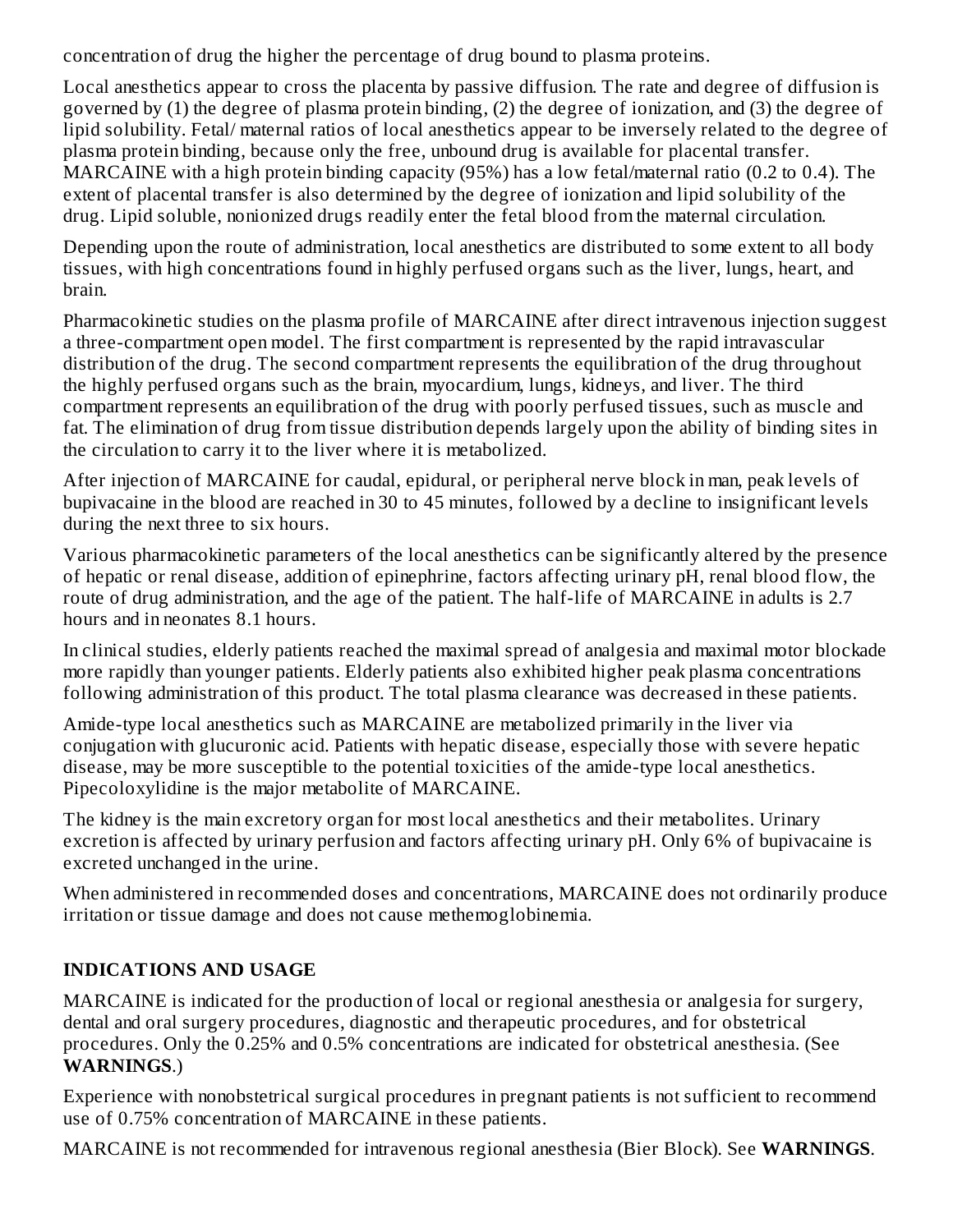The routes of administration and indicated MARCAINE concentrations are:

| $\cdot$ local infiltration     | 0.25%                                  |
|--------------------------------|----------------------------------------|
| $\cdot$ peripheral nerve block | $0.25\%$ and $0.5\%$                   |
| $\cdot$ retrobulbar block      | 0.75%                                  |
| · sympathetic block            | 0.25%                                  |
| $\cdot$ lumbar epidural        | $0.25\%$ , $0.5\%$ , and $0.75\%$      |
|                                | (0.75% not for obstetrical anesthesia) |
| · caudal                       | $0.25\%$ and $0.5\%$                   |
| $\cdot$ epidural test dose     | $0.5\%$ with epinephrine 1:200,000     |
| $\cdot$ dental blocks          | $0.5\%$ with epinephrine 1:200,000     |
|                                |                                        |

### (See **DOSAGE AND ADMINISTRATION** for additional information.)

Standard textbooks should be consulted to determine the accepted procedures and techniques for the administration of MARCAINE.

### **CONTRAINDICATIONS**

MARCAINE is contraindicated in obstetrical paracervical block anesthesia. Its use in this technique has resulted in fetal bradycardia and death.

MARCAINE is contraindicated in patients with a known hypersensitivity to it or to any local anesthetic agent of the amide-type or to other components of MARCAINE solutions.

## **WARNINGS**

**THE 0.75% CONCENTRATION OF MARCAINE IS NOT RECOMMENDED FOR OBSTETRICAL ANESTHESIA. THERE HAVE BEEN REPORTS OF CARDIAC ARREST WITH DIFFICULT RESUSCITATION OR DEATH DURING USE OF MARCAINE FOR EPIDURAL ANESTHESIA IN OBSTETRICAL PATIENTS. IN MOST CASES, THIS HAS FOLLOWED USE OF THE 0.75% CONCENTRATION. RESUSCITATION HAS BEEN DIFFICULT OR IMPOSSIBLE DESPITE APPARENTLY ADEQUATE PREPARATION AND APPROPRIATE MANAGEMENT. CARDIAC ARREST HAS OCCURRED AFTER CONVULSIONS RESULTING FROM SYSTEMIC TOXICITY, PRESUMABLY FOLLOWING UNINTENTIONAL INTRAVASCULAR INJECTION. THE 0.75% CONCENTRATION SHOULD BE RESERVED FOR SURGICAL PROCEDURES WHERE A HIGH DEGREE OF MUSCLE RELAXATION AND PROLONGED EFFECT ARE NECESSARY.**

LOCAL ANESTHETICS SHOULD ONLY BE EMPLOYED BY CLINICIANS WHO ARE WELL VERSED IN DIAGNOSIS AND MANAGEMENT OF DOSE-RELATED TOXICITY AND OTHER ACUTE EMERGENCIES WHICH MIGHT ARISE FROM THE BLOCK TO BE EMPLOYED, AND THEN ONLY AFTER INSURING THE **IMMEDIATE** AVAILABILITY OF OXYGEN, OTHER RESUSCITATIVE DRUGS, CARDIOPULMONARY RESUSCITATIVE EQUIPMENT, AND THE PERSONNEL RESOURCES NEEDED FOR PROPER MANAGEMENT OF TOXIC REACTIONS AND RELATED EMERGENCIES. (See also **ADVERSE REACTIONS**, **PRECAUTIONS**, and **OVERDOSAGE**.) DELAY IN PROPER MANAGEMENT OF DOSE-RELATED TOXICITY, UNDERVENTILATION FROM ANY CAUSE, AND/OR ALTERED SENSITIVITY MAY LEAD TO THE DEVELOPMENT OF ACIDOSIS, CARDIAC ARREST AND, POSSIBLY, DEATH.

Local anesthetic solutions containing antimicrobial preservatives, i.e., those supplied in multiple-dose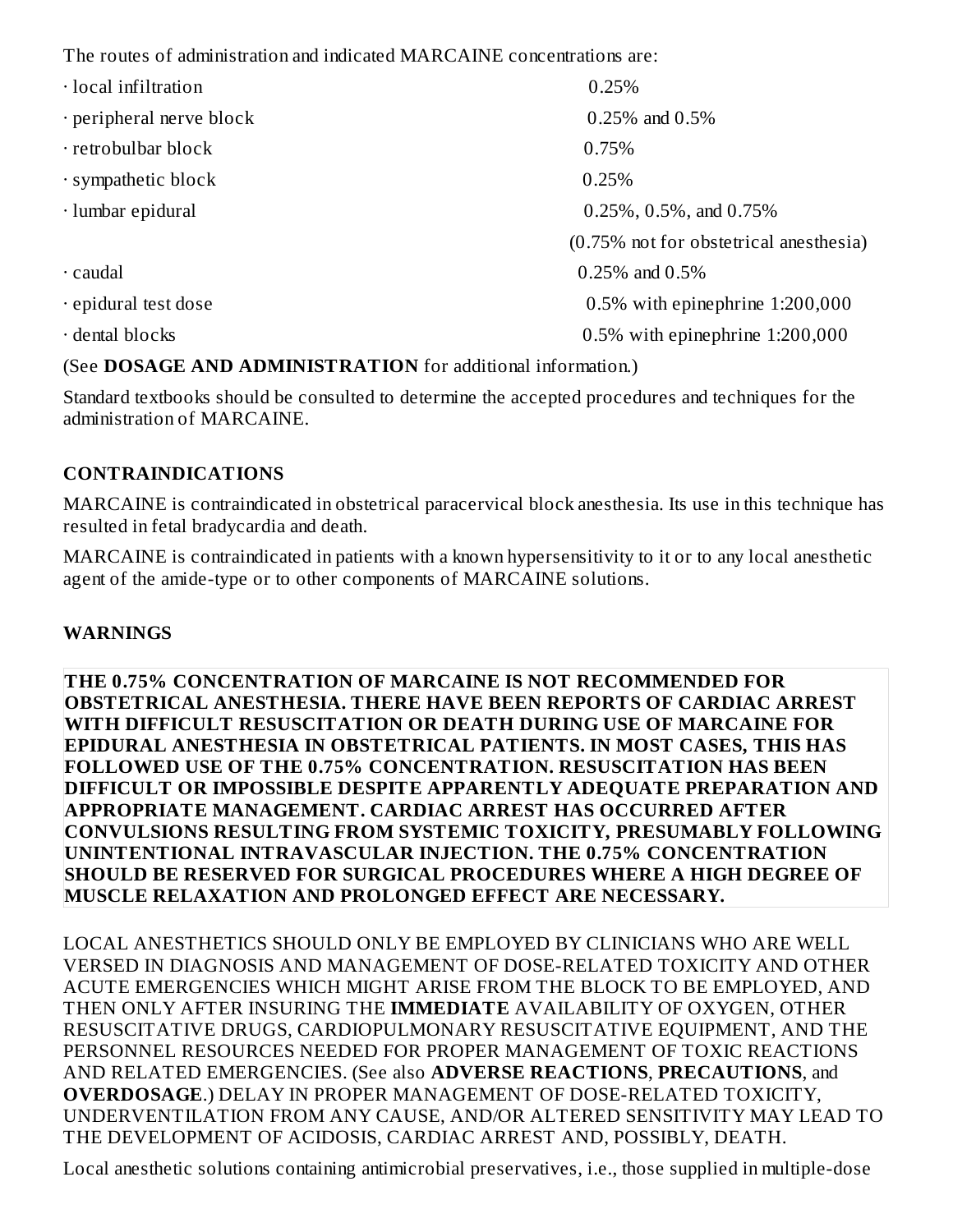vials, should not be used for epidural or caudal anesthesia because safety has not been established with regard to intrathecal injection, either intentionally or unintentionally, of such preservatives.

Intra-articular infusions of local anesthetics following arthroscopic and other surgical procedures is an unapproved use, and there have been post-marketing reports of chondrolysis in patients receiving such infusions. The majority of reported cases of chondrolysis have involved the shoulder joint; cases of gleno-humeral chondrolysis have been described in pediatric and adult patients following intra-articular infusions of local anesthetics with and without epinephrine for periods of 48 to 72 hours. There is insufficient information to determine whether shorter infusion periods are not associated with these findings. The time of onset of symptoms, such as joint pain, stiffness and loss of motion can be variable, but may begin as early as the 2nd month after surgery. Currently, there is no effective treatment for chondrolysis; patients who experienced chondrolysis have required additional diagnostic and therapeutic procedures and some required arthroplasty or shoulder replacement.

It is essential that aspiration for blood or cerebrospinal fluid (where applicable) be done prior to injecting any local anesthetic, both the original dose and all subsequent doses, to avoid intravascular or subarachnoid injection. However, a negative aspiration does not ensure against an intravascular or subarachnoid injection.

MARCAINE with epinephrine 1:200,000 or other vasopressors should not be used concomitantly with ergot-type oxytocic drugs, because a severe persistent hypertension may occur. Likewise, solutions of MARCAINE containing a vasoconstrictor, such as epinephrine, should be used with extreme caution in patients receiving monoamineoxidase inhibitors (MAOI) or antidepressants of the triptyline or imipramine types, because severe prolonged hypertension may result.

Until further experience is gained in pediatric patients younger than 12 years, administration of MARCAINE in this age group is not recommended.

Mixing or the prior or intercurrent use of any other local anesthetic with MARCAINE cannot be recommended because of insufficient data on the clinical use of such mixtures.

There have been reports of cardiac arrest and death during the use of MARCAINE for intravenous regional anesthesia (Bier Block). Information on safe dosages and techniques of administration of MARCAINE in this procedure is lacking. Therefore, MARCAINE is not recommended for use in this technique.

*MARCAINE with epinephrine 1:200,000* contains sodium metabisulfite, a sulfite that may cause allergictype reactions including anaphylactic symptoms and life-threatening or less severe asthmatic episodes in certain susceptible people. The overall prevalence of sulfite sensitivity in the general population is unknown and probably low. Sulfite sensitivity is seen more frequently in asthmatic than in nonasthmatic people. Single-dose ampuls and single-dose vials of *MARCAINE* without epinephrine do not contain sodium metabisulfite.

### **PRECAUTIONS**

**General:** The safety and effectiveness of local anesthetics depend on proper dosage, correct technique, adequate precautions, and readiness for emergencies. Resuscitative equipment, oxygen, and other resuscitative drugs should be available for immediate use. (See **WARNINGS**, **ADVERSE REACTIONS**, and **OVERDOSAGE**.) During major regional nerve blocks, the patient should have IV fluids running via an indwelling catheter to assure a functioning intravenous pathway. The lowest dosage of local anesthetic that results in effective anesthesia should be used to avoid high plasma levels and serious adverse effects. The rapid injection of a large volume of local anesthetic solution should be avoided and fractional (incremental) doses should be used when feasible.

**Epidural Anesthesia:** During epidural administration of MARCAINE, 0.5% and 0.75% solutions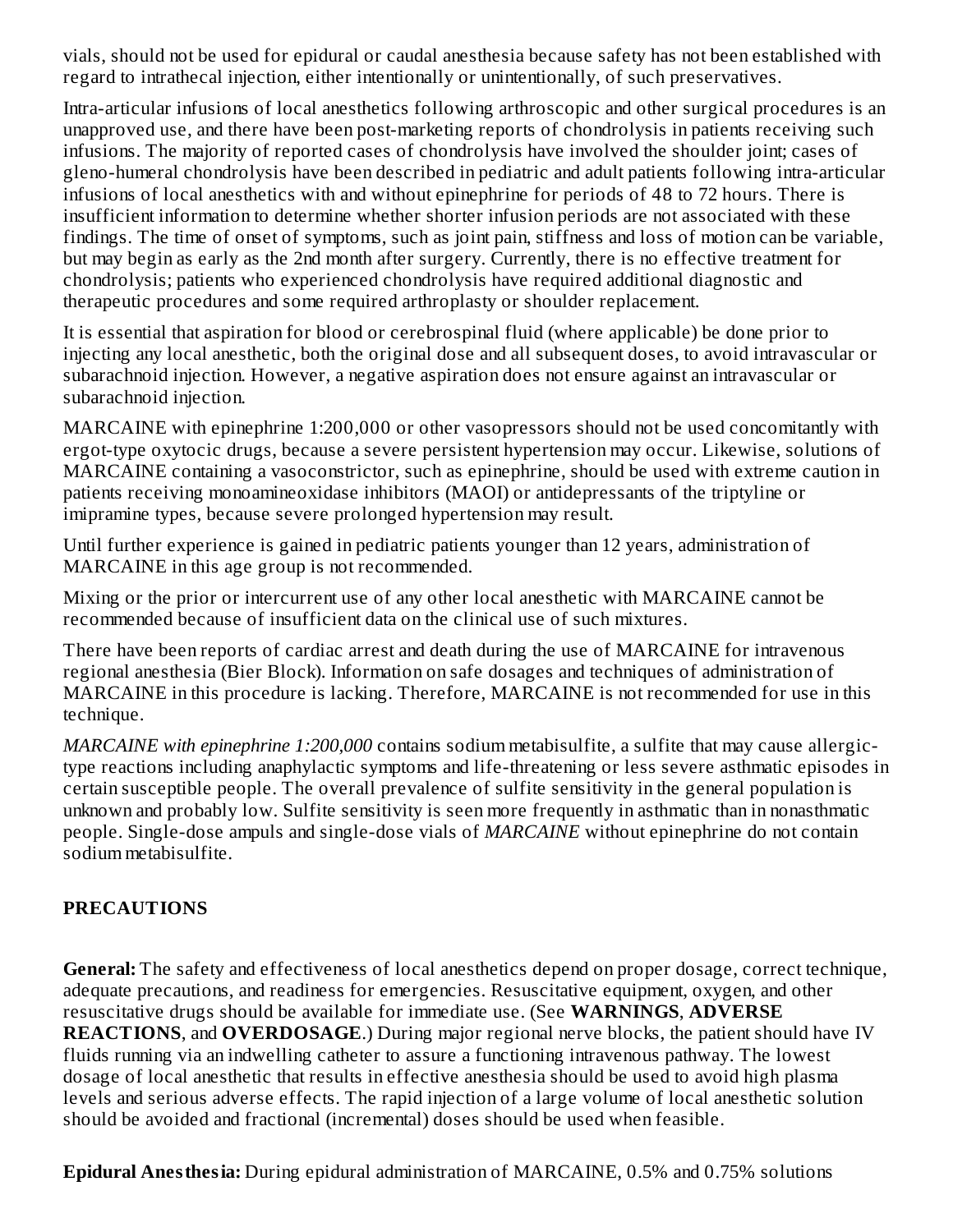should be administered in incremental doses of 3 mL to 5 mL with sufficient time between doses to detect toxic manifestations of unintentional intravascular or intrathecal injection. Injections should be made slowly, with frequent aspirations before and during the injection to avoid intravascular injection. Syringe aspirations should also be performed before and during each supplemental injection in continuous (intermittent) catheter techniques. An intravascular injection is still possible even if aspirations for blood are negative.

During the administration of epidural anesthesia, it is recommended that a test dose be administered initially and the effects monitored before the full dose is given. When using a "continuous" catheter technique, test doses should be given prior to both the original and all reinforcing doses, because plastic tubing in the epidural space can migrate into a blood vessel or through the dura. When clinical conditions permit, the test dose should contain epinephrine (10 mcg to 15 mcg has been suggested) to serve as a warning of unintended intravascular injection. If injected into a blood vessel, this amount of epinephrine is likely to produce a transient "epinephrine response" within 45 seconds, consisting of an increase in heart rate and/or systolic blood pressure, circumoral pallor, palpitations, and nervousness in the unsedated patient. The sedated patient may exhibit only a pulse rate increase of 20 or more beats per minute for 15 or more seconds. Therefore, following the test dose, the heart rate should be monitored for a heart rate increase. Patients on beta-blockers may not manifest changes in heart rate, but blood pressure monitoring can detect a transient rise in systolic blood pressure. The test dose should also contain 10 mg to 15 mg of MARCAINE or an equivalent amount of another local anesthetic to detect an unintended intrathecal administration. This will be evidenced within a few minutes by signs of spinal block (e.g., decreased sensation of the buttocks, paresis of the legs, or, in the sedated patient, absent knee jerk). The Test Dose formulation of MARCAINE contains 15 mg of bupivacaine and 15 mcg of epinephrine in a volume of 3 mL. An intravascular or subarachnoid injection is still possible even if results of the test dose are negative. The test dose itself may produce a systemic toxic reaction, high spinal or epinephrine-induced cardiovascular effects.

Injection of repeated doses of local anesthetics may cause significant increases in plasma levels with each repeated dose due to slow accumulation of the drug or its metabolites, or to slow metabolic degradation. Tolerance to elevated blood levels varies with the status of the patient. Debilitated, elderly patients and acutely ill patients should be given reduced doses commensurate with their age and physical status. Local anesthetics should also be used with caution in patients with hypotension or heartblock.

Careful and constant monitoring of cardiovascular and respiratory (adequacy of ventilation) vital signs and the patient's state of consciousness should be performed after each local anesthetic injection. It should be kept in mind at such times that restlessness, anxiety, incoherent speech, lightheadedness, numbness and tingling of the mouth and lips, metallic taste, tinnitus, dizziness, blurred vision, tremors, twitching, depression, or drowsiness may be early warning signs of central nervous system toxicity.

Local anesthetic solutions containing a vasoconstrictor should be used cautiously and in carefully restricted quantities in areas of the body supplied by end arteries or having otherwise compromised blood supply such as digits, nose, external ear, or penis. Patients with hypertensive vascular disease may exhibit exaggerated vasoconstrictor response. Ischemic injury or necrosis may result.

Because amide-local anesthetics such as MARCAINE are metabolized by the liver, these drugs, especially repeat doses, should be used cautiously in patients with hepatic disease. Patients with severe hepatic disease, because of their inability to metabolize local anesthetics normally, are at a greater risk of developing toxic plasma concentrations. Local anesthetics should also be used with caution in patients with impaired cardiovascular function because they may be less able to compensate for functional changes associated with the prolongation of AV conduction produced by these drugs.

Serious dose-related cardiac arrhythmias may occur if preparations containing a vasoconstrictor such as epinephrine are employed in patients during or following the administration of potent inhalation anesthetics. In deciding whether to use these products concurrently in the same patient, the combined action of both agents upon the myocardium, the concentration and volume of vasoconstrictor used, and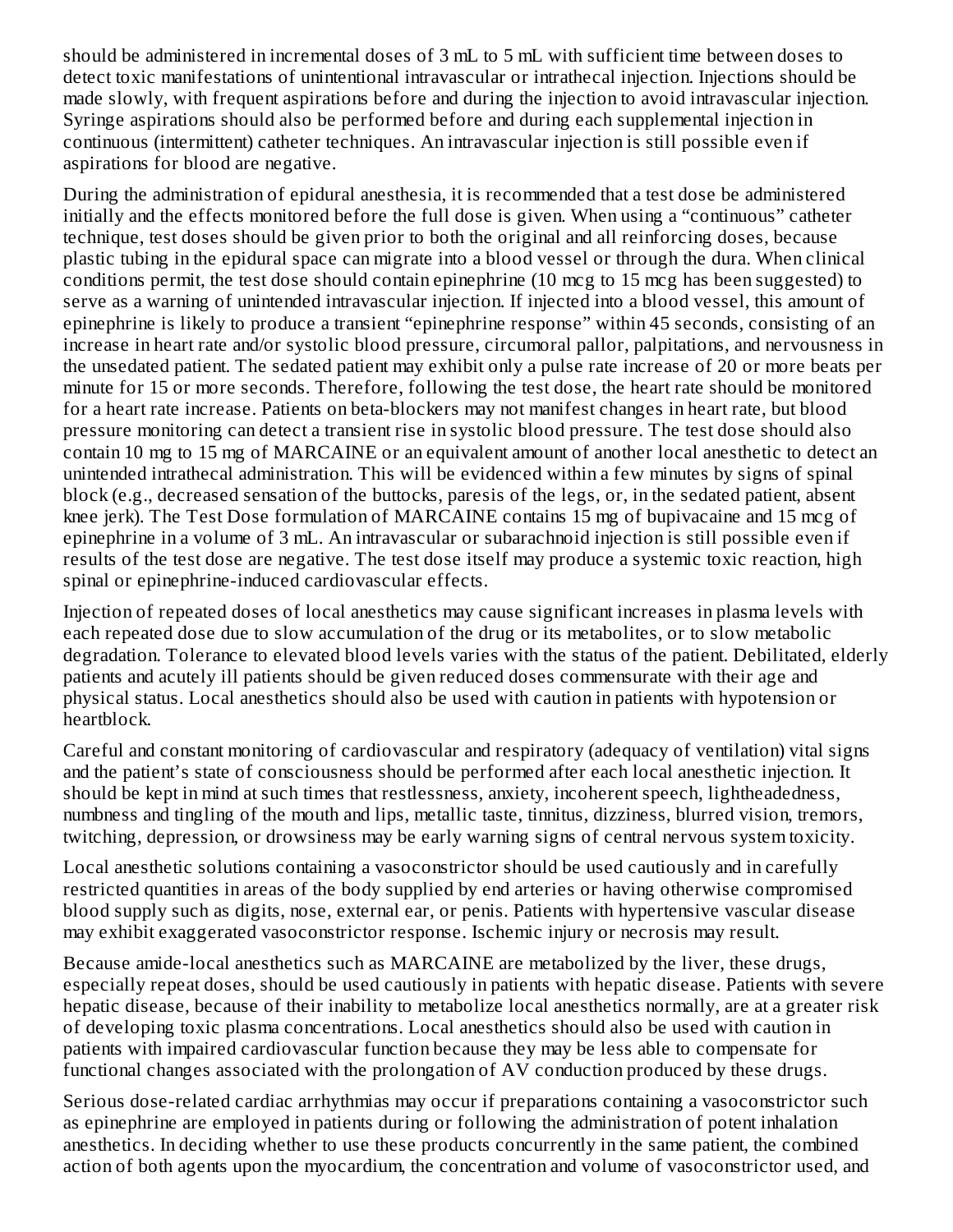the time since injection, when applicable, should be taken into account.

Many drugs used during the conduct of anesthesia are considered potential triggering agents for familial malignant hyperthermia. Because it is not known whether amide-type local anesthetics may trigger this reaction and because the need for supplemental general anesthesia cannot be predicted in advance, it is suggested that a standard protocol for management should be available. Early unexplained signs of tachycardia, tachypnea, labile blood pressure, and metabolic acidosis may precede temperature elevation. Successful outcome is dependent on early diagnosis, prompt discontinuance of the suspect triggering agent(s) and prompt institution of treatment, including oxygen therapy, indicated supportive measures and dantrolene. (Consult dantrolene sodium intravenous package insert before using.)

*Use in Head and Neck Area:* Small doses of local anesthetics injected into the head and neck area, including retrobulbar, dental, and stellate ganglion blocks, may produce adverse reactions similar to systemic toxicity seen with unintentional intravascular injections of larger doses. The injection procedures require the utmost care. Confusion, convulsions, respiratory depression, and/or respiratory arrest, and cardiovascular stimulation or depression have been reported. These reactions may be due to intra-arterial injection of the local anesthetic with retrograde flow to the cerebral circulation. They may also be due to puncture of the dural sheath of the optic nerve during retrobulbar block with diffusion of any local anesthetic along the subdural space to the midbrain. Patients receiving these blocks should have their circulation and respiration monitored and be constantly observed. Resuscitative equipment and personnel for treating adverse reactions should be immediately available. Dosage recommendations should not be exceeded. (See **DOSAGE AND ADMINISTRATION**.)

*Use in Ophthalmic Surgery:* Clinicians who perform retrobulbar blocks should be aware that there have been reports of respiratory arrest following local anesthetic injection. Prior to retrobulbar block, as with all other regional procedures, the immediate availability of equipment, drugs, and personnel to manage respiratory arrest or depression, convulsions, and cardiac stimulation or depression should be assured (see also **WARNINGS** and *Use In Head and Neck Area*, above). As with other anesthetic procedures, patients should be constantly monitored following ophthalmic blocks for signs of these adverse reactions, which may occur following relatively low total doses.

A concentration of 0.75% bupivacaine is indicated for retrobulbar block; however, this concentration is not indicated for any other peripheral nerve block, including the facial nerve, and not indicated for local infiltration, including the conjunctiva (see **INDICATIONS AND USAGE** and **PRECAUTIONS**, **General**). Mixing MARCAINE with other local anesthetics is not recommended because of insufficient data on the clinical use of such mixtures.

When MARCAINE 0.75% is used for retrobulbar block, complete corneal anesthesia usually precedes onset of clinically acceptable external ocular muscle akinesia. Therefore, presence of akinesia rather than anesthesia alone should determine readiness of the patient for surgery.

*Use in Dentistry:* Because of the long duration of anesthesia, when MARCAINE 0.5% with epinephrine is used for dental injections, patients should be cautioned about the possibility of inadvertent trauma to tongue, lips, and buccal mucosa and advised not to chew solid foods or test the anesthetized area by biting or probing.

**Information for Patients:** When appropriate, patients should be informed in advance that they may experience temporary loss of sensation and motor activity, usually in the lower half of the body, following proper administration of caudal or epidural anesthesia. Also, when appropriate, the physician should discuss other information including adverse reactions in the package insert of MARCAINE.

Patients receiving dental injections of MARCAINE should be cautioned not to chew solid foods or test the anesthetized area by biting or probing until anesthesia has worn off (up to 7 hours).

**Clinically Significant Drug Interactions:** The administration of local anesthetic solutions containing epinephrine or norepinephrine to patients receiving monoamine oxidase inhibitors or tricyclic antidepressants may produce severe, prolonged hypertension. Concurrent use of these agents should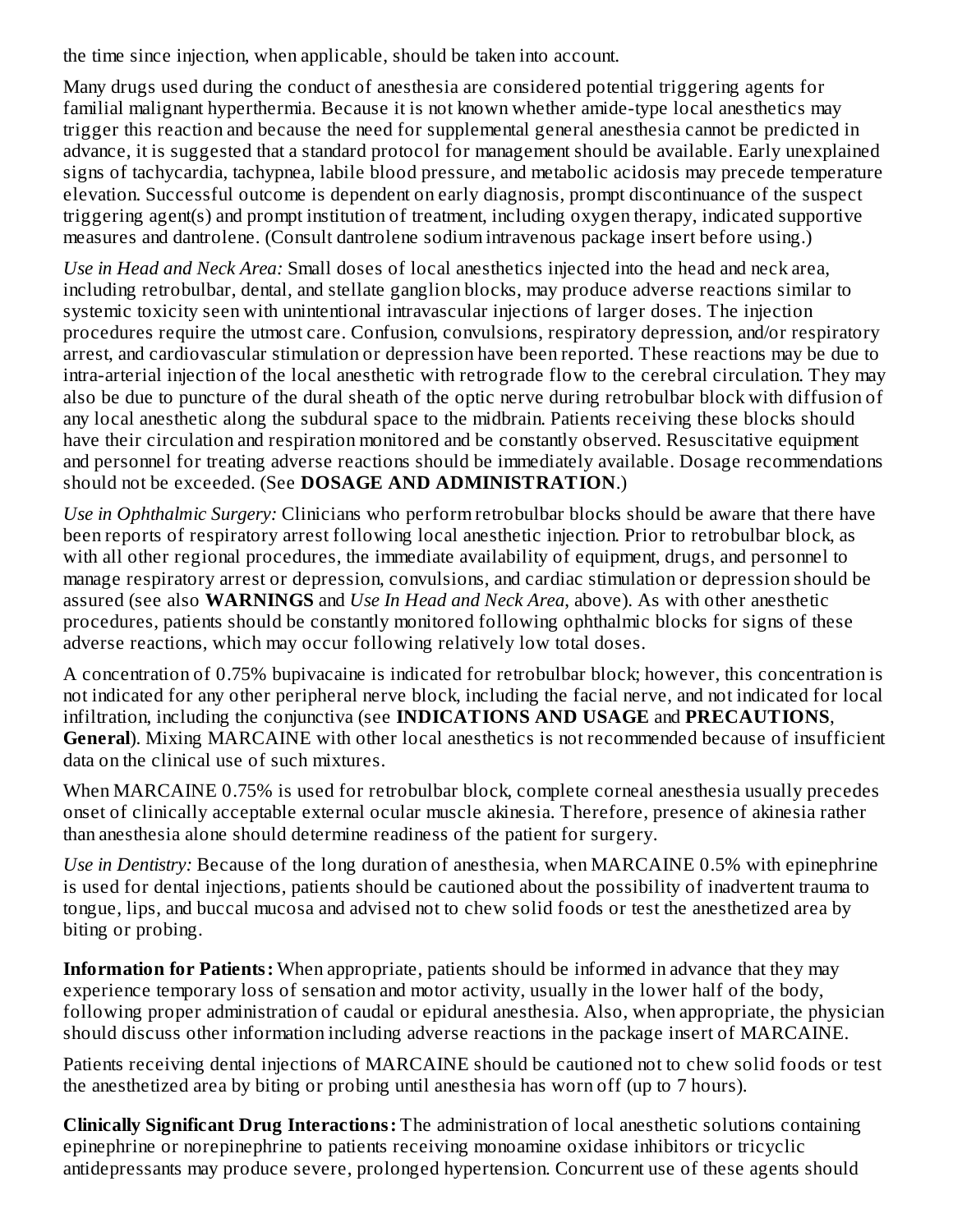generally be avoided. In situations when concurrent therapy is necessary, careful patient monitoring is essential.

Concurrent administration of vasopressor drugs and of ergot-type oxytocic drugs may cause severe, persistent hypertension or cerebrovascular accidents.

Phenothiazines and butyrophenones may reduce or reverse the pressor effect of epinephrine.

**Carcinogenesis, Mutagenesis, Impairment of Fertility:** Long-term studies in animals to evaluate the carcinogenic potential of bupivacaine hydrochloride have not been conducted. The mutagenic potential and the effect on fertility of bupivacaine hydrochloride have not been determined.

**Pregnancy Category C:** There are no adequate and well-controlled studies in pregnant women. MARCAINE should be used during pregnancy only if the potential benefit justifies the potential risk to the fetus. Bupivacaine hydrochloride produced developmental toxicity when administered subcutaneously to pregnant rats and rabbits at clinically relevant doses. This does not exclude the use of MARCAINE at term for obstetrical anesthesia or analgesia. (See **Labor and Delivery**)

Bupivacaine hydrochloride was administered subcutaneously to rats at doses of 4.4, 13.3, & 40 mg/kg and to rabbits at doses of 1.3, 5.8, & 22.2 mg/kg during the period of organogenesis (implantation to closure of the hard palate). The high doses are comparable to the daily maximum recommended human dose (MRHD) of 400 mg/day on a mg/m<sup>2</sup> body surface area (BSA) basis. No embryo-fetal effects were observed in rats at the high dose which caused increased maternal lethality. An increase in embryo-fetal deaths was observed in rabbits at the high dose in the absence of maternal toxicity with the fetal No Observed Adverse Effect Level representing approximately 1/5th the MRHD on a BSA basis.

In a rat pre- and post-natal development study (dosing from implantation through weaning) conducted at subcutaneous doses of 4.4, 13.3, & 40 mg/kg mg/kg/day, decreased pup survival was observed at the high dose. The high dose is comparable to the daily MRHD of 400 mg/day on a BSA basis.

**Labor and Delivery:** SEE BOXED WARNING REGARDING OBSTETRlCAL USE OF 0.75% MARCAINE.

MARCAINE is contraindicated for obstetrical paracervical block anesthesia.

Local anesthetics rapidly cross the placenta, and when used for epidural, caudal, or pudendal block anesthesia, can cause varying degrees of maternal, fetal, and neonatal toxicity. (See **CLINICAL PHARMACOLOGY**, **Pharmacokinetics**.) The incidence and degree of toxicity depend upon the procedure performed, the type, and amount of drug used, and the technique of drug administration. Adverse reactions in the parturient, fetus, and neonate involve alterations of the central nervous system, peripheral vascular tone, and cardiac function.

Maternal hypotension has resulted from regional anesthesia. Local anesthetics produce vasodilation by blocking sympathetic nerves. Elevating the patient's legs and positioning her on her left side will help prevent decreases in blood pressure. The fetal heart rate also should be monitored continuously and electronic fetal monitoring is highly advisable.

Epidural, caudal, or pudendal anesthesia may alter the forces of parturition through changes in uterine contractility or maternal expulsive efforts. Epidural anesthesia has been reported to prolong the second stage of labor by removing the parturient's reflex urge to bear down or by interfering with motor function. The use of obstetrical anesthesia may increase the need for forceps assistance.

The use of some local anesthetic drug products during labor and delivery may be followed by diminished muscle strength and tone for the first day or two of life. This has not been reported with bupivacaine.

It is extremely important to avoid aortocaval compression by the gravid uterus during administration of regional block to parturients. To do this, the patient must be maintained in the left lateral decubitus position or a blanket roll or sandbag may be placed beneath the right hip and gravid uterus displaced to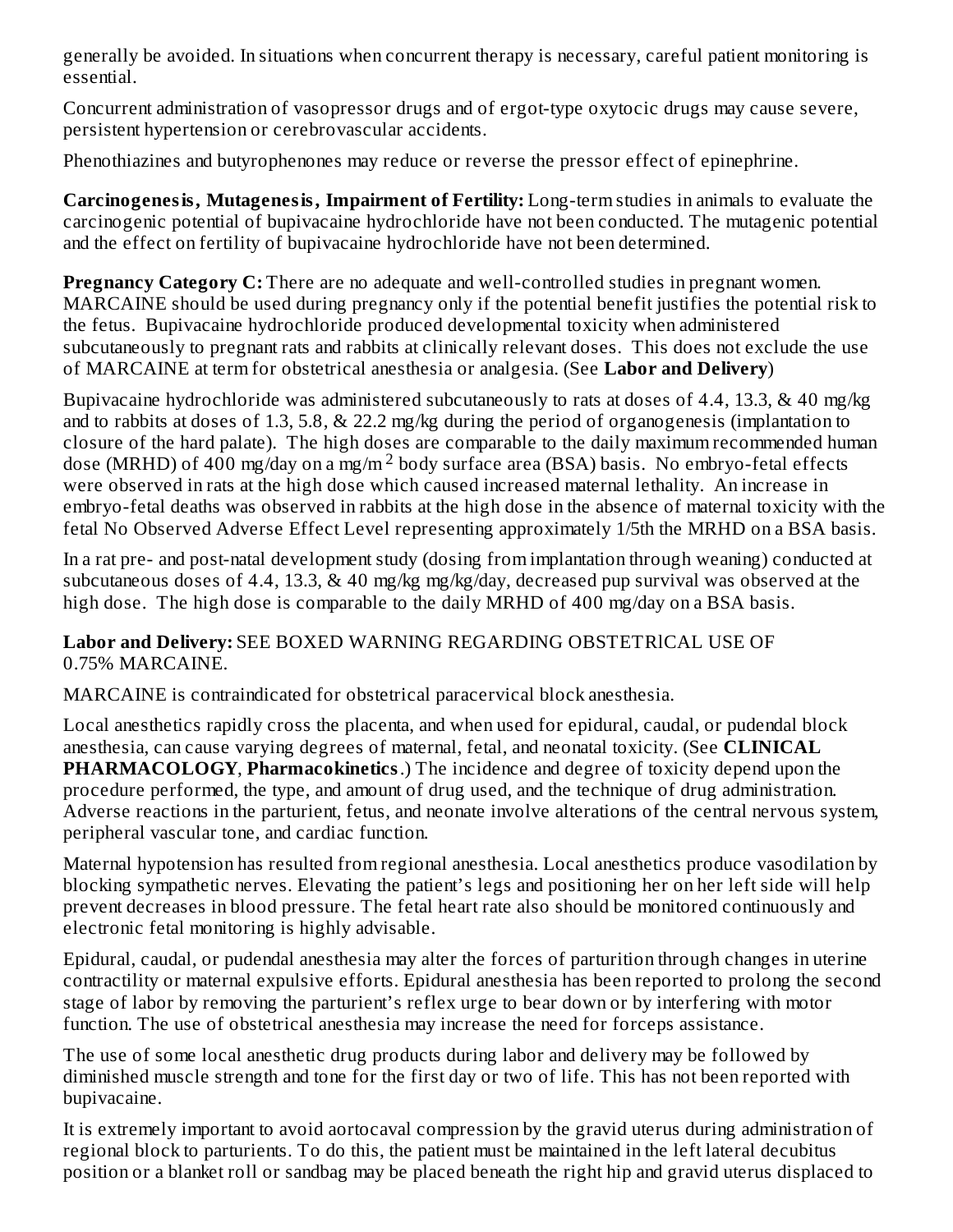the left.

**Nursing Mothers:** Bupivacaine has been reported to be excreted in human milk suggesting that the nursing infant could be theoretically exposed to a dose of the drug. Because of the potential for serious adverse reactions in nursing infants from bupivacaine, a decision should be made whether to discontinue nursing or not administer bupivacaine, taking into account the importance of the drug to the mother.

**Pediatric Use:** Until further experience is gained in pediatric patients younger than 12 years, administration of MARCAINE in this age group is not recommended. Continuous infusions of bupivacaine in children have been reported to result in high systemic levels of bupivacaine and seizures; high plasma levels may also be associated with cardiovascular abnormalities. (See **WARNINGS**, **PRECAUTIONS**, and **OVERDOSAGE**.)

**Geriatric** Use: Patients over 65 years, particularly those with hypertension, may be at increased risk for developing hypotension while undergoing anesthesia with MARCAINE. (See **ADVERSE REACTIONS**.)

Elderly patients may require lower doses of MARCAINE. (See **PRECAUTIONS**, **Epidural Anesthesia** and **DOSAGE AND ADMINISTRATION**.)

In clinical studies, differences in various pharmacokinetic parameters have been observed between elderly and younger patients. (See **CLINICAL PHARMACOLOGY**.)

This product is known to be substantially excreted by the kidney, and the risk of toxic reactions to this drug may be greater in patients with impaired renal function. Because elderly patients are more likely to have decreased renal function, care should be taken in dose selection, and it may be useful to monitor renal function. (See **CLINICAL PHARMACOLOGY**.)

## **ADVERSE REACTIONS**

Reactions to MARCAINE are characteristic of those associated with other amide-type local anesthetics. A major cause of adverse reactions to this group of drugs is excessive plasma levels, which may be due to overdosage, unintentional intravascular injection, or slow metabolic degradation.

The most commonly encountered acute adverse experiences which demand immediate counter-measures are related to the central nervous system and the cardiovascular system. These adverse experiences are generally dose related and due to high plasma levels which may result from overdosage, rapid absorption from the injection site, diminished tolerance, or from unintentional intravascular injection of the local anesthetic solution. In addition to systemic dose-related toxicity, unintentional subarachnoid injection of drug during the intended performance of caudal or lumbar epidural block or nerve blocks near the vertebral column (especially in the head and neck region) may result in underventilation or apnea ("Total or High Spinal"). Also, hypotension due to loss of sympathetic tone and respiratory paralysis or underventilation due to cephalad extension of the motor level of anesthesia may occur. This may lead to secondary cardiac arrest if untreated. Patients over 65 years, particularly those with hypertension, may be at increased risk for experiencing the hypotensive effects of MARCAINE. Factors influencing plasma protein binding, such as acidosis, systemic diseases which alter protein production, or competition of other drugs for protein binding sites, may diminish individual tolerance.

**Central Nervous System Reactions:** These are characterized by excitation and/or depression. Restlessness, anxiety, dizziness, tinnitus, blurred vision, or tremors may occur, possibly proceeding to convulsions. However, excitement may be transient or absent, with depression being the first manifestation of an adverse reaction. This may quickly be followed by drowsiness merging into unconsciousness and respiratory arrest. Other central nervous system effects may be nausea, vomiting, chills, and constriction of the pupils.

The incidence of convulsions associated with the use of local anesthetics varies with the procedure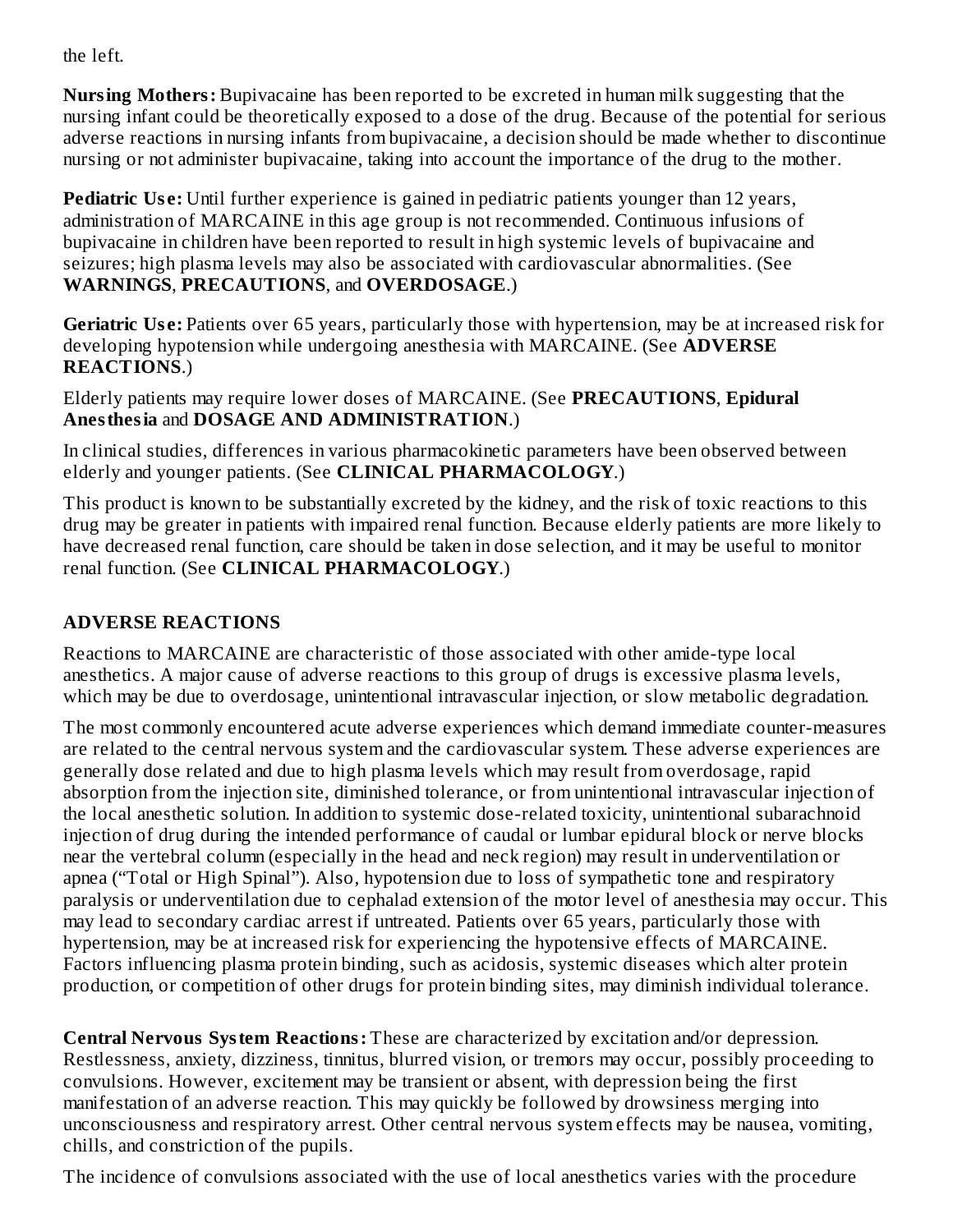used and the total dose administered. In a survey of studies of epidural anesthesia, overt toxicity progressing to convulsions occurred in approximately 0.1% of local anesthetic administrations.

**Cardiovas cular System Reactions:** High doses or unintentional intravascular injection may lead to high plasma levels and related depression of the myocardium, decreased cardiac output, heartblock, hypotension, bradycardia, ventricular arrhythmias, including ventricular tachycardia and ventricular fibrillation, and cardiac arrest. (See **WARNINGS**, **PRECAUTIONS**, and **OVERDOSAGE**.)

**Allergic:** Allergic-type reactions are rare and may occur as a result of sensitivity to the local anesthetic or to other formulation ingredients, such as the antimicrobial preservative methylparaben contained in multiple-dose vials or sulfites in epinephrine-containing solutions. These reactions are characterized by signs such as urticaria, pruritus, erythema, angioneurotic edema (including laryngeal edema), tachycardia, sneezing, nausea, vomiting, dizziness, syncope, excessive sweating, elevated temperature, and possibly, anaphylactoid-like symptomatology (including severe hypotension). Cross sensitivity among members of the amide-type local anesthetic group has been reported. The usefulness of screening for sensitivity has not been definitely established.

**Neurologic:** The incidences of adverse neurologic reactions associated with the use of local anesthetics may be related to the total dose of local anesthetic administered and are also dependent upon the particular drug used, the route of administration, and the physical status of the patient. Many of these effects may be related to local anesthetic techniques, with or without a contribution from the drug.

In the practice of caudal or lumbar epidural block, occasional unintentional penetration of the subarachnoid space by the catheter or needle may occur. Subsequent adverse effects may depend partially on the amount of drug administered intrathecally and the physiological and physical effects of a dural puncture. A high spinal is characterized by paralysis of the legs, loss of consciousness, respiratory paralysis, and bradycardia.

Neurologic effects following epidural or caudal anesthesia may include spinal block of varying magnitude (including high or total spinal block); hypotension secondary to spinal block; urinary retention; fecal and urinary incontinence; loss of perineal sensation and sexual function; persistent anesthesia, paresthesia, weakness, paralysis of the lower extremities and loss of sphincter control all of which may have slow, incomplete, or no recovery; headache; backache; septic meningitis; meningismus; slowing of labor; increased incidence of forceps delivery; and cranial nerve palsies due to traction on nerves from loss of cerebrospinal fluid.

Neurologic effects following other procedures or routes of administration may include persistent anesthesia, paresthesia, weakness, paralysis, all of which may have slow, incomplete, or no recovery.

### **OVERDOSAGE**

Acute emergencies from local anesthetics are generally related to high plasma levels encountered during therapeutic use of local anesthetics or to unintended subarachnoid injection of local anesthetic solution. (See **ADVERSE REACTIONS**, **WARNINGS**, and **PRECAUTIONS**.)

**Management of Local Anesthetic Emergencies:** The first consideration is prevention, best accomplished by careful and constant monitoring of cardiovascular and respiratory vital signs and the patient's state of consciousness after each local anesthetic injection. At the first sign of change, oxygen should be administered.

The first step in the management of systemic toxic reactions, as well as underventilation or apnea due to *unintentional subarachnoid injection of drug solution, consists of* **immediate** *attention to the establishment* and maintenance of a patent airway and effective assisted or controlled ventilation with 100% oxygen with a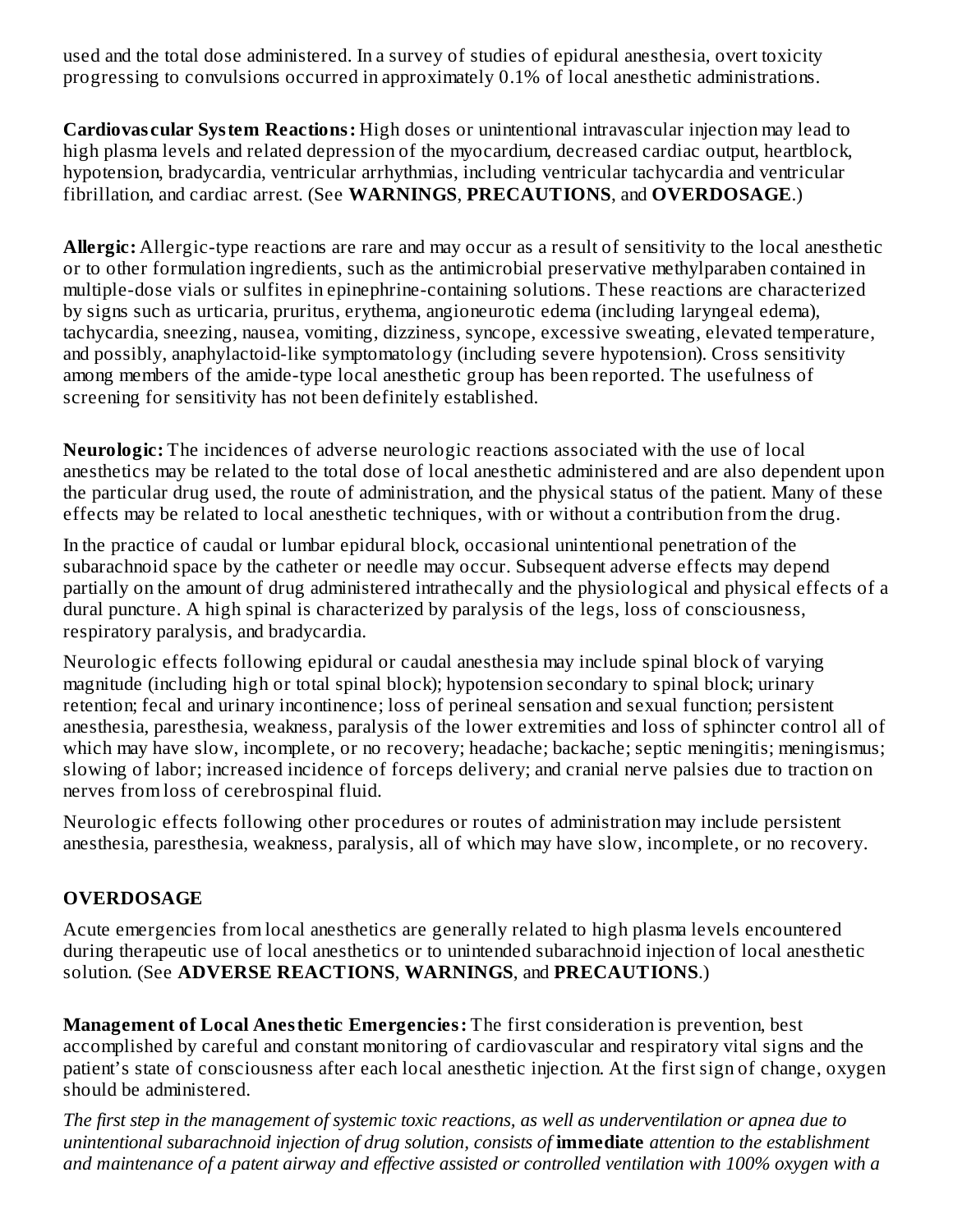*delivery system capable of permitting immediate positive airway pressure by mask.* This may prevent convulsions if they have not already occurred.

If necessary, use drugs to control the convulsions. A 50 mg to 100 mg bolus IV injection of succinylcholine will paralyze the patient without depressing the central nervous or cardiovascular systems and facilitate ventilation. A bolus IV dose of 5 mg to 10 mg of diazepam or 50 mg to 100 mg of thiopental will permit ventilation and counteract central nervous system stimulation, but these drugs also depress central nervous system, respiratory, and cardiac function, add to postictal depression and may result in apnea. Intravenous barbiturates, anticonvulsant agents, or muscle relaxants should only be administered by those familiar with their use. Immediately after the institution of these ventilatory measures, the adequacy of the circulation should be evaluated. Supportive treatment of circulatory depression may require administration of intravenous fluids, and when appropriate, a vasopressor dictated by the clinical situation (such as ephedrine or epinephrine to enhance myocardial contractile force).

Endotracheal intubation, employing drugs and techniques familiar to the clinician, may be indicated after initial administration of oxygen by mask if difficulty is encountered in the maintenance of a patent airway, or if prolonged ventilatory support (assisted or controlled) is indicated.

Recent clinical data from patients experiencing local anesthetic-induced convulsions demonstrated rapid development of hypoxia, hypercarbia, and acidosis with bupivacaine within a minute of the onset of convulsions. These observations suggest that oxygen consumption and carbon dioxide production are greatly increased during local anesthetic convulsions and emphasize the importance of immediate and effective ventilation with oxygen which may avoid cardiac arrest.

If not treated immediately, convulsions with simultaneous hypoxia, hypercarbia, and acidosis plus myocardial depression from the direct effects of the local anesthetic may result in cardiac arrhythmias, bradycardia, asystole, ventricular fibrillation, or cardiac arrest. Respiratory abnormalities, including apnea, may occur. Underventilation or apnea due to unintentional subarachnoid injection of local anesthetic solution may produce these same signs and also lead to cardiac arrest if ventilatory support is not instituted. *If cardiac arrest should occur, successful outcome may require prolonged resuscitative efforts.*

The supine position is dangerous in pregnant women at term because of aortocaval compression by the gravid uterus. Therefore during treatment of systemic toxicity, maternal hypotension or fetal bradycardia following regional block, the parturient should be maintained in the left lateral decubitus position if possible, or manual displacement of the uterus off the great vessels be accomplished.

The mean seizure dosage of bupivacaine in rhesus monkeys was found to be 4.4 mg/kg with mean arterial plasma concentration of 4.5 mcg/mL. The intravenous and subcutaneous LD  $_{50}$  in mice is 6 mg/kg to 8 mg/kg and 38 mg/kg to 54 mg/kg respectively.

### **DOSAGE AND ADMINISTRATION**

The dose of any local anesthetic administered varies with the anesthetic procedure, the area to be anesthetized, the vascularity of the tissues, the number of neuronal segments to be blocked, the depth of anesthesia and degree of muscle relaxation required, the duration of anesthesia desired, individual tolerance, and the physical condition of the patient. The smallest dose and concentration required to produce the desired result should be administered. Dosages of MARCAINE should be reduced for elderly and/or debilitated patients and patients with cardiac and/or liver disease. The rapid injection of a large volume of local anesthetic solution should be avoided and fractional (incremental) doses should be used when feasible.

For specific techniques and procedures, refer to standard textbooks.

There have been adverse event reports of chondrolysis in patients receiving intra-articular infusions of local anesthetics following arthroscopic and other surgical procedures. MARCAINE is not approved for this use (see **WARNINGS** and **DOSAGE AND ADMINISTRATION**).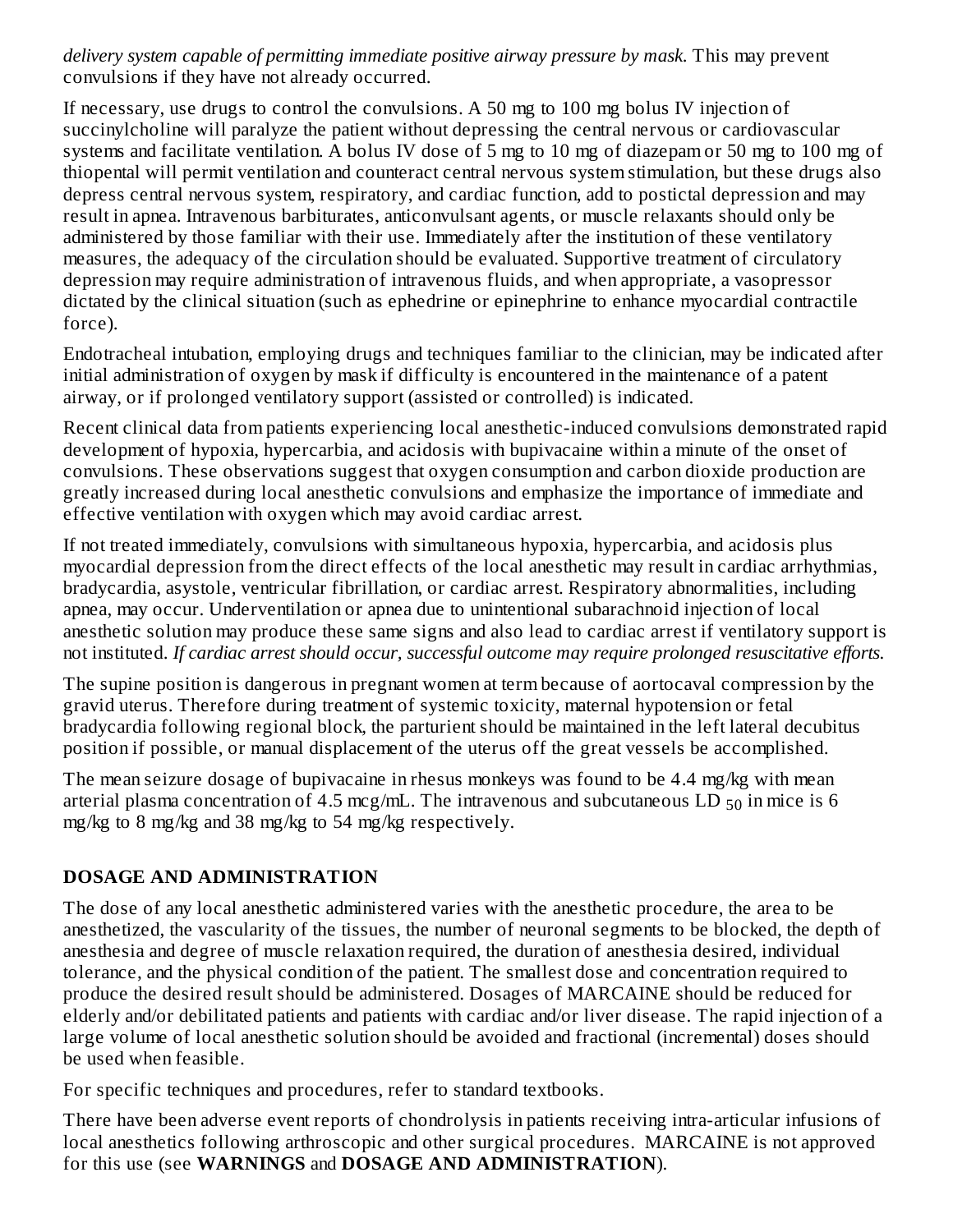In recommended doses, MARCAINE produces complete sensory block, but the effect on motor function differs among the three concentrations.

0.25%—when used for caudal, epidural, or peripheral nerve block, produces incomplete motor block. Should be used for operations in which muscle relaxation is not important, or when another means of providing muscle relaxation is used concurrently. Onset of action may be slower than with the 0.5% or 0.75% solutions.

0.5%— provides motor blockade for caudal, epidural, or nerve block, but muscle relaxation may be inadequate for operations in which complete muscle relaxation is essential.

0.75%—produces complete motor block. Most useful for epidural block in abdominal operations requiring complete muscle relaxation, and for retrobulbar anesthesia. Not for obstetrical anesthesia.

The duration of anesthesia with MARCAINE is such that for most indications, a single dose is sufficient.

Maximum dosage limit must be individualized in each case after evaluating the size and physical status of the patient, as well as the usual rate of systemic absorption from a particular injection site. Most experience to date is with single doses of MARCAINE up to 225 mg with epinephrine 1:200,000 and 175 mg without epinephrine; more or less drug may be used depending on individualization of each case.

These doses may be repeated up to once every three hours. In clinical studies to date, total daily doses have been up to 400 mg. Until further experience is gained, this dose should not be exceeded in 24 hours. The duration of anesthetic effect may be prolonged by the addition of epinephrine.

The dosages in Table 1 have generally proved satisfactory and are recommended as a guide for use in the average adult. These dosages should be reduced for elderly or debilitated patients. Until further experience is gained, MARCAINE is not recommended for pediatric patients younger than 12 years. MARCAINE is contraindicated for obstetrical paracervical blocks, and is not recommended for intravenous regional anesthesia (Bier Block).

*Use in Epidural Anesthesia:* During epidural administration of MARCAINE, 0.5% and 0.75% solutions should be administered in incremental doses of 3 mL to 5 mL with sufficient time between doses to detect toxic manifestations of unintentional intravascular or intrathecal injection. In obstetrics, only the 0.5% and 0.25% concentrations should be used; incremental doses of 3 mL to 5 mL of the 0.5% solution not exceeding 50 mg to 100 mg at any dosing interval are recommended. Repeat doses should be preceded by a test dose containing epinephrine if not contraindicated. Use only the single-dose ampuls and single-dose vials for caudal or epidural anesthesia; the multiple-dose vials contain a preservative and therefore should not be used for these procedures.

*Test Dose for Caudal and Lumbar Epidural Blocks:* The Test Dose of MARCAINE (0.5% bupivacaine with 1:200,000 epinephrine in a 3 mL ampul) is recommended for use as a test dose when clinical conditions permit prior to caudal and lumbar epidural blocks. This may serve as a warning of unintended intravascular or subarachnoid injection. (See **PRECAUTIONS**.) The pulse rate and other signs should be monitored carefully immediately following each test dose administration to detect possible intravascular injection, and adequate time for onset of spinal block should be allotted to detect possible intrathecal injection. An intravascular or subarachnoid injection is still possible even if results of the test dose are negative. The test dose itself may produce a systemic toxic reaction, high spinal or cardiovascular effects from the epinephrine. (See **WARNINGS** and **OVERDOSAGE**.)

*Use in Dentistry:* The 0.5% concentration with epinephrine is recommended for infiltration and block injection in the maxillary and mandibular area when a longer duration of local anesthetic action is desired, such as for oral surgical procedures generally associated with significant postoperative pain. The average dose of 1.8 mL (9 mg) per injection site will usually suffice; an occasional second dose of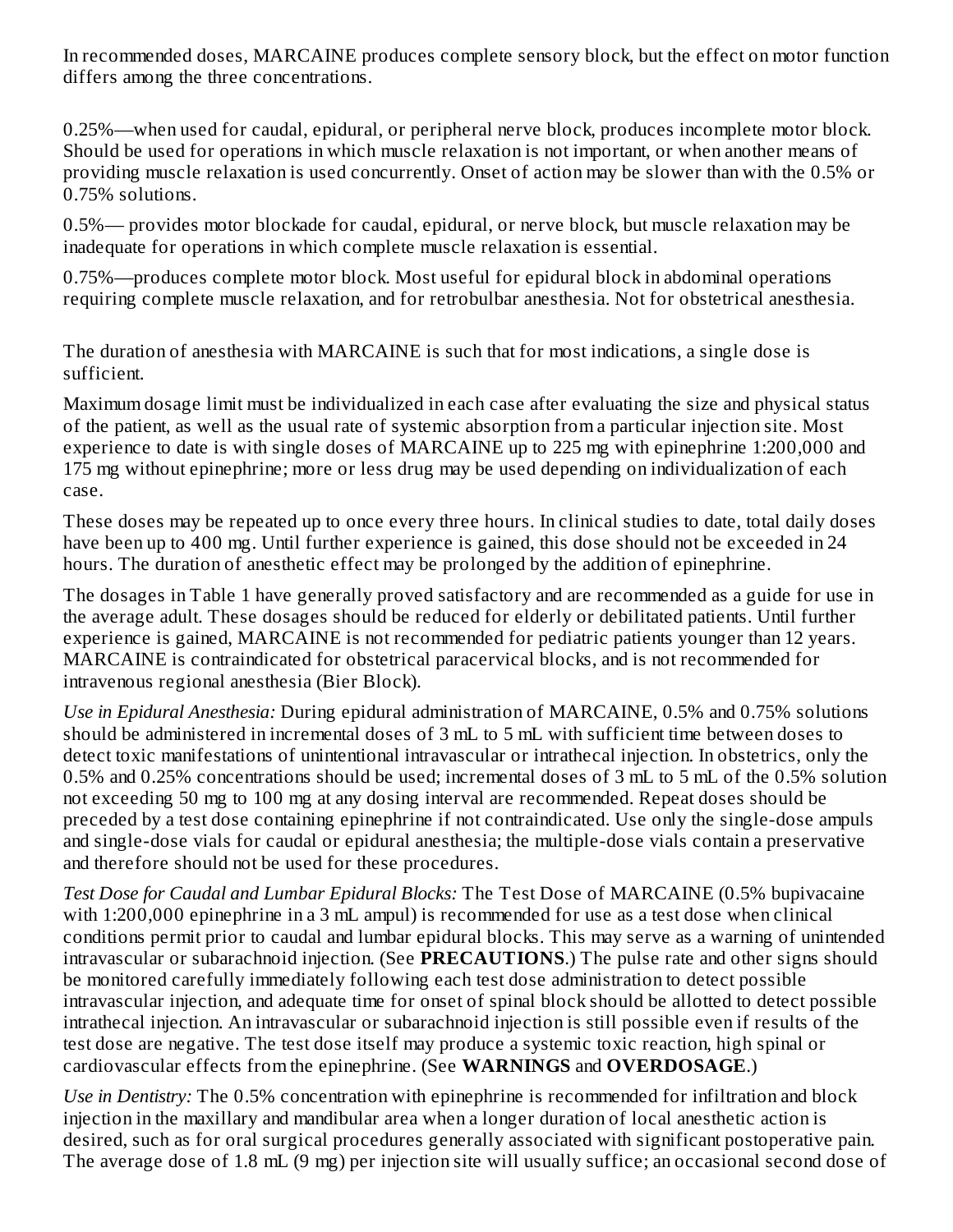1.8 mL (9 mg) may be used if necessary to produce adequate anesthesia after making allowance for 2 to 10 minutes onset time. (See **CLINICAL PHARMACOLOGY**.) The lowest effective dose should be employed and time should be allowed between injections; it is recommended that the total dose for all injection sites, spread out over a single dental sitting, should not ordinarily exceed 90 mg for a healthy adult patient (ten 1.8 mL injections of 0.5% MARCAINE with epinephrine). Injections should be made slowly and with frequent aspirations. Until further experience is gained, MARCAINE in dentistry is not recommended for pediatric patients younger than 12 years.

Unused portions of solution not containing preservatives, i.e., those supplied in single-dose ampuls and single-dose vials, should be discarded following initial use.

This product should be inspected visually for particulate matter and discoloration prior to administration whenever solution and container permit. Solutions which are discolored or which contain particulate matter should not be administered.

| Type of                  |                       |                 | Motor                          |                    |
|--------------------------|-----------------------|-----------------|--------------------------------|--------------------|
| <b>Block</b>             | Conc.                 | (mL)            | (mg)                           | Block <sup>1</sup> |
| Local                    | $0.25\%$ <sup>4</sup> | up to           | up to                          |                    |
| infiltration             |                       | max.            | max.                           |                    |
| Epidural                 | $0.75\sqrt{2.4}$      | $10 - 20$       | 75-150                         | complete           |
|                          | $0.5\%$ <sup>4</sup>  | $10 - 20$       | $50 - 100$                     | moderate           |
|                          |                       |                 |                                | to complete        |
|                          | $0.25\%$ <sup>4</sup> | $10 - 20$       | $25 - 50$                      | partial            |
|                          |                       |                 |                                | to moderate        |
| Caudal                   | $0.5\%$ <sup>4</sup>  | $15 - 30$       | 75-150                         | moderate           |
|                          |                       |                 |                                | to complete        |
|                          | $0.25\%$ <sup>4</sup> | 15-30           | 37.5-75                        | moderate           |
| Peripheral               | $0.5\%$ <sup>4</sup>  | 5 <sub>to</sub> | $25$ to                        | moderate           |
| nerves                   |                       | max.            | max.                           | to complete        |
|                          | $0.25\%$ <sup>4</sup> | $5$ to          | $12.5$ to                      | moderate           |
|                          |                       | max.            | max.                           | to complete        |
| Retrobulbar <sup>3</sup> | $0.75\%$ <sup>4</sup> | $2 - 4$         | 15-30                          | complete           |
| Sympathetic              | 0.25%                 | $20 - 50$       | $50 - 125$                     |                    |
| Dental $3$               | 0.5%                  | $1.8 - 3.6$     | $9 - 18$                       |                    |
|                          | w/epi                 | per site        | per site                       |                    |
| Epidural $3$             | 0.5%                  | $2 - 3$         | $10 - 15$                      |                    |
| <b>Test Dose</b>         | w/epi                 |                 | (10-15 micrograms epinephrine) |                    |

**Table 1. Recommended Concentrations and Dos es of MARCAINE**

 $1$ With continuous (intermittent) techniques, repeat doses increase the degree of motor block. The first repeat dose of 0.5% may produce complete motor block. Intercostal nerve block with 0.25% may also produce complete motor block for intra-abdominal surgery.

 $2$  For single-dose use, not for intermittent epidural technique. Not for obstetrical anesthesia. See **PRECAUTIONS**. 3

<sup>4</sup>Solutions with or without epinephrine.

## **HOW SUPPLIED**

**Thes e solutions are not for spinal anesthesia.**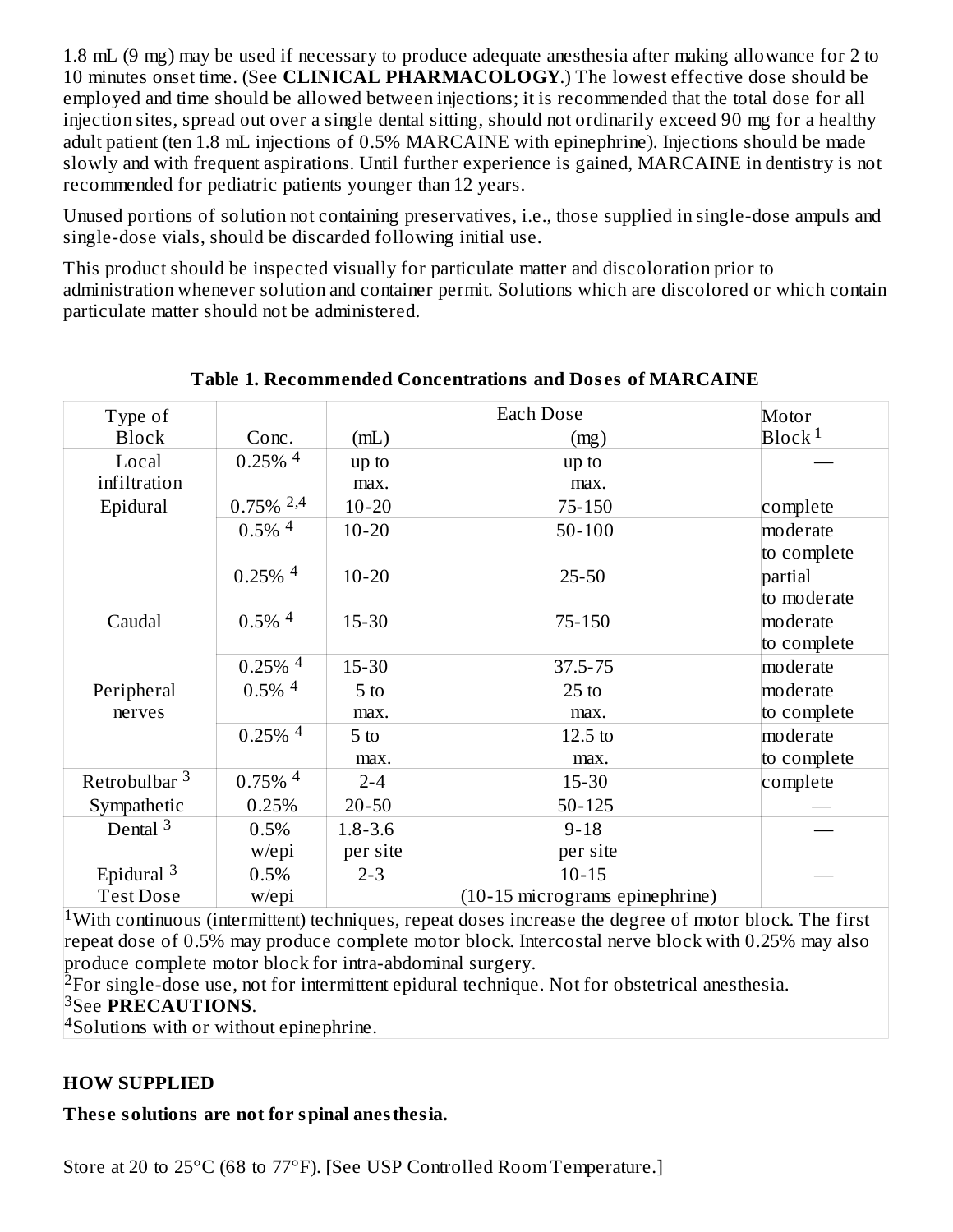*MARCAINE* ―Solutions of MARCAINE that do not contain epinephrine may be autoclaved. Autoclave at 15-pound pressure, 121°C (250°F) for 15 minutes.

| NDC No.              | Container                                               | Fill            | Quantity  |  |  |
|----------------------|---------------------------------------------------------|-----------------|-----------|--|--|
|                      | 0.25%—Contains 2.5 mg bupivacaine hydrochloride per mL. |                 |           |  |  |
| $ 0409 - 1559 - 10$  | Single-dose vials                                       | $10$ mL         | box of 10 |  |  |
| 0409-1559-30         | Single-dose vials                                       | $30 \text{ mL}$ | box of 10 |  |  |
| 0409-1587-50         | Multiple-dose vials                                     | $50$ mL         | box of 1  |  |  |
|                      | 0.5%—Contains 5 mg bupivacaine hydrochloride per mL.    |                 |           |  |  |
| $ 0409 - 1560 - 10 $ | Single-dose vials                                       | $10$ mL         | box of 10 |  |  |
| 0409-1560-29         | Single-dose vials                                       | $30$ mL         | box of 10 |  |  |
| $ 0409 - 1610 - 50 $ | Multiple-dose vials                                     | $50$ mL         | box of 1  |  |  |
|                      | 0.75%—Contains 7.5 mg bupivacaine hydrochloride per mL. |                 |           |  |  |
| 0409-1582-10         | Single-dose vials                                       | $10$ mL         | box of 10 |  |  |
| 0409-1582-29         | Single-dose vials                                       | $30$ mL         | box of 10 |  |  |

*MARCAINE with epinephrine 1:200,000* (as bitartrate)― Solutions of MARCAINE that contain epinephrine should not be autoclaved and should be protected from light. Do not use the solution if its color is pinkish or darker than slightly yellow or if it contains a precipitate.

| NDC No.                                                                               | <b>Container</b>    | Fill            | <b>Quantity</b> |  |  |  |
|---------------------------------------------------------------------------------------|---------------------|-----------------|-----------------|--|--|--|
| $0.25\%$ with epinephrine 1:200,000—Contains 2.5 mg bupivacaine hydrochloride per mL. |                     |                 |                 |  |  |  |
| 0409-1746-10                                                                          | $10$ mL             | box of 10       |                 |  |  |  |
| 0409-1746-30                                                                          | $30 \text{ mL}$     | box of 10       |                 |  |  |  |
| 0409-1752-50                                                                          | Multiple-dose vials | $50$ mL         | box of 1        |  |  |  |
| 0.5% with epinephrine 1:200,000—Contains 5 mg bupivacaine hydrochloride per mL.       |                     |                 |                 |  |  |  |
| 0409-1749-03<br>Single-dose ampuls                                                    |                     | 3 mL            | box of 10       |  |  |  |
| 0409-1749-10<br>Single-dose vials                                                     |                     | $10 \text{ mL}$ | box of 10       |  |  |  |
| 0409-1749-29<br>Single-dose vials                                                     |                     | $30$ mL         | box of 10       |  |  |  |
| Multiple-dose vials<br>0409-1755-50                                                   |                     | $50$ mL         | box of 1        |  |  |  |

Revised: 10/2011

Printed in USA EN-2916

Hospira, Inc., Lake Forest, IL 60045 USA

**Principal Display Panel – Vial Label**

**10 mL (50 mg) NDC 0409-1560-10**

### **SINGLE-DOSE VIAL-PRESERVATIVE FREE M-612**

**Marcaine 0.5% ®**

Bupivacaine HCl injection, USP

**for NERVE BLOCK, CAUDAL, and**

### **EPIDURAL ANESTHESIA**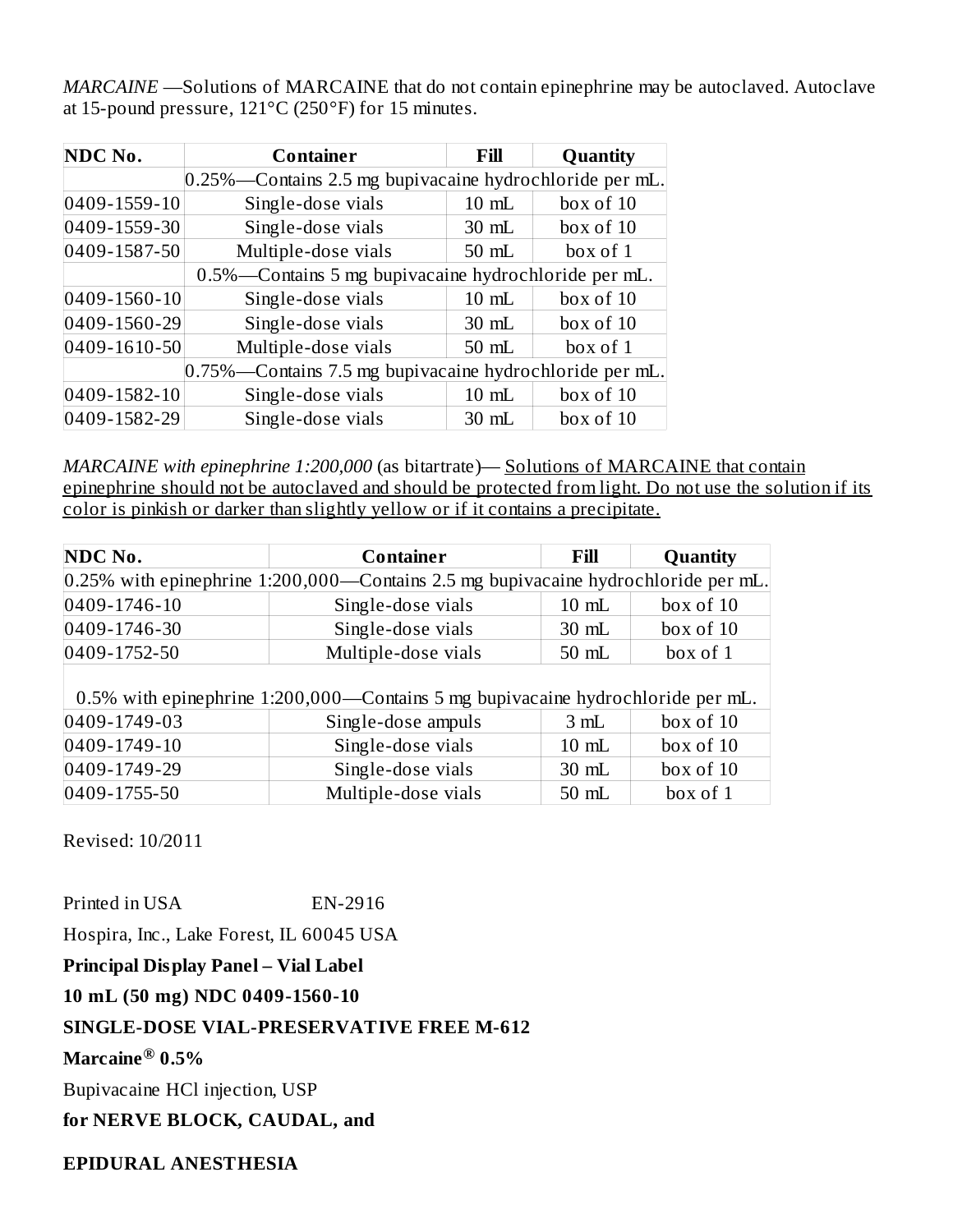#### **NOT FOR SPINAL ANESTHESIA**

**Rx only Hospra**



Ш

**Principal Display Panel – Ampule Label**

**NDC 0409-4713-32**

2 mL Single-dose **Rx only**

**Pres ervative-Free**

**1%**

**LIDOCAINE HCl**

Injection, USP

**10 mg/mL**

HOSPIRA, INC.

LAKE FOREST, IL

60045 USA

RL-0866 (11/04)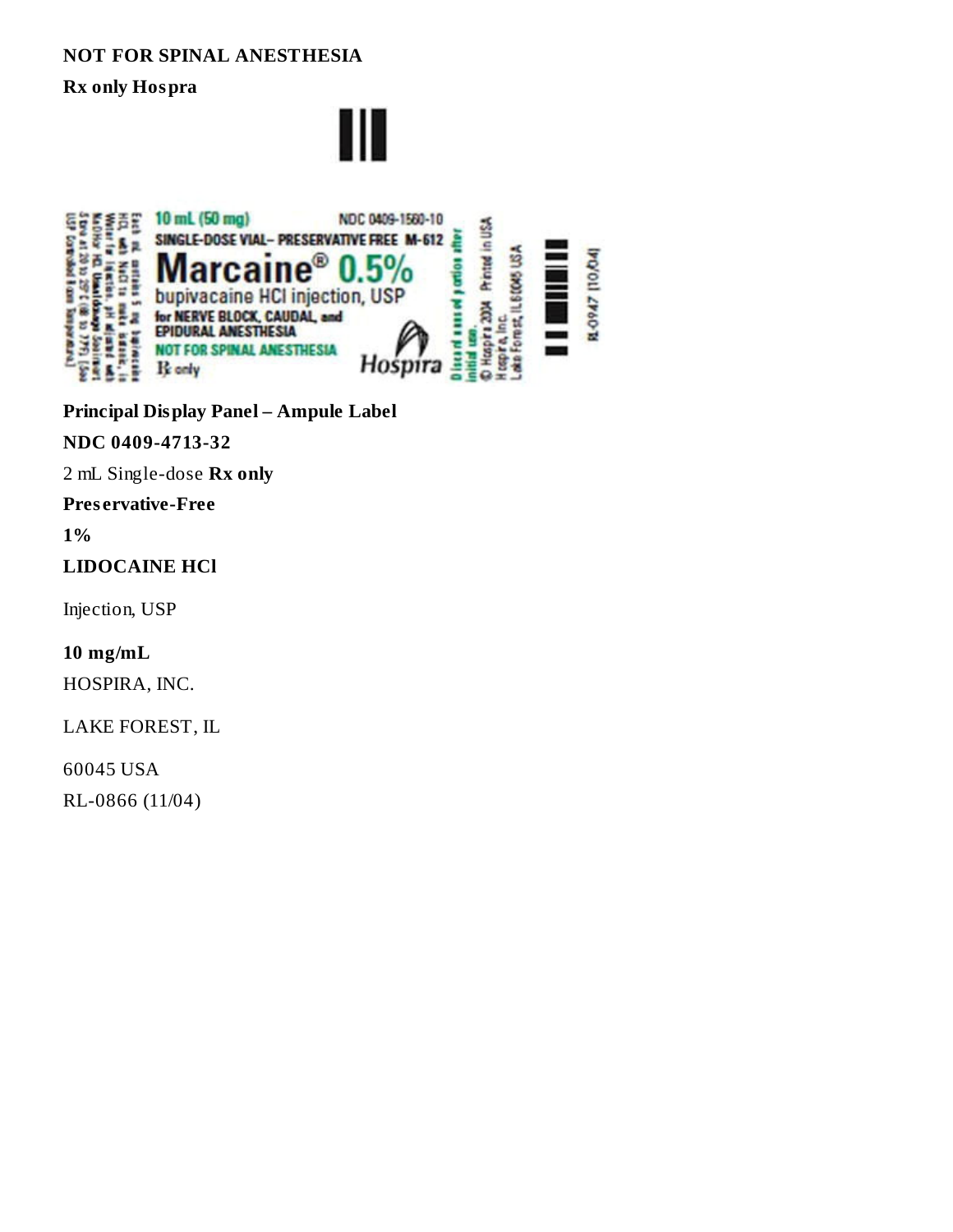

**Methylprednisolone Acetate Injectable Suspension USP 40 mg/mL, 1 mL Single Dos e Vial Carton Text NDC 0703-0031-01 Rx only MethylPREDNISolone ACETATE Injectable**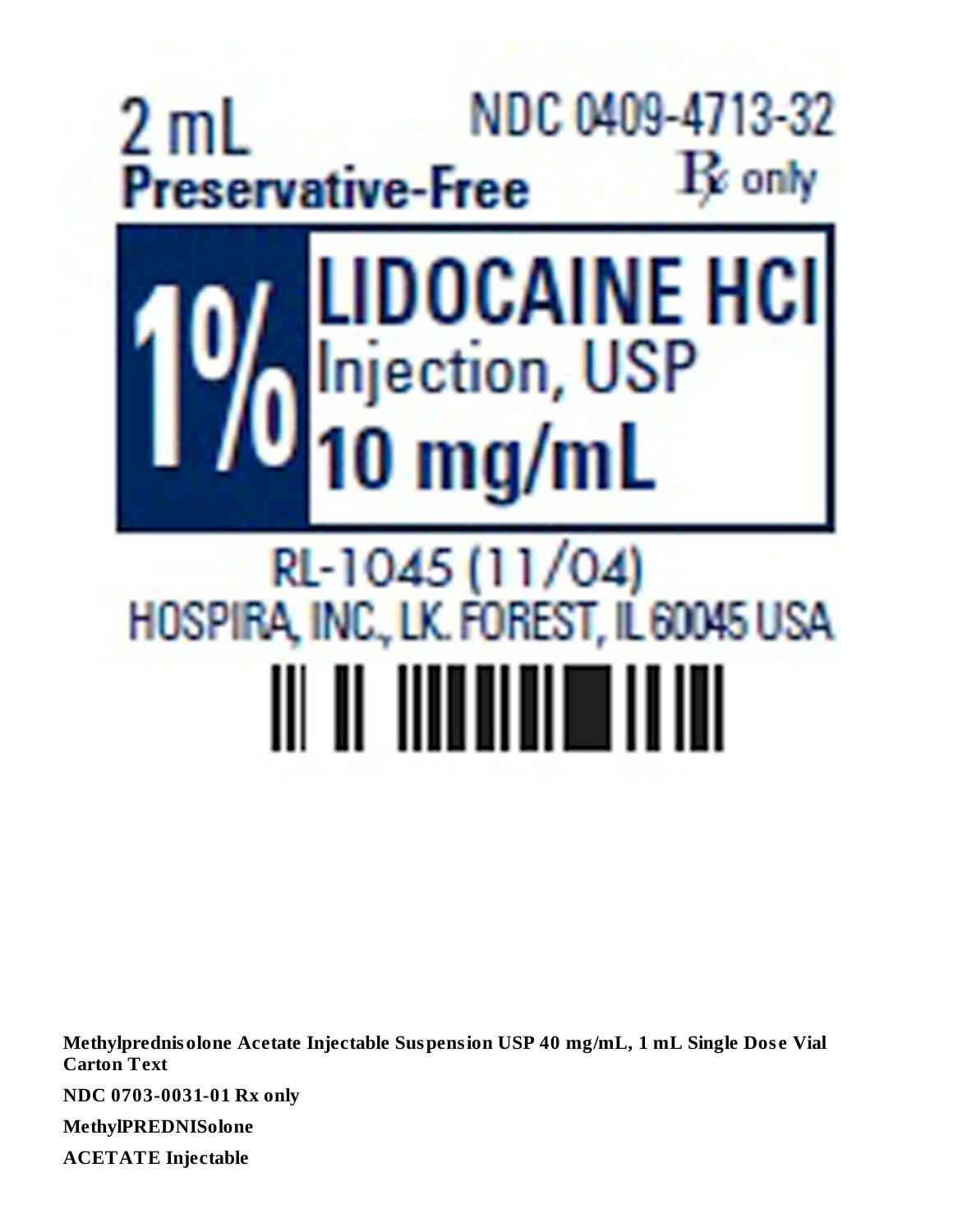# **Suspension USP**

## **40 mg/mL**

For IM, Intrasynovial and

Soft Tissue Injection Only.

NOT for IV use.

Sterile

1 mL Single Dose Vial

## **TEVA**

| <b>Lyners</b><br>7w/8w 0t<br>Suspension USP<br>ACETATE Injectable<br>MethylPREDNISolone<br><b>Karo Kal</b><br>MDC 0303-0031-01<br>NDC 0703-0031-01<br>Rx only<br>MethylPREDNISolone<br><b>ACETATE Injectable</b><br><b>Suspension USP</b><br>$40$ mg/mL | Each mL contains: 40 mg<br>methylprednisolone acetate USP,<br>29 mg polyethylene glycol<br>3350 and 0.195 mg<br>myristyl-gamma-picolinium<br>chloride, Sodium chloride<br>was added to adjust                                                                    | NDC 0703-0031-01<br>Rx only<br>MethylPREDNISolone<br><b>ACETATE Injectable</b><br><b>Suspension USP</b><br>$40$ mg/mL | Store at<br>20° to 25°C (68° to 77°F)<br>[See USP Controlled Room<br>Temperature].<br>Shake well immediately<br>before using.<br>Store upright. |
|---------------------------------------------------------------------------------------------------------------------------------------------------------------------------------------------------------------------------------------------------------|------------------------------------------------------------------------------------------------------------------------------------------------------------------------------------------------------------------------------------------------------------------|-----------------------------------------------------------------------------------------------------------------------|-------------------------------------------------------------------------------------------------------------------------------------------------|
| For IM, Intrasynovial and<br>Soft Tissue Injection Only.<br>NOT for IV use.<br>Sterile<br>1 mL Single Dose Vial                                                                                                                                         | tonicity.<br>When necessary, pH was<br>adjusted with sodium<br>hydroxide and/or<br>hydrochloric acid.<br><b>Usual Dosage:</b> See package<br>insert for full prescribing<br>information.<br>Rev. A 11/2011<br>Teva Pharmaceuticals USA<br>Sellersville, PA 18960 | For IM, Intrasynovial and<br>Soft Tissue Injection Only.<br>NOT for IV use.<br>Sterile<br>1 mL Single Dose Vial       | See bottom panel for lot<br>number and expiration date,<br>$\sim$<br>703-0031-0<br>ZM                                                           |
| <b>TEVA</b>                                                                                                                                                                                                                                             | <b>TEVA</b>                                                                                                                                                                                                                                                      | <b>TEVA</b>                                                                                                           | <b>TIEVA</b>                                                                                                                                    |
|                                                                                                                                                                                                                                                         |                                                                                                                                                                                                                                                                  | X15-X10-756                                                                                                           |                                                                                                                                                 |
|                                                                                                                                                                                                                                                         |                                                                                                                                                                                                                                                                  |                                                                                                                       |                                                                                                                                                 |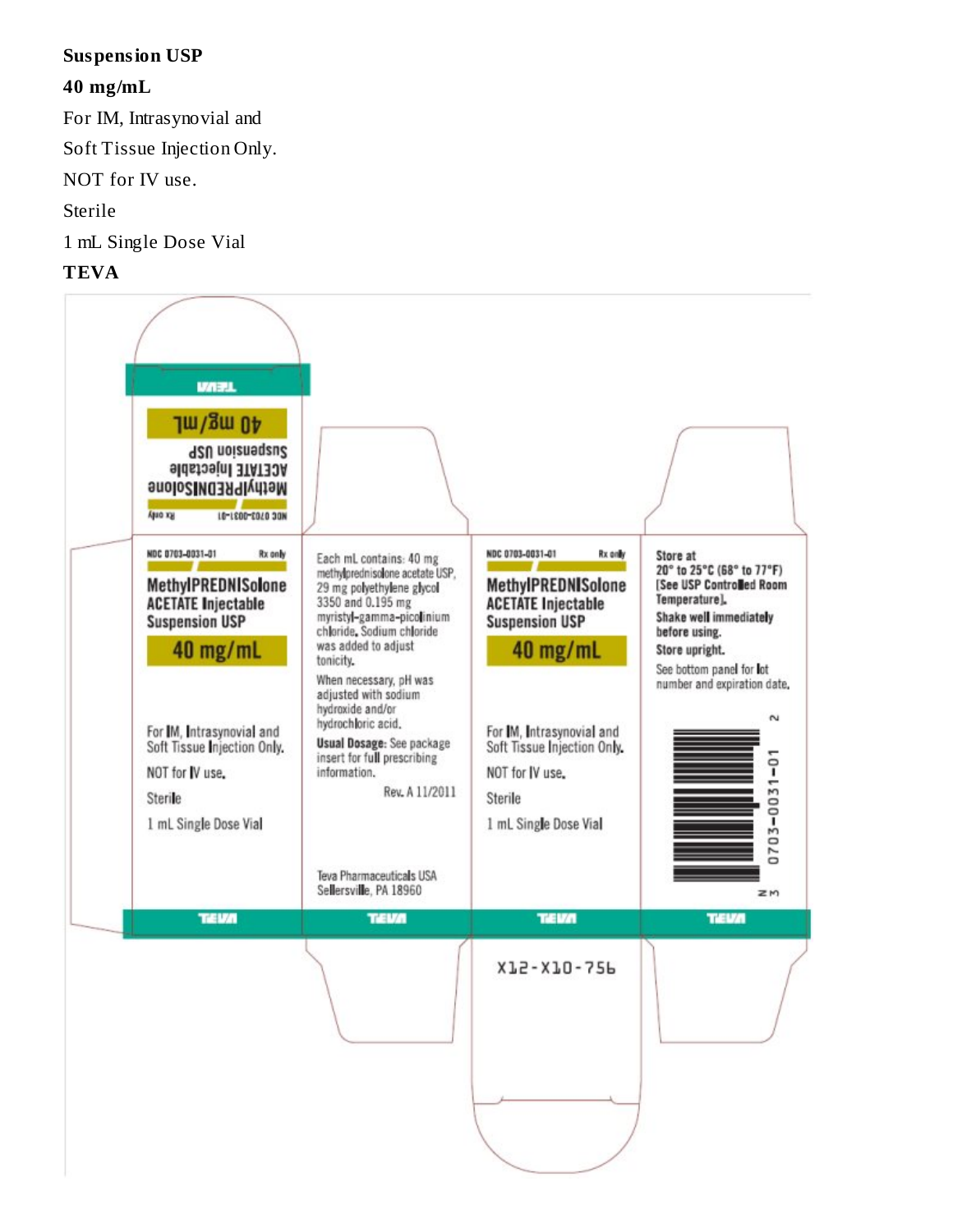Principal Display Panel – Kit Label

#### **ReadySharp-P40**

**CONTENTS**:

 **Lidocaine HCl 1%** 2 mL PF AMP (Hospira) **Marcaine® 0.5%** 10 mL (Hospira) **MethylPRENISolone Acetate 40 mg,** 1 mL (Teva) Sterile Alcohol Prep Pads

1 Adhesive Bandage

1 Gauze Sponge 2x2

1 Pair Nitrile Exam Gloves 3 Povidone-Iodine Swabsticks

3 Darts (Sharps Disposal)

3 Syringes w/ Needle 23G x 1"

**NDC 53225-3335-1**

Single Use Only. Non-Sterile.

Not Made With Natural Rubber Latex.

Assembled in the USA by

Terrain Pharmaceuticals

Reno, NV 89501

ReadySharp.us 877-985-8377

CAUTION: Federal law restricts this device for sale by or on the order of a physician. This kit has not been terminally sterilized. Individual items in kit can be sterile where indicated by the original manufacturer. Do not sterilize.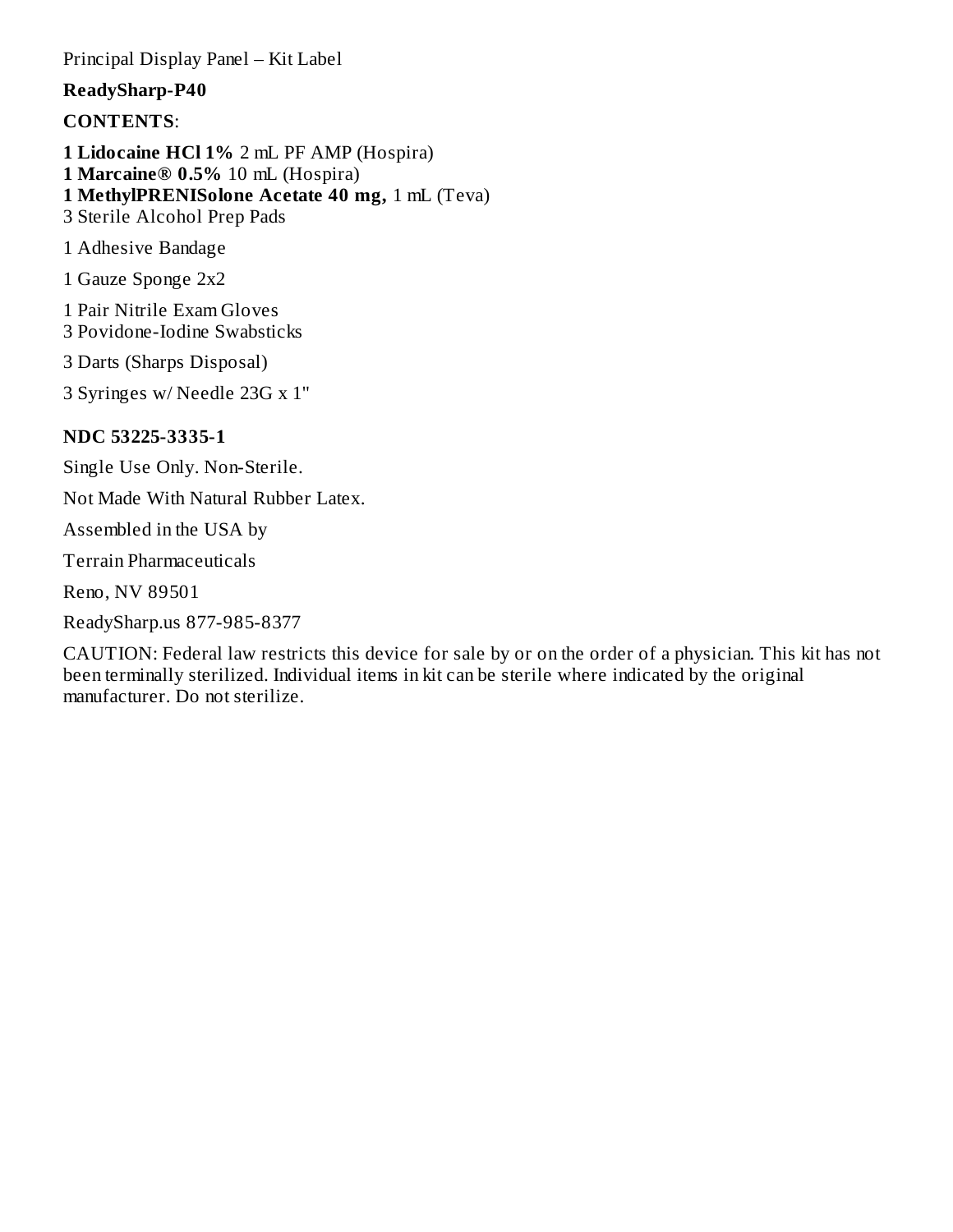

|                          | <b>READYSHARP-P40</b>                   |                            |                                                                                        |                    |                               |                           |
|--------------------------|-----------------------------------------|----------------------------|----------------------------------------------------------------------------------------|--------------------|-------------------------------|---------------------------|
|                          |                                         |                            | lidocaine hydrochloride, bupivacaine hydrochloride, and methylprednisolone acetate kit |                    |                               |                           |
|                          |                                         |                            |                                                                                        |                    |                               |                           |
|                          |                                         | <b>Product Information</b> |                                                                                        |                    |                               |                           |
|                          | HUMAN PRESCRIPTION DRUG<br>Product Type |                            |                                                                                        | Item Code (Source) | NDC:53225-3335                |                           |
|                          |                                         |                            |                                                                                        |                    |                               |                           |
|                          |                                         |                            |                                                                                        |                    |                               |                           |
|                          | Packaging                               |                            |                                                                                        |                    |                               |                           |
| #                        |                                         | <b>Item Code</b>           | <b>Package Description</b>                                                             |                    | <b>Marketing Start Date</b>   | <b>Marketing End Date</b> |
|                          |                                         | 1 NDC:53225-3335-1         | 1 in 1 KIT; Type 1: Convenience Kit of Co-Package                                      |                    | 03/08/2016                    | 12/13/2016                |
|                          |                                         | 2 NDC:53225-3335-4         | 1 in 1 CARTON                                                                          |                    | 03/08/2016                    | 12/13/2016                |
|                          |                                         |                            |                                                                                        |                    |                               |                           |
|                          |                                         |                            |                                                                                        |                    |                               |                           |
| <b>Quantity of Parts</b> |                                         |                            |                                                                                        |                    |                               |                           |
|                          | Part#                                   |                            | <b>Package Quantity</b>                                                                |                    | <b>Total Product Quantity</b> |                           |
|                          | Part 1                                  | 1 VIAL, SINGLE-DOSE        |                                                                                        | 1mL                |                               |                           |
|                          | 1 AMPULE<br>Part 2                      |                            | 2mL                                                                                    |                    |                               |                           |
|                          | Part 3   1 VIAL, SINGLE-DOSE            |                            | $10$ mL                                                                                |                    |                               |                           |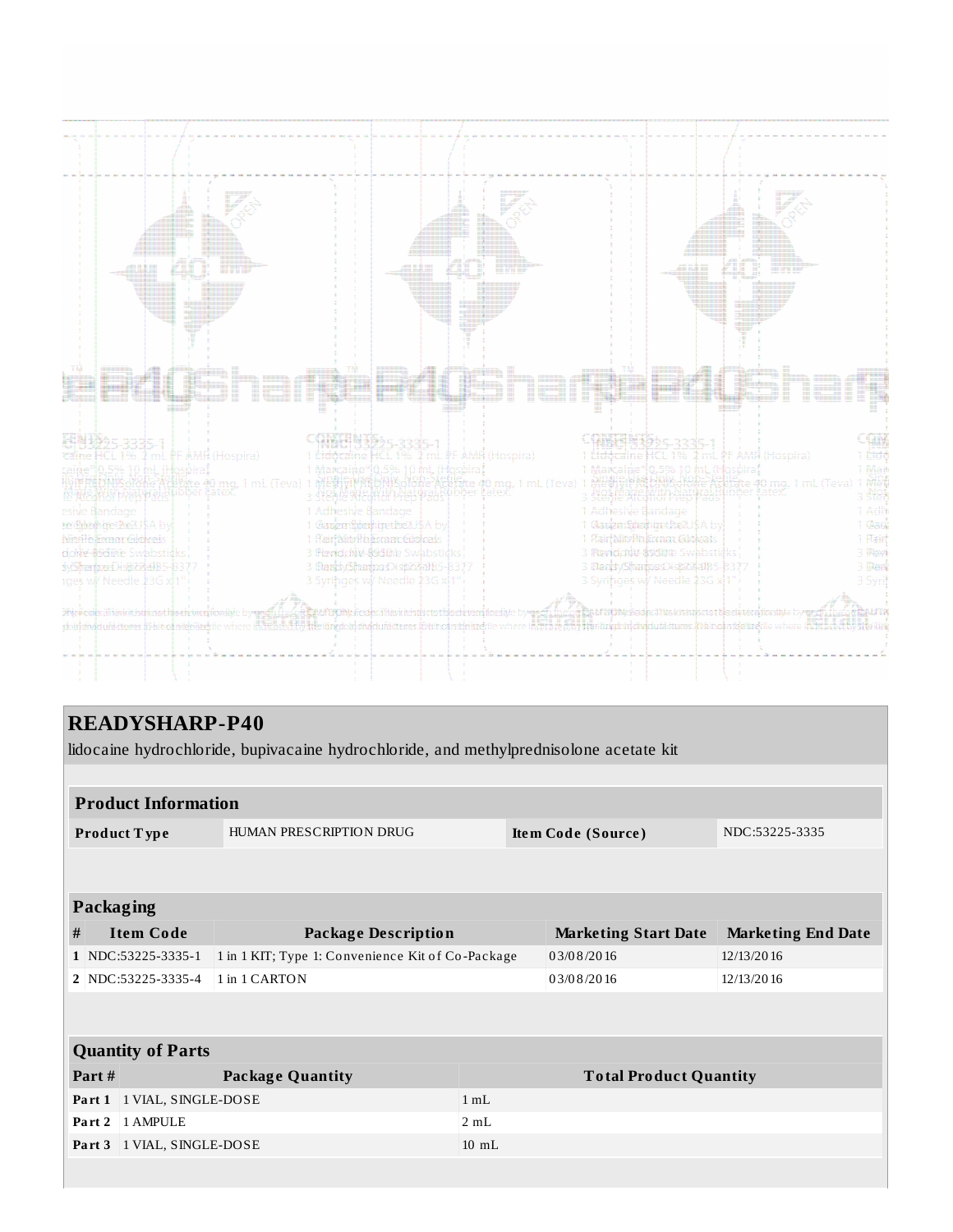# **Part 1 of 3 METHYLPREDNISOLONE ACETATE** methylprednisolone acetate injection, suspension **Product Information Ite m Code (Source )** NDC:0 70 3-0 0 31 **Route of Administration** SOFT TISSUE, INTRAMUSCULAR, INTRA-ARTICULAR, INTRALESIONAL **Active Ingredient/Active Moiety Ingredient Name Basis of Strength Strength METHYLPREDNISOLONE ACETATE** (UNII: 4350 2P7F0 P) (METHYLPREDNISOLONE - UNII:X4W7ZR70 23) METHYLPREDNISOLONE ACETATE 40 mg in 1 mL **Inactive Ingredients Ingredient Name Strength SODIUM HYDROXIDE** (UNII: 55X0 4QC32I) **HYDROCHLORIC ACID** (UNII: QTT1758 2CB) **POLYETHYLENE GLYCOL 3 3 50** (UNII: G2M7P15E5P) **MIRIPIRIUM CHLORIDE** (UNII: 3D6CWI0 P23) **SODIUM CHLORIDE** (UNII: 451W47IQ8X) **Packaging # Item Code Package Description Marketing Start Date Marketing End Date 1** NDC:0703-0031-0 1 1 mL in 1 VIAL, SINGLE-DOSE; Type 0: Not a Combination Pro duct **Marketing Information Marke ting Category Application Numbe r or Monograph Citation Marke ting Start Date Marke ting End Date** ANDA ANDA040557 03/08/2005 **Part 2 of 3 LIDOCAINE HYDROCHLORIDE** lidocaine hydrochloride injection, solution **Product Information Ite m Code (Source )** NDC:0 40 9 -4713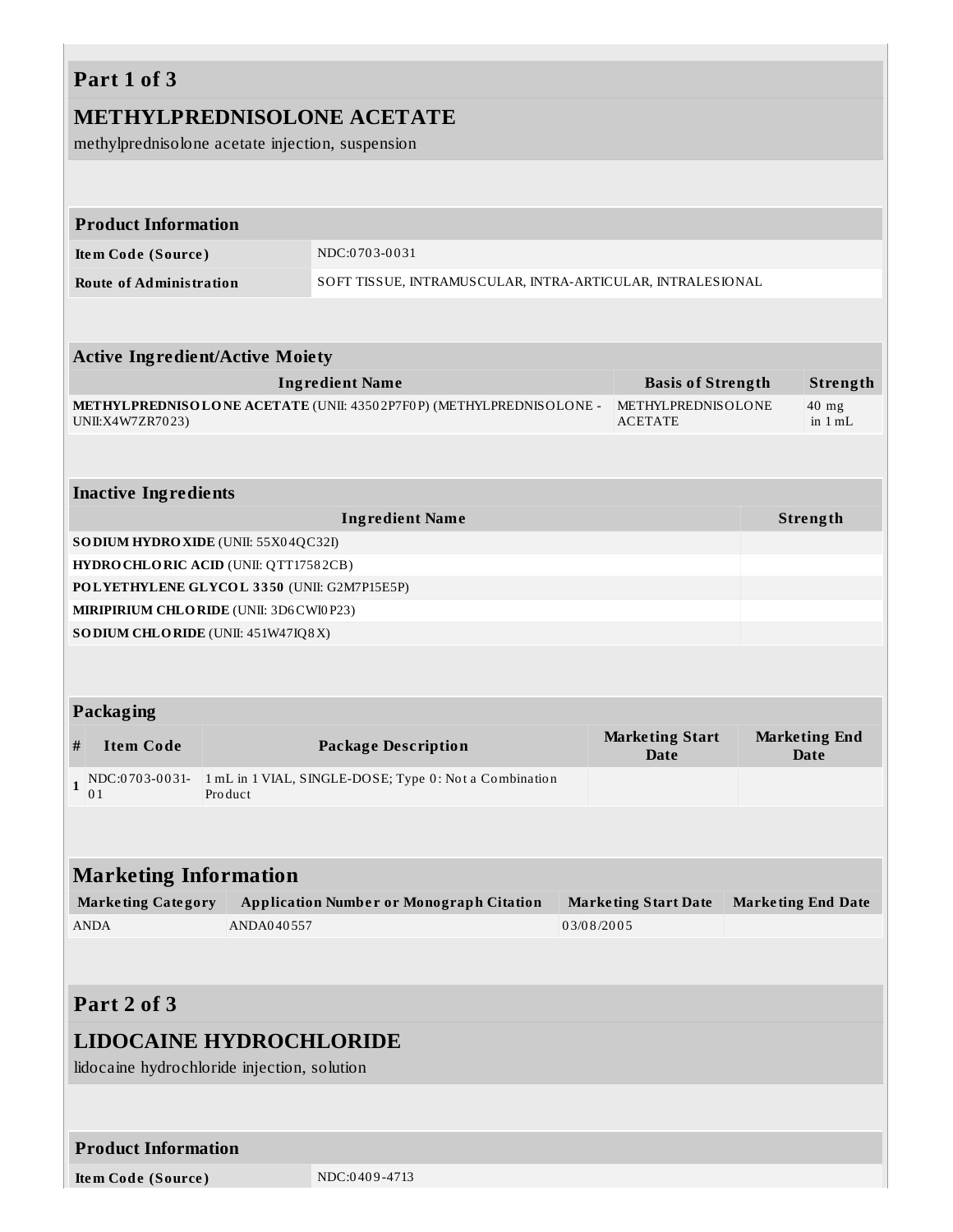| <b>Route of Administration</b>                |                        | <b>INFILTRATION</b>                                                    |                                             |          |                              |
|-----------------------------------------------|------------------------|------------------------------------------------------------------------|---------------------------------------------|----------|------------------------------|
|                                               |                        |                                                                        |                                             |          |                              |
|                                               |                        |                                                                        |                                             |          |                              |
| <b>Active Ingredient/Active Moiety</b>        |                        |                                                                        |                                             |          |                              |
|                                               | <b>Ingredient Name</b> |                                                                        | <b>Basis of Strength</b>                    | Strength |                              |
| UNI:98PI200987)                               |                        | LIDO CAINE HYDRO CHLO RIDE (UNII: V13007Z41A) (LIDO CAINE -            | LIDOCAINE HYDROCHLORIDE<br><b>ANHYDROUS</b> |          | $10 \text{ mg}$<br>in $1 mL$ |
|                                               |                        |                                                                        |                                             |          |                              |
| <b>Inactive Ingredients</b>                   |                        |                                                                        |                                             |          |                              |
|                                               |                        | <b>Ingredient Name</b>                                                 |                                             | Strength |                              |
| SODIUM CHLORIDE (UNII: 451W47IQ8X)            |                        |                                                                        |                                             |          |                              |
| WATER (UNII: 059 QF0 KO0 R)                   |                        |                                                                        |                                             |          |                              |
| SO DIUM HYDRO XIDE (UNII: 55X04QC32I)         |                        |                                                                        |                                             |          |                              |
| HYDRO CHLORIC ACID (UNII: QTT17582CB)         |                        |                                                                        |                                             |          |                              |
|                                               |                        |                                                                        |                                             |          |                              |
|                                               |                        |                                                                        |                                             |          |                              |
| Packaging                                     |                        |                                                                        |                                             |          |                              |
| <b>Item Code</b><br>#                         |                        | <b>Package Description</b>                                             | Marketing Start Date Marketing End Date     |          |                              |
|                                               |                        | 1 NDC:0409-4713-32 2 mL in 1 AMPULE; Type 0: Not a Combination Product |                                             |          |                              |
|                                               |                        |                                                                        |                                             |          |                              |
| <b>Marketing Information</b>                  |                        |                                                                        |                                             |          |                              |
| <b>Marketing Category</b>                     |                        | <b>Application Number or Monograph Citation</b>                        | <b>Marketing Start Date</b>                 |          | <b>Marketing End Date</b>    |
| <b>ANDA</b>                                   | ANDA080408             |                                                                        | 05/16/1984                                  |          |                              |
|                                               |                        |                                                                        |                                             |          |                              |
|                                               |                        |                                                                        |                                             |          |                              |
| Part 3 of 3                                   |                        |                                                                        |                                             |          |                              |
| <b>MARCAINE</b>                               |                        |                                                                        |                                             |          |                              |
| bupivacaine hydrochloride injection, solution |                        |                                                                        |                                             |          |                              |
|                                               |                        |                                                                        |                                             |          |                              |
|                                               |                        |                                                                        |                                             |          |                              |
| <b>Product Information</b>                    |                        |                                                                        |                                             |          |                              |
| <b>Item Code (Source)</b>                     |                        | NDC:0409-1560                                                          |                                             |          |                              |
| <b>Route of Administration</b>                |                        | EPIDURAL, INFILTRATION                                                 |                                             |          |                              |
|                                               |                        |                                                                        |                                             |          |                              |
| <b>Active Ingredient/Active Moiety</b>        |                        |                                                                        |                                             |          |                              |
| <b>Ingredient Name</b>                        |                        |                                                                        | <b>Basis of Strength</b>                    |          | Strength                     |
|                                               |                        | BUPIVACAINE HYDRO CHLORIDE (UNII: 7TQO7W3VT8) (BUPIVACAINE -           | BUPIVACAINE HYDROCHLORIDE                   |          | 5 <sub>mg</sub>              |
| UNII: Y8335394RO)<br><b>ANHYDROUS</b>         |                        |                                                                        | in $1 mL$                                   |          |                              |
|                                               |                        |                                                                        |                                             |          |                              |
| <b>Inactive Ingredients</b>                   |                        |                                                                        |                                             |          |                              |
| <b>Ingredient Name</b>                        |                        |                                                                        | Strength                                    |          |                              |